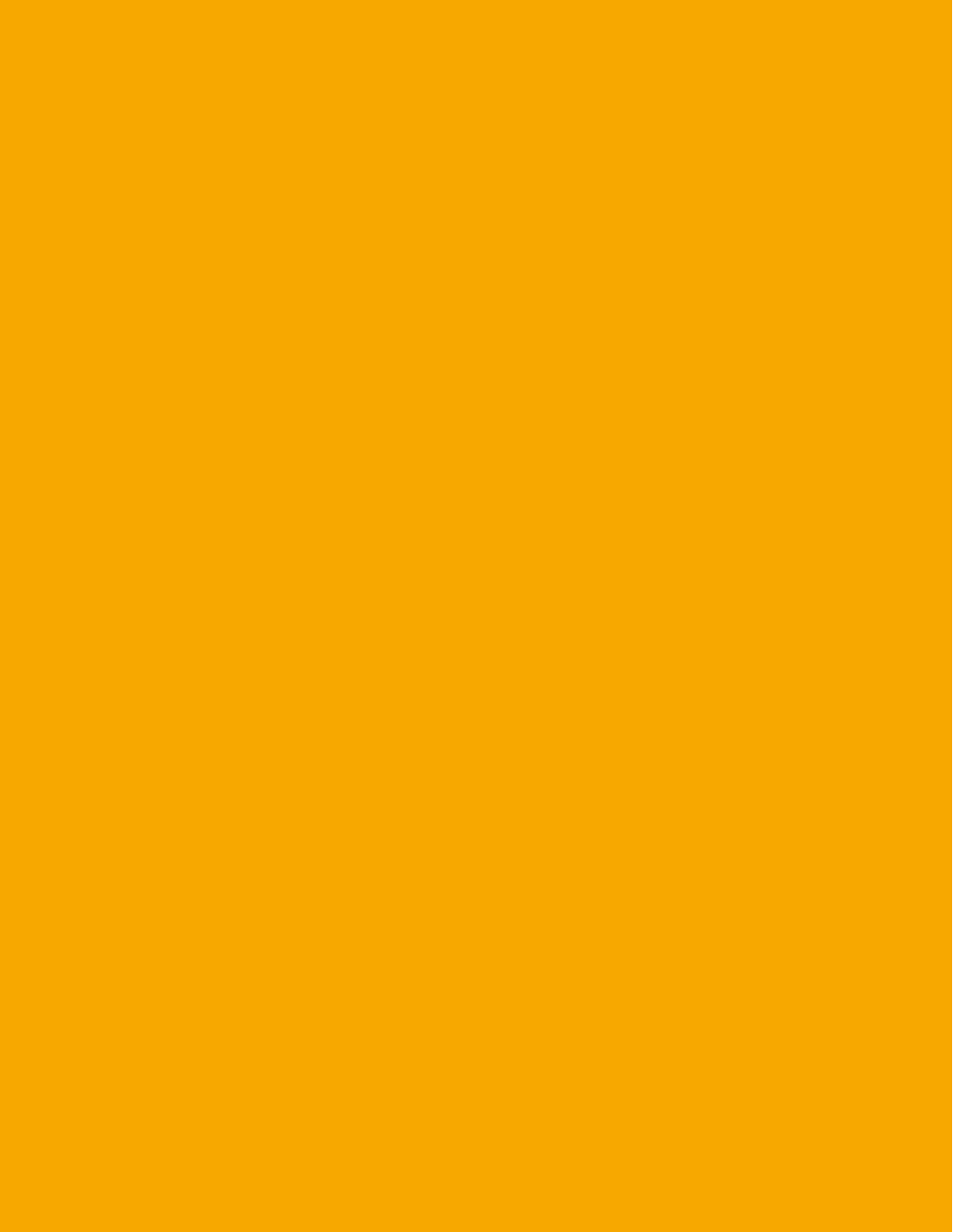

**THE UNIVERSITY OF THE WEST INDIES CAVE HILL CAMPUS** 

## **PUBLICATIONS** 2019/2020

March 2021

© The University of the West Indies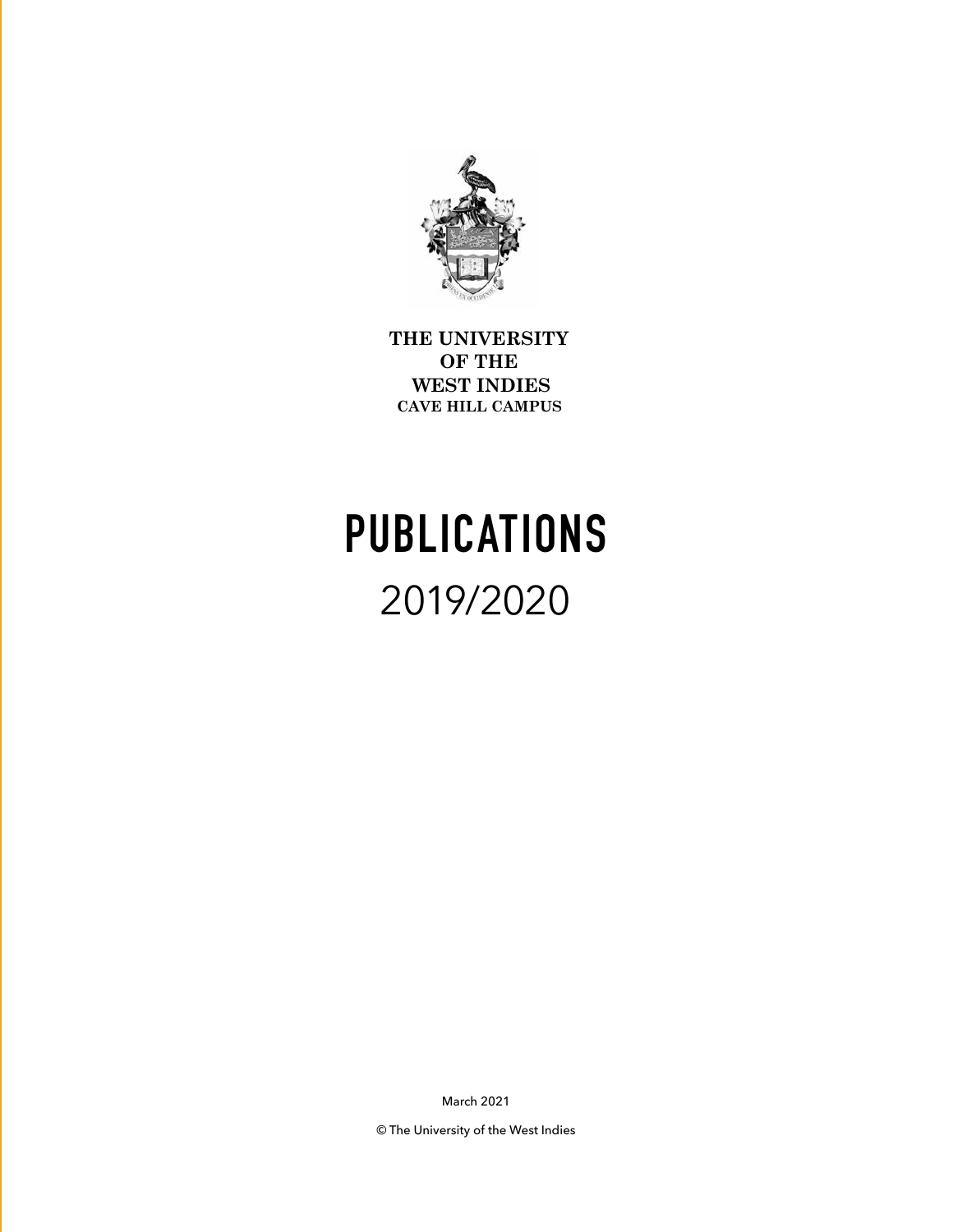### **The University of the West Indies**

### **Our Vision**

To be an excellent global university rooted in the Caribbean

### **Our Mission**

To advance learning, create knowledge and foster innovation for the positive transformation of the Caribbean and the wider world

### **Our Core Values**

Integrity Excellence Gender Justice Diversity Student Centredness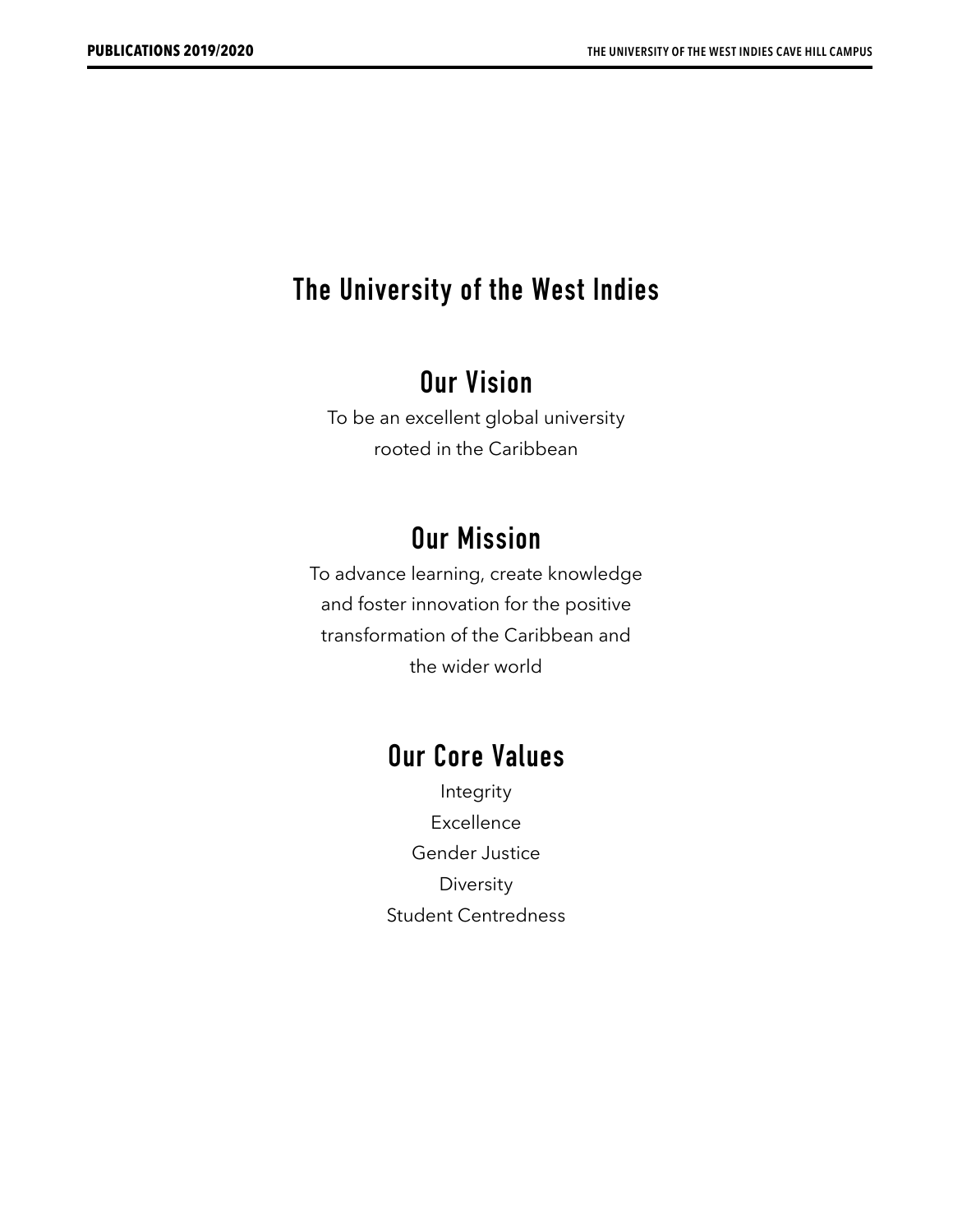## **Contents**

### **2 FACULTY OF HUMANITIES AND EDUCATION**

- 2 DEPARTMENT OF CULTURAL **STUDIES**
- 2 DEPARTMENT OF HISTORY AND PHILOSOPHY
- 3 DEPARTMENT OF LANGUAGE, LINGUISTICS & LITERATURE
- 4 ERROL BARROW CENTRE FOR CREATIVE IMAGINATION (EBCCI)
- 4 SCHOOL OF EDUCATION

### **6 FACULTY OF LAW**

6 FACULTY OF LAW LIBRARY

### **7 FACULTY OF MEDICAL SCIENCES**

12 GEORGE ALLEYNE CHRONIC DISEASE RESEARCH CENTRE (GA-CDRC)

### **17 FACULTY OF SCIENCE AND TECHNOLOGY**

- 17 DEPARTMENT OF BIOLOGICAL AND CHEMICAL SCIENCES
- 18 DEPARTMENT OF COMPUTER SCIENCE, MATHEMATICS & PHYSICS
- 19 CENTRE FOR RESOURCE MANAGEMENT AND ENVIRONMENTAL STUDIES (CERMES)

### **23 FACULTY OF SOCIAL SCIENCES**

- 23 DEPARTMENT OF ECONOMICS
- 24 DEPARTMENT OF GOVERNMENT, SOCIOLOGY, SOCIAL WORK AND **PSYCHOLOGY**
- 26 DEPARTMENT OF MANAGEMENT STUDIES
- 27 SIR ARTHUR LEWIS INSTITUTE OF SOCIAL AND ECONOMIC RESEARCH (SALISES)
- **28 INSTITUTE FOR GENDER AND DEVELOPMENT STUDIES: NITA BARROW UNIT (IGDS:NBU)**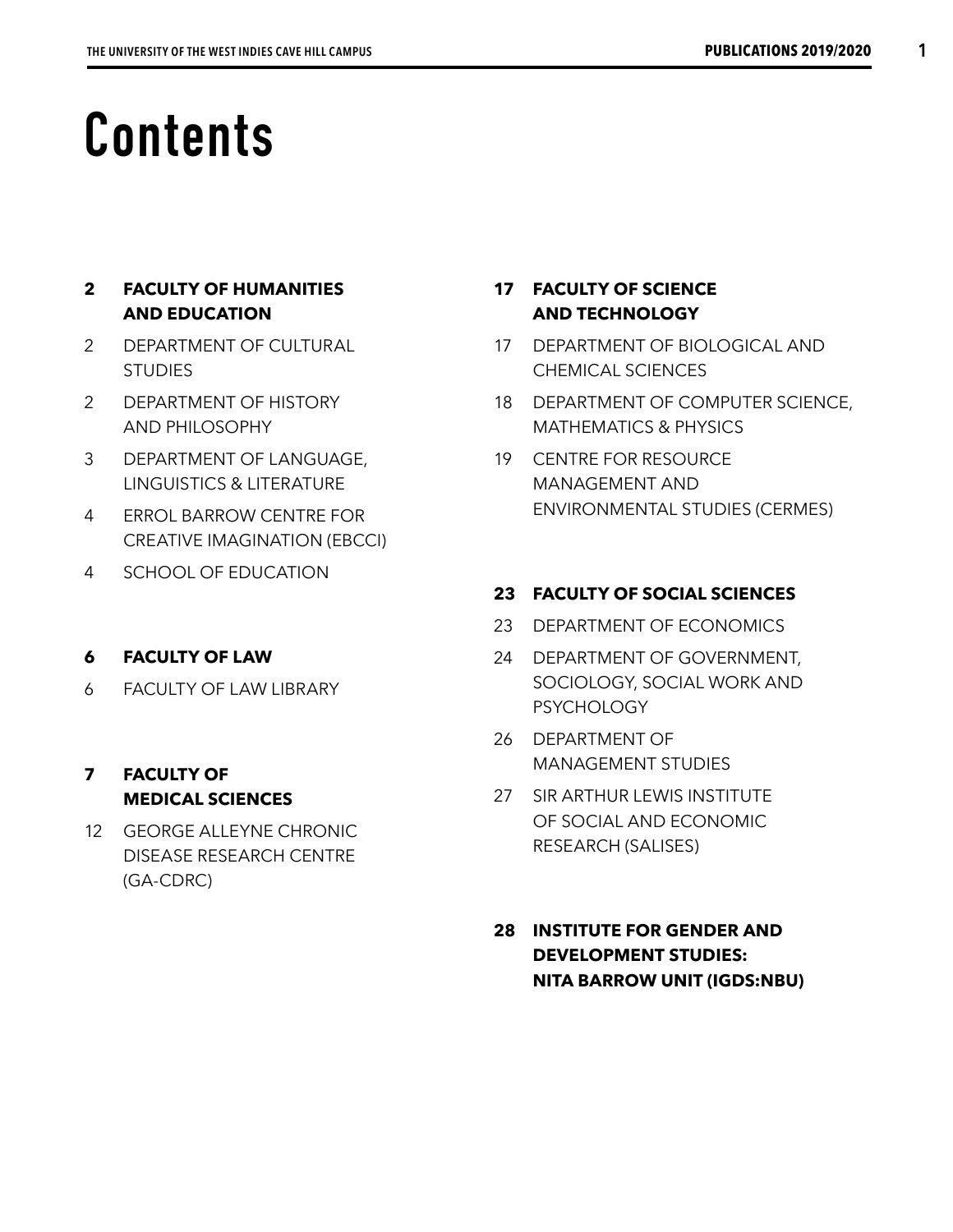## **FACULTY OF HUMANITIES AND EDUCATION**

### **DEPARTMENT OF CULTURAL STUDIES**

### *Journal Article*

**Kamugisha, A.** "Caribbean Journal articles 2017," *Year's Work in English Studies.* Vol. 98, no. 1. 2019. 137-145.

### **DEPARTMENT OF HISTORY AND PHILOSOPHY**

### *Book Chapter*

**Burton, R.** "The Body in Personal Identity Development". *Identity Re-creation in Global African Encounters.* J. A. I. Bewaji and D. Aguoru, eds. Lexington Books: Lanham, Maryland. 2019.

### *Book Review*

Brandon, E. "The Instrument of Science." Review of "The Instrument of Science: Scientific Anti-Realism Revitalised," by D. P. Rowbottom. Routledge: United Kingdom, 2019. *Metapsychology*. Vol. 23, no. 47. 2019. *https://metapsychology.net/ index.php/book-review/theinstrument-of-science/*

### *Refereed Journal Articles*

**Cobley, A.** "Powering Apartheid: The Coalbrook Mine Disaster of 1960." *South African Historical Journal. Vol.* 72, no. 1. 2020. 80-97. doi: 10.1080/02582473.2020.1728577.

**Inniss, T,** and Levi, A. "Decolonizing the Archival Record about the Enslaved: Digitizing the Barbados Mercury Gazette." *Archipelagos: A Journal of Caribbean Digital Praxis*. Vol. 4. 2020. *http://archipelagosjournal.org/*

Inniss, T. "Distempered, Maimed and Worn Out': Some Perspectives on Slavery and Disability in Barbados and Antigua." *Journal of the Barbados Museum and Historical Society*. Vol. 65. 2019. 1-21.

**Inniss, T.** "Femme affranchie et femme légitime: Un héritage inequitable à la Barbade (XVIIIe siècle)." *Clio: Femmes, Genre, Histoire – Le genre dans les mondes caribéens*. Vol. 50. 2019. 125-138. *https://journals. openedition.org/clio/16857*.

**Rocha, E.** "Notas sobre o status de mulheres negras no pós-abolição em Barbados a partir de um femicídio." *História (São Paulo).* Vol. 38. 2019. 1-21. *http://www. scielo.br/pdf/his/v38/ 1980-4369-his-38-e2019051.pdf*

**Rocha, E.** "Um lugar para chamar de seu. A luta dos negros barbadianos pela moradia no Pós-Abolição." *Revista Eletrônica da Anphlac (Associação Nacional de Pesquisadores e Professores de História das Américas)*. Vol. 27. 2019. 37-65. *http://revistas.fflch.usp.br/anphlac/ article/view/3432*

**Worrell, R.** "Israel Lovell: UNIA President and Political Activist in Barbados, 1919-193." *Journal of Liberty Hall: The Legacy of Marcus Garvey.* Vol. 4. 2019. 32-44.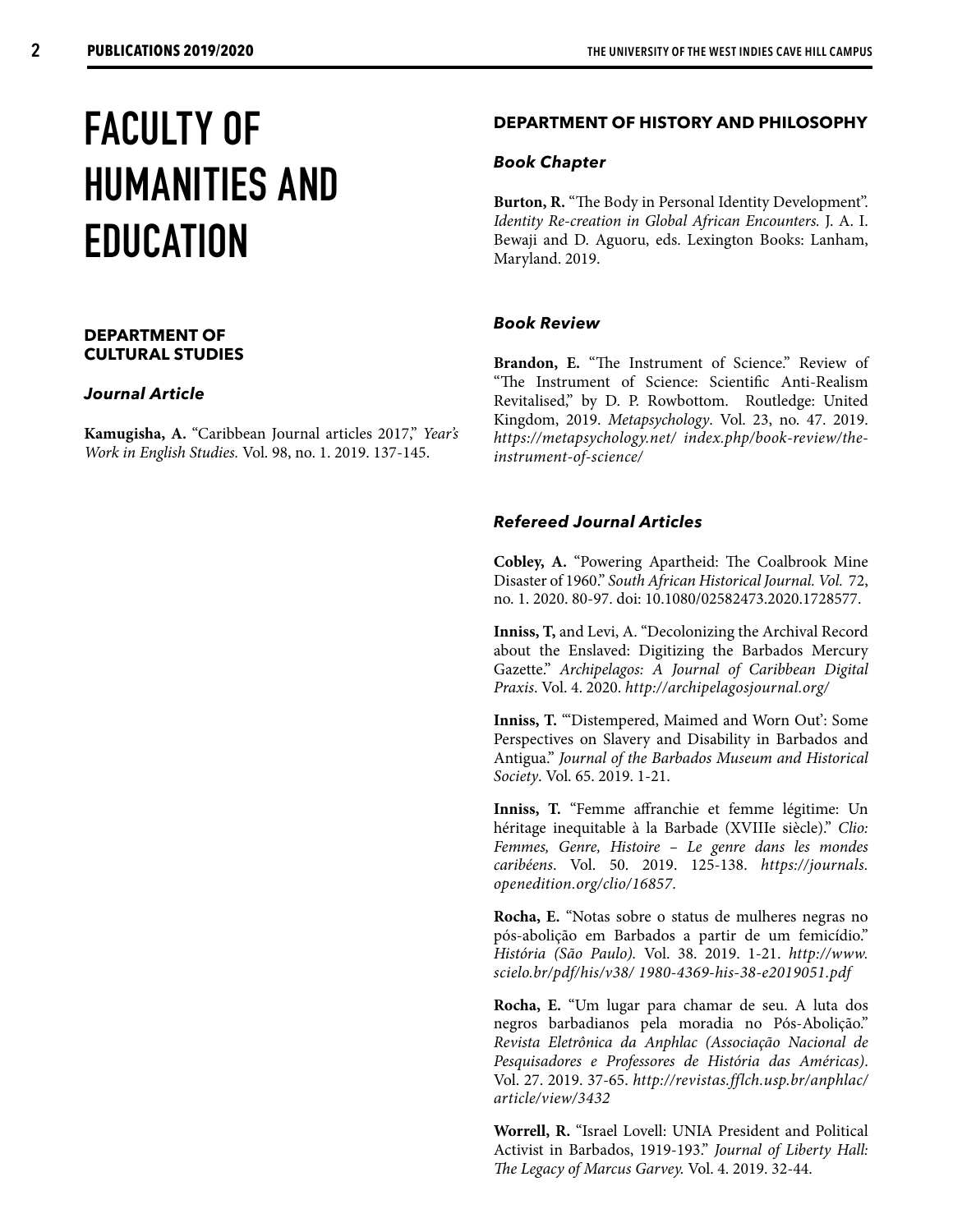### *Conference Proceedings*

**Cobley, A.** "The perspective from the Caribbean: the Caribbean at a cross-roads." *Panel presentation at the Final Conference of the Horizon 2020 project EULAC Focus, entitled: The Cultural, Scientific and Social Dimension of EU-LAC Relations*. Brussels, Belgium. November 5. 2019. *http://eulac-focus.net/events/webinars/The-perspectivefrom-the-Caribbean/*

**Carter, H.,** Downes, A. and Marshall, W. "Taking the Caribbean Region Forward: A UWI Alumni Perspective." UWIAA. 2019. 89.

### *Journalism*

Inniss T. and **Scott, C.** "Historians Mark St. Vincent and the Grenadines 40th Anniversary of Independence". *CHILL Magazine*. Vol. 24. March 2020. 46.

**Inniss T.** and Scott, C. "Historians Mark St. Vincent and the Grenadines 40th Anniversary of Independence". *CHILL Magazine*. Vol. 24. March 2020. 46.

#### *Blog Posts*

**Inniss, T.**, Chami, P. and Sing, B. "A Perfect Storm: Epidemic Disease in Barbados, 1916-21." Posted as part of UWI Museum Blog Series: "Disease and Epidemics in Caribbean Societies." June 2020 https:// diseaseandepidemicsincaribbeansocieties.wordpress. com/2020/07/13/a-perfect-storm-epidemic-disease-inbarbados-1916-21/

#### **DEPARTMENT OF LANGUAGE, LINGUISTICS & LITERATURE**

#### *Book*

**Zamor, H.** *La Canne à Sucre à la Martinique*. Gourbeyre: Editions Nestor. 2019.

### *Refereed Journal Articles*

**Constant, I.** "Alma: le regard engagé de JMG Le Clézio." *Mouvances Francophones*. Vol. 4, no. 1. 2019. https://doi. org/10.5206/mf.v4i1.8467

**Herrero-Martin, R.** "Didactic Experiment for the Development of Narrative Consciousness and Expression in the Spanish-as-FL Literature Class in the Caribbean". *Matices en Lenguas Extranjeras.* Vol 13. 2019. 73-91.

**Herrero-Martin, R.** "Olokun, or the Caribbean Quantum Mind: An Analysis of Transculturated Metaphysical Elements within Rita Indiana's Novel Tentacle". *Journal of West Indian Literature.* Vol 27, no. 2. 2019. 52-67. https:// www.jwilonline.org/downloads/vol-27-no-2-fall-2019/

**Schaumloeffel, M.** "Papiamentu and the Brazilian Connection Established through the Sephardic Jews (Papiamento y la conexión brasileña establecida mediante los judíos sefardíes)." *LETRAS.* Vol. 1, no. 67. 2020. 75-89. https://doi.org/10.15359/rl.1-67.4

**Siegel, J. F.** "Creating Regional Norms: A Mission for Caribbean Lexicography." *Dictionaries.* Vol. 40, no. 2. 2019. 171-200. pp. 171-200. doi: 10.1353/dic.2019.0019.

#### *Conference Proceedings*

**Herrero-Martín, R.** "The Decolonizing Expression of the Archetypal Unconscious through the Dancing and Sculpted Body in Eugenio Hernández-Espinosa's Afro-Cuban Mythological Theatre." *Paper presented at the 2nd International Conference on Caribbean Anthropology, History and Arts*. The University of Veracruz (Universidad Veracruzana), Xalapa, Mexico. 2-6, December, 2019.

**Herrero-Martín, R.** "Didactic Workshop on Narrative Consciousness and Expression in Spanish as a Second Language Literature Classroom." *Paper presented at the American Association of Teachers of Spanish and Portuguese Ontario Chapter Annual Conference.* University of Toronto, Toronto, Canada. 9 November, 2019.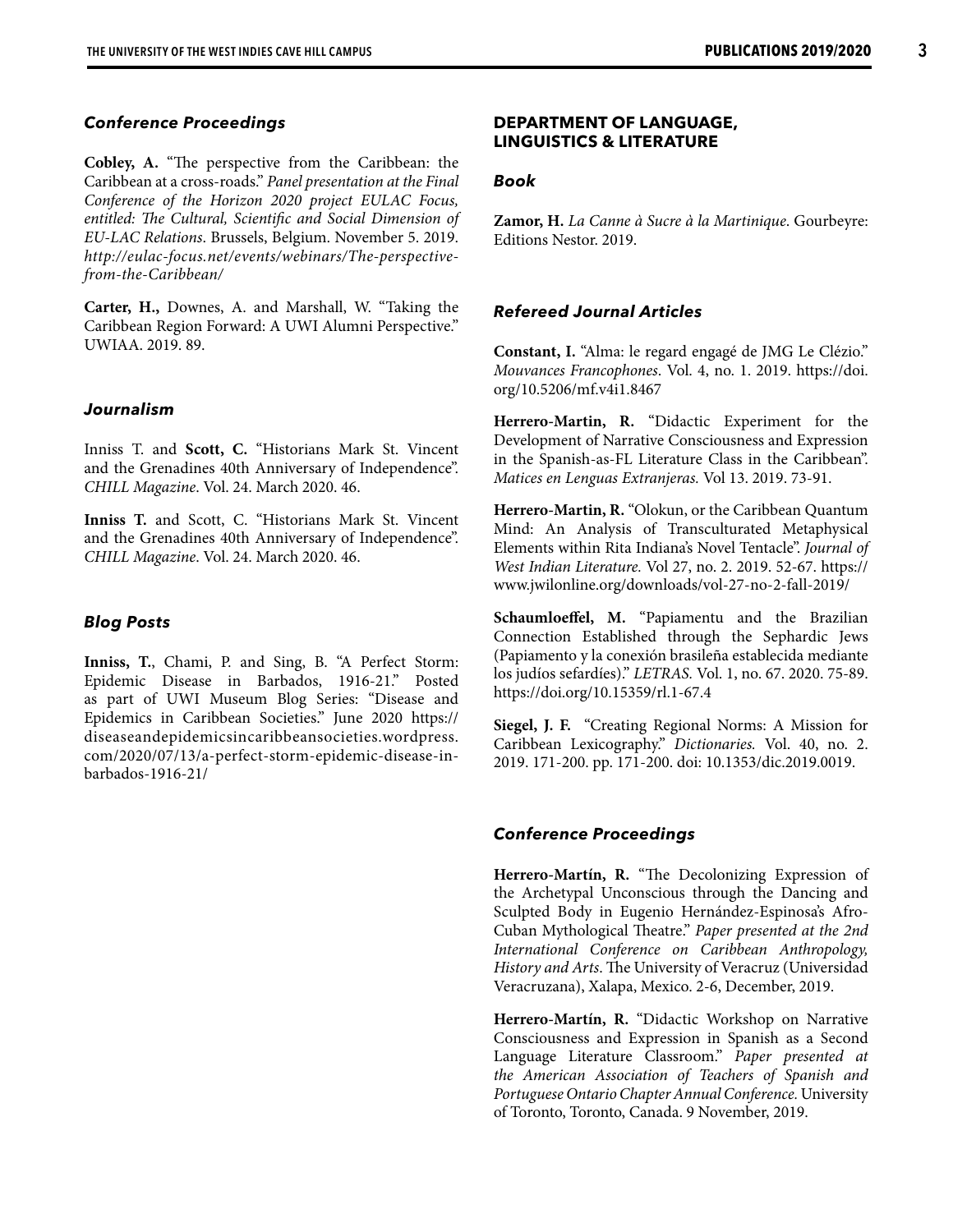### **ERROL BARROW CENTRE FOR CREATIVE IMAGINATION (EBCCI)**

### *Book Chapter*

**Weekes, Y.** "The Golden Hat and Everywhere Walking (poems)." *Interviewing the Caribbean: Childhood, Pt. 2 - Traumas and Triumphs.* O. Adisa, ed. Vol 2. University of the West Indies Press: Jamaica. 2019. pp. 138-141. Print.

### **SCHOOL OF EDUCATION**

### *Edited Books*

**Blackman, S.**, Conrad, D. and Brown, L. I. *Achieving Inclusive Education in the Caribbean and Beyond from Philosophy to Praxis.* Springer: Cham, Switzerland. 2019.

Robinson, S. and **Knight, V.,** eds. *Handbook of research on critical thinking and teacher education pedagogy*. IGI Global Publishers: United States. 2019.

**Robinson, S.** and Knight, V., eds. *Handbook of research on critical thinking and teacher education pedagogy*. IGI Global Publishers: United States. 2019.

### *Refereed Book Chapters*

**Knight, V.,** and Robinson, S. "Introduction: Establishing a context for critical thinking in teacher education." *Handbook of research on critical thinking and teacher education pedagogy*. IGI Global Publishers: United States. 2019.

**Knight, V.** "The case of educational exclusion of children in the Eastern Caribbean." *Achieving Inclusive Education in the Caribbean and Beyond from Philosophy to Praxis.* S. Blackman, D. Conrad and L. I. Brown, eds. Springer: Cham, Switzerland. 2019.

**Maynard, D-M.** "Transposing Reflective Practices: Learning to Teach Abroad." *Teaching to Discern: Forming connections, decolonizing perspectives*. H. A. Estévez, ed. Ediciones Unisalle: Bogotá, Colombia. 2019. 91-114.

Knight, V., and **Robinson, S.** "Introduction: Establishing a context for critical thinking in teacher education." *Handbook of research on critical thinking and teacher education pedagogy*. IGI Global Publishers: United States. 2019.

### *Refereed Journal Articles*

**Marshall, J.** Roache, D. and Moody-Marshall, R. "Crisis Leadership: A Critical Examination of Educational Leadership in Higher Education in the Midst of the COVID-19 Pandemic." *International Studies in Educational Administration (Commonwealth Council for Educational Administration & Management (CCEAM)*. Vol. 48, no.3. 2020. 30-37.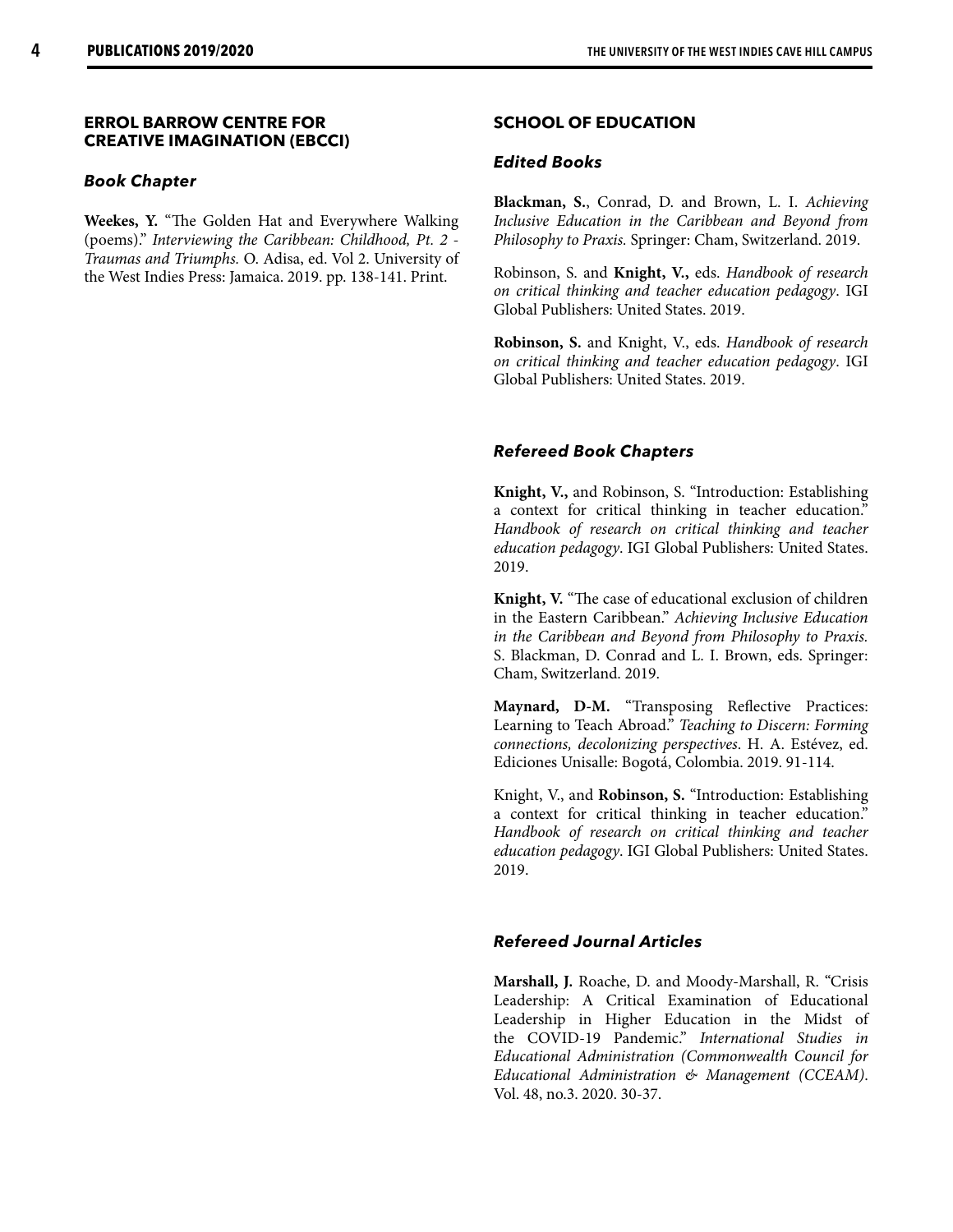**Warrican, S. J.** "Conducting Research in the Caribbean: Peering through the Lenses of Western Frames: A Commentary." *Caribbean Educational Research Journal*. Vol. 5, no. 1. 2020. 144-158.

Smith, P., **Warrican, S. J.,** Kumi-Yeboah, A., Cheema, J., and Alleyne, M. L. "Disrupting (mis)representation in the literacy achievement of '(under)performing' youth." *Journal of Education and Development in the Caribbean*. Vol. 18, no. 2. 111-165.

**Warrican, S. J.**, Alleyne, M. L., Smith, P., Cheema, J. and King, J. "Peer effects in the individual and group literacy achievement of bidialectal high-school students." *Reading Psychology*. Vol. 40, no. 2. 2019. 117-148. doi: 10.1080/02702711.2019.1571545.

**Warrican, S. J.** "Towards caring language and literacy classrooms for black immigrant youth: Combatting raciolinguistic ideologies and moral licensing." *Teachers College Record, Yearbook Special Issue*. Vol. 122, no. 13. 2020. *https://www.tcrecord.org/Content. asp?ContentId=23387*.

Smith, P., **Warrican, S. J.,** and Alleyne, M. L. "You hear my funny accent?!" Problematizing assumptions about Afro-Caribbean "teachers turned educators". *International Multilingual Research Journal.* 2020. DOI: 10.1080/19313152.2019.1710042.

### *Conference Proceedings*

**Jules, M. A**. and Ward, L. "Parental Involvement, Family, Functioning and Academic Engagement in Caribbean Secondary School Student." *Paper presented at the 14th Annual Caribbean Child Research Conference*. Barbados. 14 November, 2019.

Burns, S. and **Jules, M. A.** "The CRC Impact on Early Childhood Development in Barbados and the Eastern Caribbean." *Paper presented at the 14th Annual Caribbean Child Research Conference*. Barbados. 14 November, 2019.

#### *Technical Reports*

Warrican, S. J. and **Leacock, C. J.** *Technical Report for the Training of TVET Teachers / Instructors in Literacy and Numeracy Instruction in St. Kitts and Nevis*. A report submitted to the St. Kitts & Nevis Ministry of Education. December, 2019.

**Warrican, S. J.** and Leacock, C. J. *Technical Report for the Training of TVET Teachers / Instructors in Literacy and Numeracy Instruction in St. Kitts and Nevis*. A report submitted to the St. Kitts & Nevis Ministry of Education. December, 2019.

### *Press Releases*

Jules, M. A., **Maynard, D- B.,** Campbell, M. H. and Emmanuel, M.K. *A COVID-19 Rapid Response Survey: COVID-19 Psychological Vulnerabilities Among Barbadian Workers*. 2, April, 2020. *https://uwi.edu/covid19/ resources/resources-policymakers.* 

**Jules, M. A.,** Maynard, D- B., Campbell, M. H. and Emmanuel, M.K. *A COVID-19 Rapid Response Survey: COVID-19 Psychological Vulnerabilities Among Barbadian Workers*. 2, April, 2020. *https://uwi.edu/covid19/ resources/resources-policymakers.*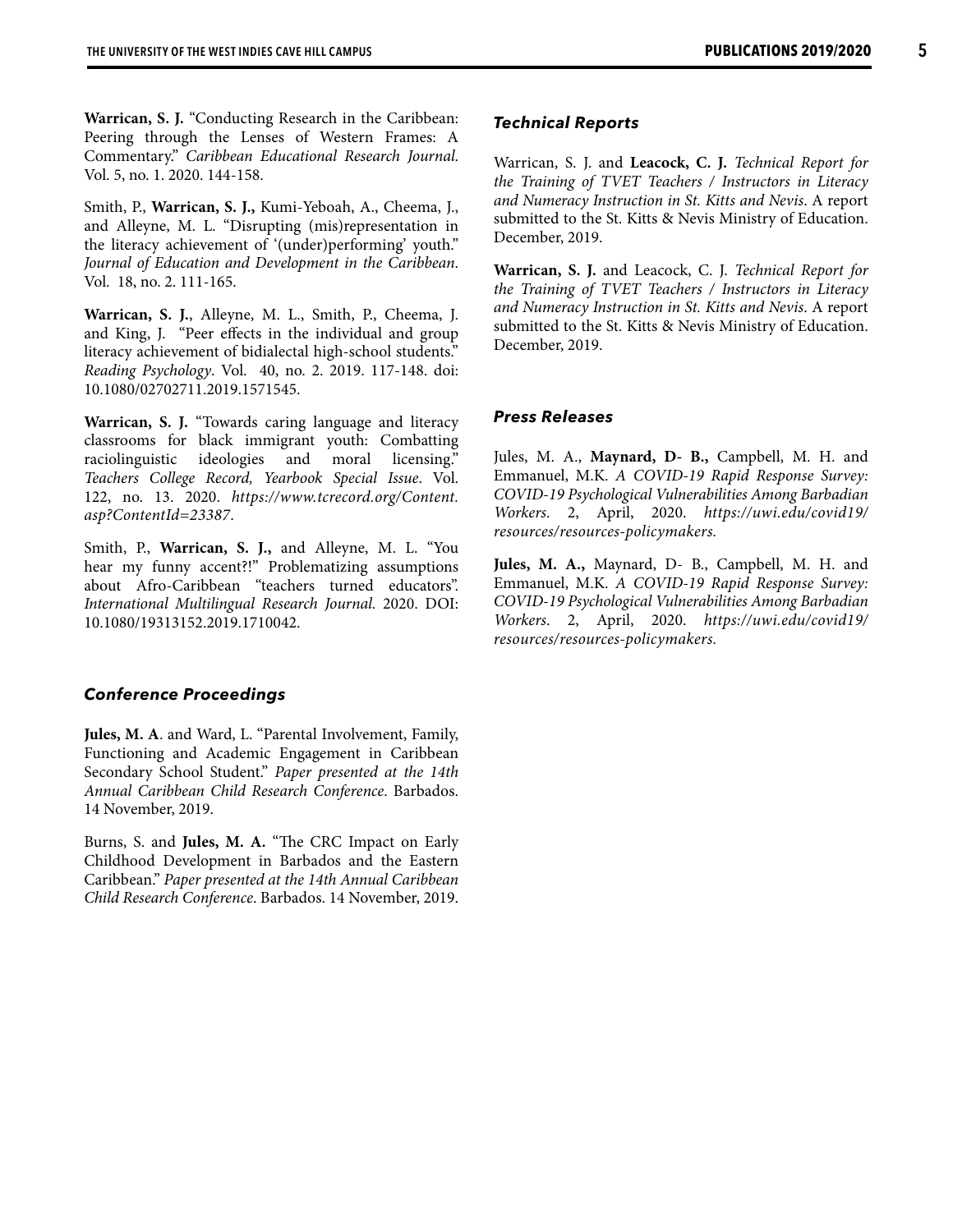### **FACULTY OF LAW**

### *Non Peer-Reviewed Book Chapters*

Berry, D. S. "Reflections on the Rights of Indigenous Peoples in the Caribbean The CCJ's Difficult Task of Establishing the Conditions for Non-contractual Liability of the Community in the Light of the Reparation Principles of International Law." *Eminent Caribbean International Law Jurists: The Rule of International Law in the Caribbean*. W. Anderson, ed. The CCJ Academy for Law: Port-of-Spain. 2019. 219-242.

**Kaczorowska-Ireland, A.** "The CCJ's Difficult Task of Establishing the Conditions for Non-contractual Liability of the Community in the Light of the Reparation Principles of International Law." *Eminent Caribbean International Law Jurists: The Rule of International Law in the Caribbean*. W. Anderson, ed. The CCJ Academy for Law: Port-of-Spain. 2019. 414-447.

### *Peer Reviewed Journal Article*

**Yearwood, R**. and Stephen, J. "Beyond the beach in the Caribbean: passporting as a device for a 'regional' sandbox." *Journal of International Banking and Financial Law*. April, 2019. 261-265.

### *Technical Reports*

**Berry, D.,** James, W., Foster, N. and Remy, J.-Y. "Amicus Curiae Submissions," *In the matter of a Request for an Advisory Opinion by the Caribbean Community pursuant to Article 212 of the Revised Treaty of Chaguaramas and Rule 11.3(1) of the Caribbean Court of Justice (Original Jurisdiction) Rules 2019, CCJ OJ Advisory Opinion No. AOOJ2019/001*. September 16 - October 1, 2019.18 pgs.

**Foster, N.** *Barbados School Policy on Sugar Sweetened Beverages.* Heart and Stroke Foundation of Barbados Inc.: Barbados. August 26, 2019.

### *Conference Proceedings*

**Yearwood, R** and Brathwaite, R. "The Learning Styles of Law Students at a Caribbean Tertiary Institution." *Proceedings of International Academic Conferences*. Rotschedl, J. and Cermakova, K. International Institute of Social and Economic Studies: Prague, Czech Republic. *Paper presented at the International Institute of Social and Economic Studies Academic Workshop*. Dubrovnik, Croatia. 27-30, August, 2019.

### **FACULTY OF LAW LIBRARY**

### *Peer Reviewed Journal Article*

**Greene, S.** "Report on Access 2018 Conference." *Journal of Electronic Resources Librarianship*. Vol. 32, no. 1. 2020. 49-52.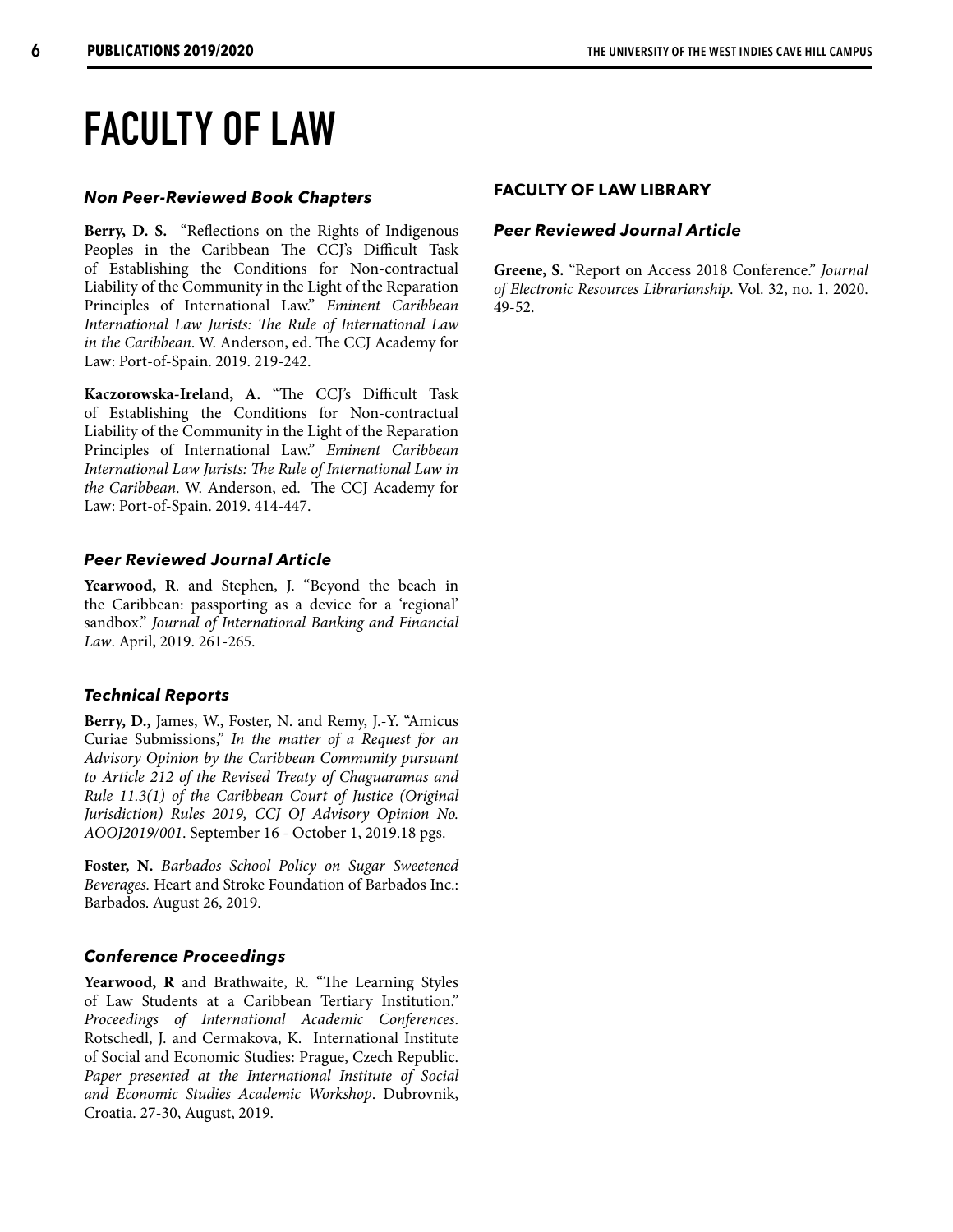### **FACULTY OF MEDICAL SCIENCES**

### *Refereed Journal Articles*

**Adams, O. P.**, Herbert, J. R., Howitt, C., Unwin, N. "The prevalence of peripheral neuropathy severe enough to cause a loss of protective sensation in a population-based sample of people with known and newly detected diabetes in Barbados: a cross-sectional study." *Diabetic Medicine*. Vol. 36, no. 12. 2019. 1629-1636. doi:10.1111/dme.13989.

Spatz, E. S., Burg, M., Martinez-Brockman, J. L., Tessier-Sherman, B., Mortazavi, B., Roy. B.; Schwartz, J. I., Nazario, C. M., Maharaj, R. G., Nunez, M., **Adams, O. P.,** Nunez-Smith, M. "Identifying phenotypes of contextual factors associated with high-risk ambulatory blood pressure patterns: design and rationale of a prospective study of Eastern Caribbean residents." *Ethnicity and Disease*. Vol. 29, no. 4. 2019. 535-544.

 Oladele, C., Thompson, T., Wang, K., Galusha, D., Tran, E., Martinez-Brockman, J. L., **Adams, O. P.**, Maharaj, R. G., Nazario, C., Nunez, M., Nunez-Smith,M. "Ego-centric Health Networks and Cardiovascular Risk Factors in the ECHORN Cohort Study." *Journal of General Internal Medicine.* Vol. 35, no. 3. 2019. 784-791. https://doi. org/10.1007/s11606-019-05550-1.

 Cohall, D., Ojeh, N., Ferrario, C. M., **Adams, O. P.**, Nunez -Smith, M. "Is hypertension in African-descent populations contributed to by an imbalance in the activities of the ACE2/Ang-(1-7)/Mas and the ACE/Ang II/AT(1) axes?" *Journal of the Renin-Angiotensin-Aldosterone System*. Vol. 21, no. 1. 2020. doi:10.1177/1470320320908186.

Mangera, K. A. S., **Adams, O. P.** "Knowledge, attitudes and practices with regard to sugar sweetened beverages and taxation among people with type 2 diabetes mellitus in the Caribbean island of Barbados - A cross sectional survey in primary care." *Primary Care Diabetes*. 2020. doi:10.1016/j.pcd.2020.04.00.

Jyothi, D. B., Prasad, V. S., Vangoori, Y., **Bharatha, A**. "A Prospective Study on Prescription Pattern in Chronic Obstructive Pulmonary Disease." *Maedica*. Vol. 15, no. 1. 2020. 37-44.

Patil, J. S., Naikawadi, A.A., Moharir, G., **Bharatha, A**. "Effect of Glucose Tolerance Factor (GTF) on Lipid Profile, Blood Glucose Levels, and Food Intake in Streptozotocin-Induced Diabetes in Rats." *Mædica*. Vol. 15, no. 2. 2020. 238-245.

Ishwar, B., and **Bharatha, A**. "COVID-19 AND ROBOTICS-creativities spark in the adverse." *South East Asia Journal of Medical Sciences*. Vol. 4, no. 1. 2020. 1.

Moharir, G., **Bharatha, A**., Ojeh, N., Prasad, V. "Evaluation of Hepatoprotective Effect of Hydroalcoholic Extract of Momordica Charantia Leaves in Carbon Tetrachloride-Induced Liver Toxicity in Wistar Rats." *Biomedical and Pharmacology Journal*. Vol.12, no. 3. 2019. 1555-1560.

D'Souza, D.C., Ganesh, S., Cortes, J., **Campbell, M.H**., and Emmanuel, M.K. "Characterizing psychosisrelevant phenomena and cognitive function in a unique population with isolated, chronic and very heavy cannabis exposure." *Psychological Medicine.* 2019*.* 1-8. doi: 10.1017/ S0033291719002721.

Griffith, A., and **Cohall, D**. "An Exploration of Shifting Adolescent Use, Access and Risk Perception of Marijuana in the Caribbean Island of Barbados in 2006 and 2013." *Journal of Child & Adolescent Substance Abuse*. Vol. 28, no. 3. 180-189. doi: 10.1080/1067828X.2019.1679310.

**Cohall, D.,** Ojeh, N., Ferrario, C. M., Adams, O. P., Nunez -Smith, M. "Is hypertension in African-descent populations contributed to by an imbalance in the activities of the ACE2/Ang-(1-7)/Mas and the ACE/Ang II/AT(1) axes?" *Journal of the Renin-Angiotensin-Aldosterone System*. Vol. 21, no. 1. 2020. doi:10.1177/1470320320908186.

Barbosa, E. C. D., Ramirez, A., Beaney, T., Kobeissi, E., Lopez-Jaramillo, P., Hernánez-Hernández, R., Eibel, B., Lanas, F., Penaherrera, E., Marin, M., Boggia, J., Ortellado, J., Gomez, E., Sánchez, E., Bryce, A., Valdez, O., Beistline, H., Nwokocha, C., **Connell, K.**, Barrientos, A., Wyss, F., Kenerson, J., Poulter, N. R. "May measurement month 2017: Latin America." *Journal of Hypertension*. Vol. 38., no. 6. 2020. 1183-1188.

**Douglas, K. O.,** Dutta, S. K., Martina, B., Anfasa F., Samuels, T. A., and Gittens-St. Hilaire, M., "Dengue Fever and Severe Dengue in Barbados, 2008–2016." *Tropical Medicine and Infectious Disease*. Vol. 5, no. 2. 2020. 68. doi:10.3390/tropicalmed5020068.

**Douglas, K. O.,** Samuels, T. A. and Gittens-St. Hilaire, M. "Serum LPS Associated with Hantavirus and Dengue Disease Severity in Barbados". *Viruses*. Vol. 11, no. 9. 2019. 838. doi:10.3390/v11090838.

D'Souza, D. C., Ganesh, S., Cortes, J., Campbell, M. H., and **Emmanuel, M. K.** "Characterizing psychosisrelevant phenomena and cognitive function in a unique population with isolated, chronic and very heavy cannabis exposure." *Psychological Medicine.* 2019*.* 1-8. doi: 10.1017/ S0033291719002721.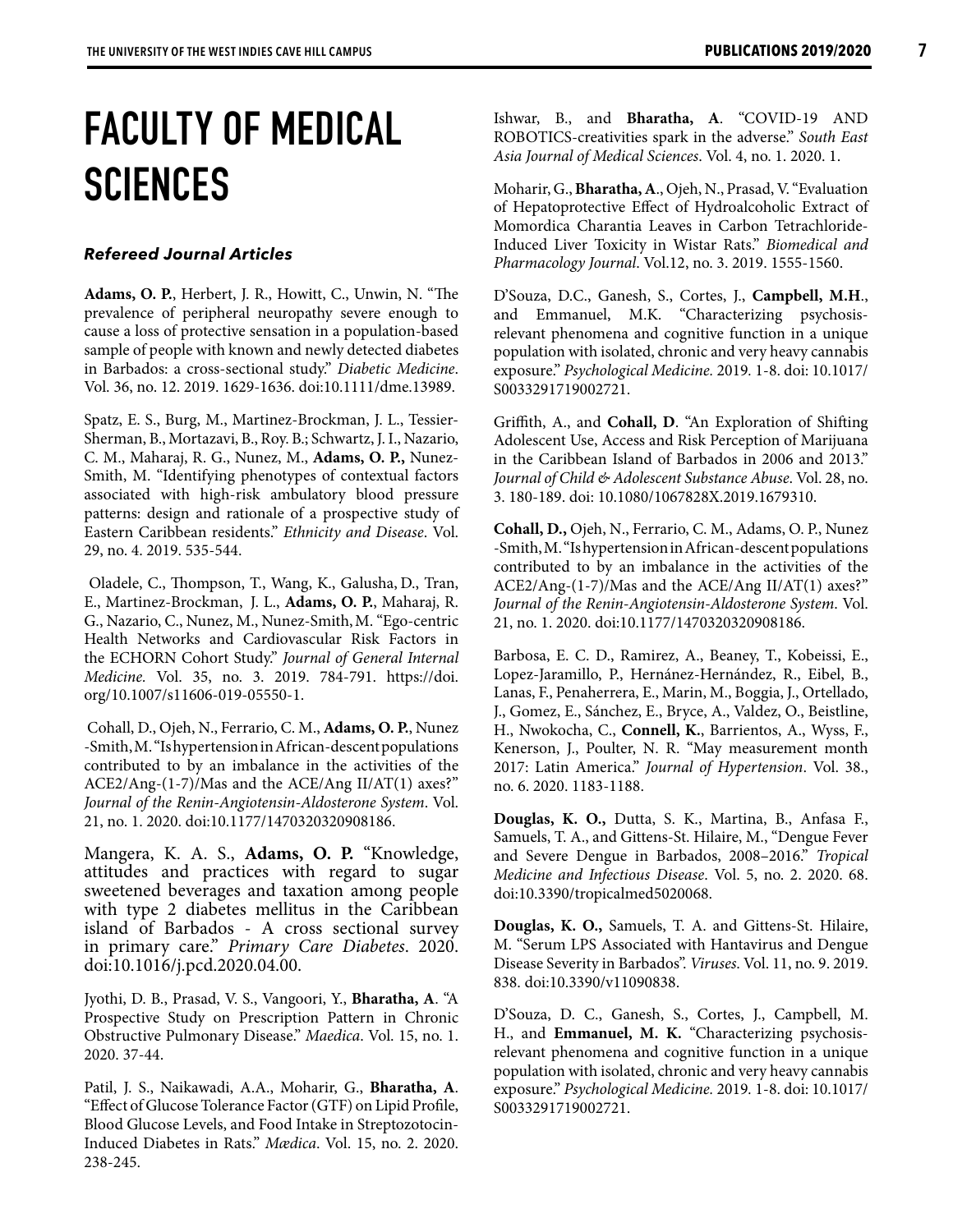**Gaskin, P. S.** and Chami, P. "Conducting a High-Quality Childhood Nutrition Research Study in a Resource-scarce Small Island State". *SAGE Research Methods Case Studies 2*. 2020. doi:10.4135/9781529744620.

**Gaskin, P. S.**, Chami, P., Ward, J., Goodman, G., Sing, B., Jackson, M. And Broome, H. "A practical model for identification of children at risk of excess energy intake in the developing world." *Public Health Nutrition*. Vol. 22, no. 11. 2019. 1979-1989. doi:10.1017/S1368980019000296.

Ojeh, N., Bharatha, A., **Gaur, U.,** Forde, A. L. "Keloids: Current and emerging therapies." *Scars, Burns, Healing*. Vol. 6. 2020. doi: 10.1177/2059513120940499. PMID: 32844039.

Gabrys, T., Stanula, A., **Gupta, S**., et al. "A comparative Study on the Performance Profile of Under-17 and Under-19 Handball Players trained in the Sports School System." *International Journal of Environmental Research and Public Health.* Vol. 17, no. 21. 7979, 2020. doi: 10.3390/ ijerph 17217979.

Gabrysz, T., Stanula, A., Szmatlan-Gabrys, U., Garnys, M., Charvat, L., **Gupta, S**. "Metabolic and Cardiorespiratory Responses of Semiprofessional Football Players in Repeated Ajax Shuttle Tests and Curved Sprint Tests and Their Relationship with Football Match Play". *International Journal of Environmental Research and Public Health*. Vol. 17, no. 21. 7745. 2020. doi: 10.3390/ijerph17217745.

Karpinski, J., Rejdych, W., Brzozowska, D., Golas, A., Sadowski, W., Swinarew, A., Statchura, A., **Gupta, S.,** Stanula, A. "The effects of a 6-week core excercises on swimming performance of national level swimmers." *PLoS One*. Vol. 15, no.8. 2020. e0227394.

Stewart-Ibarra, A. M., Romero, R., Hinds, A. Q. J., Rachel Lowe, R., Mahon, R., Van Meerbeeck, C. J., Rollock, L., **Gittens-St. Hilaire, M.,** St. Ville, S., Ryan, S. J., Trotman, A. R., Borbor-Cordova, M. J. "Co-Developing Climate Services for Public Health: Stakeholder Needs and Perceptions for The Prevention And Control Of Aedes-Transmitted Diseases In The Caribbean." *PLOS Neglected Tropical Diseases*. Vol. 13, no. 10. 2019. p. e0007772. doi:10.1371/journal.pntd.0007772.

Douglas, K. O., Dutta, S. K., Martina, B., Anfasa F., Samuels, T. A., and **Gittens-St. Hilaire, M.,** "Dengue Fever and Severe Dengue in Barbados, 2008–2016." *Tropical Medicine and Infectious Disease*. Vol. 5, no. 2. 2020. p. 68. doi:10.3390/tropicalmed5020068.

Thannesberger , T., Rascovan, N., Eisenmann, A., Klymiuk , I., Zittra, C., Fuehrer, H-P., Scantlebury-Manning, T., **Gittens-St.Hilaire, M.,** Austin, S., Landis, R. C. and Steininger, C. "Highly Sensitive Virome Characterization of Aedes Aegypti And Culex Pipiens Complex from Central Europe And The Caribbean Reveals Potential For Interspecies Viral Transmission." *Pathogens.* Vol. 9, no. 9. 2020, p. 686. doi:10.3390/pathogens9090686.

**Gittens-St Hilaire, M.V**., Chase, E. and Alleyne, D. "Prevalence, Molecular Characteristics and Antimicrobial Susceptibility Patterns of MRSA In Hospitalized and Nonhospitalized Patients in Barbados". *New Microbes and New Infections*. Vol. 35. 2020. 100659. doi:10.1016/j. nmni.2020.100659.

**Douglas, K. O.,** Samuels, T. A. and Gittens-St. Hilaire, M. "Serum LPS Associated with Hantavirus and Dengue Disease Severity in Barbados". *Viruses*. Vol. 11, no. 9. 2019. 838. doi:10.3390/v11090838.

Spence, D., Argentieri, M. A., Andall-Brereton, G., Andersong, B. O., Bodkynh, C., Brayi, F., Duggang, C., Gibson, T., Gomez Garciak, W, **Greaves N.,** et al**.** "Advancing cancer care and prevention in the Caribbean: a survey of promising strategies in the region". *The Lancet Oncology*. Vol. 20, no. 9. 2019. e522-e534. doi: 10.1016/ S1470-2045(19)30516-9.

Stanway, S., Andall-Brereton, G., Barton, M., Bray, F., Cawich, S., Dyer, R., Fosker, C., Gabriel, O., **Greaves, N.** et. al. "Cancer Control in the Caribbean Island Countries and Territories: the journey continues". *The Lancet Oncology*. Vol. 20, no. 9. 2019. e503-e521. doi: 10.1016/ S1470-2045(19)30512-1.

Murphy, M. M., Jeyaseelan, S. M., Howitt, C., **Greaves, N.**, Harewood, H., Quimby, K. R., Sobers, N., Landis, R. C., Rocke, K. D., Hambleton, I. R. "COVID-19 containment in the Caribbean: The experience of small island developing states". *Medrxiv.* doi: 10.1016/j.resglo.2020.100019.

Stoltenberg, M., Spence, D., Daubman, B. R., **Greaves, N.,** Edwards, R., Bromfield, B., Perez-Cruz, P., Krakauer, E., Argentieri, M. A., Shields, A. E. "The Central Role of Provider Training in Implementing Resource-Stratified Guidelines for Palliative Care in LMICs: Lessons from JACCRI in the Caribbean and Universidad Catolica in Latin America". *Cancer*. Vol. 126, no. S10. 2020. 2448- 2457. doi: 10.1002/cncr.32857.

Lippi, C. A., Stewart-Ibarra, A. M., Romero, M., Lowe, R., Mahon, R., Van Meerbeeck, C. J., Rollock, L., **Gittens-St. Hilaire, M.,** Trotman, A. R., Holligan, D., Kirton, S., Borbor-Cordova, M. J., Ryan, S. J., "Spatiotemporal Tools for Emerging and Endemic Disease Hotspots in Small Areas: An Analysis of Dengue and Chikungunya in Barbados, 2013–2016". *The American Journal of Tropical Medicine and Hygiene*. Vol. 103, no. 1. 2020, pp. 149-156. doi:10.4269/ajtmh.19-0919.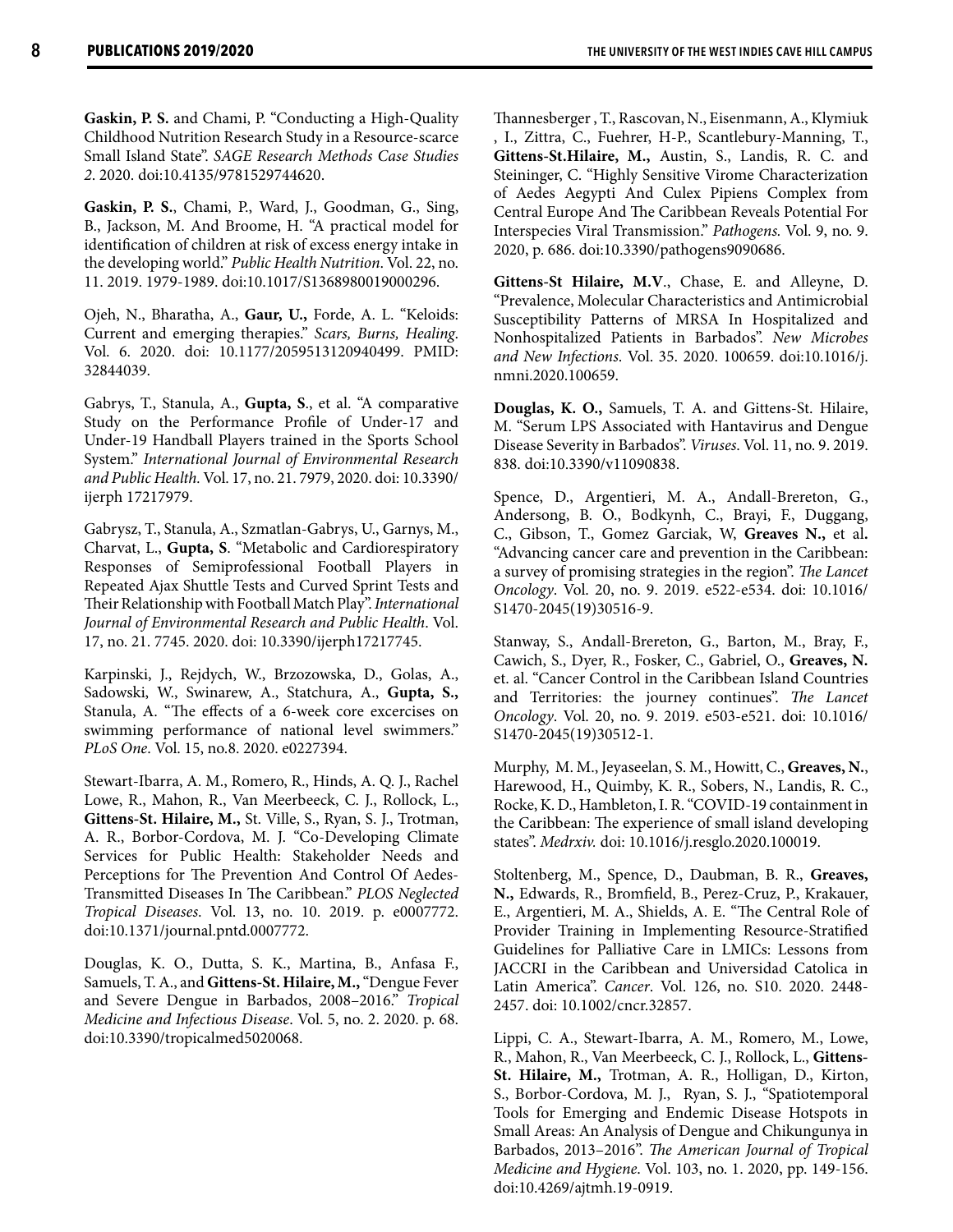Majumder, M. A. A., Singh, K., **Gittens-St. Hilaire, M.,** Rahman, S., Sa, B. and Haque, M. "Tackling Antimicrobial Resistance by promoting Antimicrobial Stewardship in Medical and Allied Health Professional Curricula." *Expert Review of Anti-infective Therapy*. Vol. 18, no. 12. 2020. 1245-1258. doi: 10.1080/14787210.2020.1796638.

Murphy, M. M., Jeyaseelan, S. M., Howitt, C., Greaves, N., **Harewood, H.,** Quimby, K. R., Sobers, N., Landis, R. C., Rocke, K. D., Hambleton, I. R. "COVID-19 containment in the Caribbean: The experience of small island developing states". *Medrxiv.* doi: 10.1016/j.resglo.2020.100019.

Gray, N. J., Chanoine, J. P., Farmer, M. Y., Jarvis, J. D., Armstrong, K., Barr, R. D., Faunce, T. A., **Lashley, P. M,** Ndikumwenayo, F., Hauerslev, M., Karekezi C. W. and Klein, J. D. "NCD Child Task Force on Essential Medicines and Equipment. NCDs and the WHO Essential Medicines Lists: children need universal health coverage too." *Lancet Child Adolescent Health*. Vol. 3, no. 11. 2019. 756-757.

Lowe, W. L. Jr., Lowe, L. P., Kuang, A., Catalano, P. M., Nodzenski, M., Talbot, O., Tam, W. H., Sacks, D. A., McCance, D., Linder, B., Lebenthal, Y., Lawrence, J. M., **Lashley, M.,** Josefson, J. L., Hamilton, J., Deerochanawong, C., Clayton, P., Brickman, W. J., Dyer, A. R., Scholtens, D. M., Metzger, B. E.; HAPO Follow-up Study Cooperative Research Group. "Maternal glucose levels during pregnancy and childhood adiposity in the Hyperglycemia and Adverse Pregnancy Outcome Follow-up Study". *Diabetologia*. Vol. 62, no. 4. 2019. 598-610.

Kabir, R., Haque, M., Mohammadnezhad, M., Samad, N., Mostari, S., Jabin, S, **Majumder, M. A. A.**, Rabbani G. "Domestic violence and decision-making power of married women in Myanmar: analysis of a nationally representative sample." *Annals of Saudi Medicine*. Vol. 39, no. 6. 2019. 395-402.

**Majumder, M. A. A.,** Ojeh, N., Rahman, S., Sa, B. "Empathy in Medical Education: Can 'Kindness' be taught, learned, and assessed?" *Advances in Human Biology*. Vol. 10, no. 2. 2020. 38-40.

Ahmed, S. M. M., Hasan, M. N., Kabir, R., Arafat, S. M. Y., Rahman, S., Haque, M. and **Majumder, M. A. A**. "Perceptions of medical students regarding communitybased teaching experiences: An observation from Bangladesh." *Rural Remote Health*. Vol. 19, no. 3. 2019. 4614. doi: 10.22605/rrh4614. PMID: 31400766.

**Majumder, M. A. A.,** Singh, K., Gittens-St. Hilaire, M., Rahman, S., Sa, B., Haque, M. "Tackling Antimicrobial Resistance by promoting Antimicrobial Stewardship in Medical and Allied Health Professional Curricula." *Expert Review of Anti-infective Therapy*. Vol. 18, no 12. 2020. doi: 10.1080/14787210.2020.1796638.

Majumder, M. A. A., Kumar, A., Krishnamurthy, K., **Ojeh, N.**, Adams, O. P., Sa, B. "An evaluative study of objective structured clinical examination (OSCE): students and examiners perspectives." *Advances in Medical Education and Practice*. Vol. 10. 2019. 387-397. doi: 10.2147/AMEP. S197275. PMID: 3123980.

Majumder, M. A. A., **Ojeh, N.,** Rahman, S., Sa, B. "Empathy in Medical Education: Can 'Kindness' be taught, learned, and assessed?" *Advances in Human Biology*. Vol. 10, no. 2. 2020. 38-40.

Moharir, G., Bharatha, A., **Ojeh, N.,** Prasad, V. "Evaluation of Hepatoprotective Effect of Hydroalcoholic Extract of Momordica Charantia Leaves in Carbon Tetrachloride-Induced Liver Toxicity in Wistar Rats." *Biomedical and Pharmacology Journal*. Vol.12, no. 3. 2019. 1555-1560.

Cohall, D., **Ojeh, N.,** Ferrario, C. M., Adams, O. P., Nunez -Smith, M. "Is hypertension in African-descent populations contributed to by an imbalance in the activities of the ACE2/Ang-(1-7)/Mas and the ACE/Ang II/AT(1) axes?" *Journal of the Renin-Angiotensin-Aldosterone System*. Vol. 21, no. 1. 2020. doi:10.1177/1470320320908186.

**Ojeh, N.,** Bharatha, A., Gaur, U., Forde, A. L. "Keloids: Current and emerging therapies." *Scars, Burns, Healing*. Vol. 6. 2020. doi: 10.1177/2059513120940499. PMID: 32844039.

Uwitonze, A. M., Rahman, S., **Ojeh, N.**, Grant, W. B., Kaur, H., Haq, A., Razzaque, M. S. J. "Oral manifestations of magnesium and vitamin D inadequacy." *The Journal of Steroid Biochemistry and Molecular Biology*. Vol. 200. 2020. 105636. doi: 10.1016/j.jsbmb.2020.105636. PMID: 32084549.

Sa. B, **Ojeh, N.**, Majumder, M. A. A., Nunes, P., Williams, S., Rao, S. R., Youssef, F. F. "The Relationship between Self-Esteem, Emotional Intelligence, and Empathy Among Students from Six Health Professional Programs." *Teaching and Learning in Medicine*. Vol. 31, no. 5. 2019. 536-543. doi: 10.1080/10401334.2019.1607741. PMID: 31075996.

Uwitonze, A. M., **Ojeh, N.**, Murererehe, J., Atfi, A., Razzaque, M. S. "Zinc Adequacy is Essential for the Maintenance of Optimal Oral Health." *Nutrients*. Vol. 12, no. 4. 2020. 949. doi: 10.3390/nu12040949. PMID: 32235426.

Majumder, M. A. A., **Singh, K.,** Gittens-St. Hilaire, M., Rahman, S., Sa, B., Haque, M. "Tackling Antimicrobial Resistance by promoting Antimicrobial Stewardship in Medical and Allied Health Professional Curricula." *Expert Review of Anti-infective Therapy*. Vol. 18, no 12. 2020. doi: 10.1080/14787210.2020.1796638.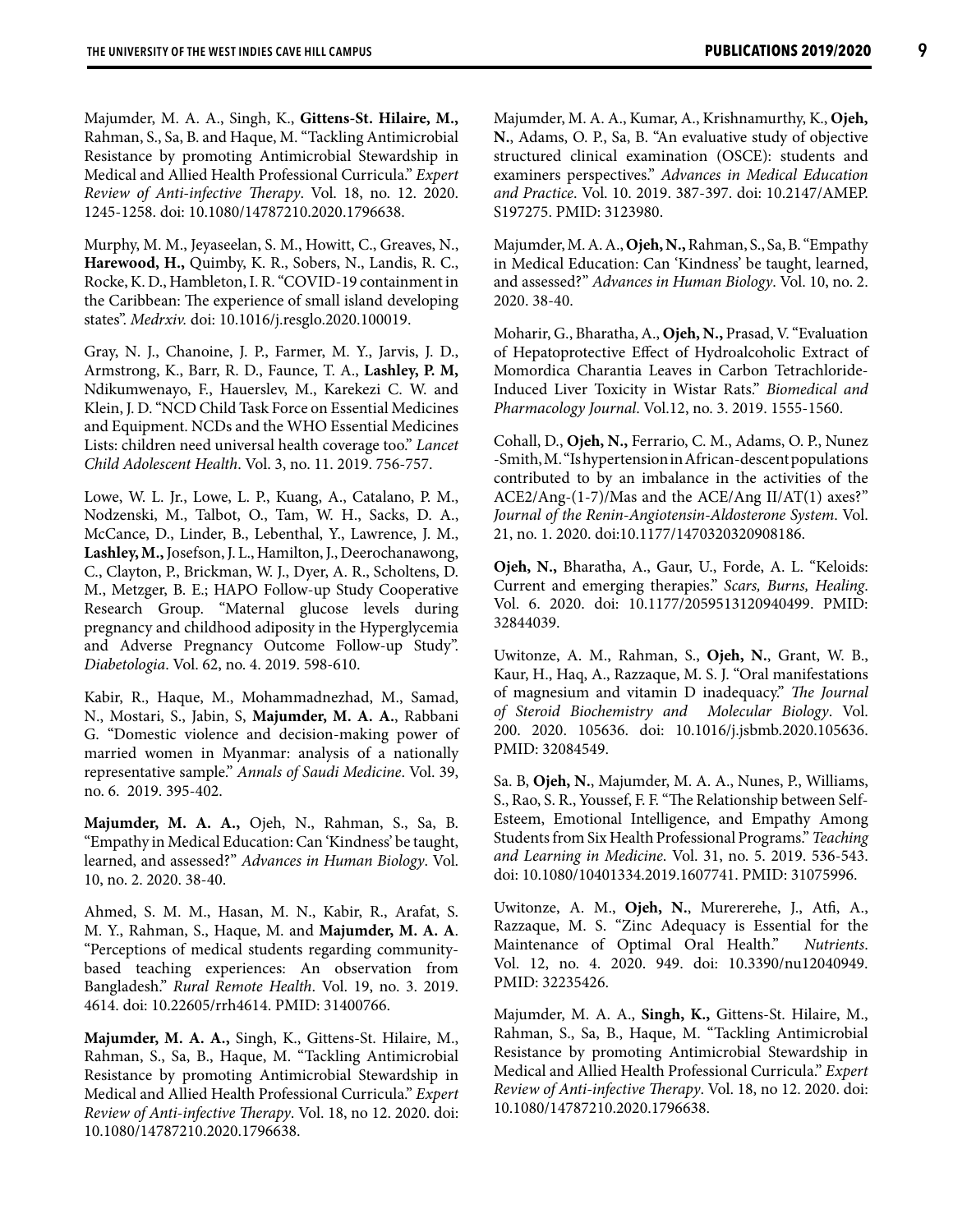Clement. Y., Jankie. S., Pooransingh. S., Ignacio. D., Reid. A., Sampson-Francis. S., Giddings. S., **Watson. H.**, "A literature review of drugs used for the treatment of Covid-19." *Caribbean Medical Journal*. Vol. 82, no. 2. May 12, 2020.

### *Technical Reports*

### **Public Health Group: Technical Reports and Translational Public Health Outputs**

Harewood, H., **George, C.**, Campbell, M., Singh, K., Haynes, T., Augustus E. *Barbados COVID-19 Population Survey, April 22-May 06, 2020*. June 2020. Report prepared for the Ministry of Health and Wellness Barbados. 2020.

Sobers, N., Campbell, J. M., Forde, S. A., Hambleton, I. and the BNR team. (2019). *Cancer in Barbados 2014: Annual report of the BNR-Cancer*. The George Alleyne Chronic Disease Research Centre, The University of the West Indies: Barbados. 2019. (**N. Greaves** - Listed contributor.)

Quimby, K. R., Harewood, H., Murphy, M. M., Howitt, C., Sobers, N., **Greaves, N.** *Disaster Management Conceptual Framework: Caribbean COVID-19*. The George Alleyne Chronic Disease Research Centre, The University of the West Indies: Barbados. 2020. Available from: https://www. cavehill.uwi.edu/covid19/resources/cave-hill-covid-19 research/disaster-management-conceptual-frameworkcaribbean.aspx.

Sobers, N., Ward, B., **Greaves, N.**, Little, G., Hambleton, I., Phillips, A. *Evaluating the early implementation phase of the Global HEARTS initiative in a small island developing state: a mixed-methods analysis*. Report prepared for the Pan-American Health Organisation (PAHO). September 2019.

Harewood, H., **Greaves, N.**, Howitt, C., Murphy, M. M. *Modelling and Public Health Interventions: Non-Pharmaceutical interventions to disrupt covid-18 transmission in Barbados*. The George Alleyne Chronic Disease Research Centre, The University of the West Indies: Barbados. March 2020. https://www.cavehill.uwi. edu/covid19/resources/cave-hill-covid-19-research/nonpharm-interventions-with-recommendations\_barba. aspx.

Murphy, M. M., Howitt, C., **Greaves, N.**, Harewood, H. *Phased approach to the reversal and reintroduction of Non-Pharmaceutical Interventions for the control of COVID-19 in the CARICOM*. April 2020.

Quimby, K., **Greaves, N.,** Harewood H. *Technical guidance brief for the return to work of persons with increased risk of severe disease from SARS-CoV-2 due to uncontrolled NCDs.* Public Health Group: Barbados. May 2020.

**Harewood, H.,** George, C., Campbell, M., Singh, K., Haynes, T., Augustus E. *Barbados COVID-19 Population Survey, April 22-May 06, 2020*. June 2020. Report prepared for the Ministry of Health and Wellness Barbados. 2020.

Quimby, K. R., **Harewood, H.,** Murphy, M. M., Howitt, C., Sobers, N., Greaves, N. *Disaster Management Conceptual Framework: Caribbean COVID-19*. The George Alleyne Chronic Disease Research Centre, The University of the West Indies: Barbados. 2020. Available from: https://www. cavehill.uwi.edu/covid19/resources/cave-hill-covid-19 research/disaster-management-conceptual-frameworkcaribbean.aspx.

Murphy, M. M., Quimby, K. R., **Harewood, H.**, Howitt, C., Greaves, N., Sobers, N. *Intervention Strategies for Stages 2 and 3 of the Barbados COVID-19 Response: An evidence base.* March 2020. The George Alleyne Chronic Disease Research Centre, The University of the West Indies: Barbados. 2020. https://www.cavehill.uwi.edu/covid19/ resources/cave-hill-covid-19-research/interventionstrategies-for-stages-2-and-3-of-the-en.aspx.

Quimby, K., **Harewood, H.**, Murphy, M. *Brief on process planning for COVID-19 stages 2 &3 (Disaster Management Risk Framework for COVID-19 in the Caribbean).* Prepared for the Ministry of Health and Wellness and CDEMA. Public Health Group: Barbados. April 2020.

Murphy, M., Sobers, N., Howitt, C., Quimby, K., Greaves, N., **Harewood, H**. *Evidence brief on Non-Pharmaceutical Interventions for the Ministry of Health and Wellness*. Public Health Group: Barbados. March, 2020.

Murphy, M. M., Howitt, C., Greaves, N., **Harewood, H.** *Phased approach to the reversal and reintroduction of Non-Pharmaceutical Interventions for the control of COVID-19 in the CARICOM*. April 2020.

Murphy, M. M., Quimby, K. R., **Harewood, H.**, Howitt, C., Greaves, N., Sobers, N. *Intervention Strategies for Stages 2 and 3 of the Barbados COVID-19 Response: An evidence base.* March 2020. The George Alleyne Chronic Disease Research Centre, The University of the West Indies: Barbados. 2020. https://www.cavehill.uwi.edu/covid19/ resources/cave-hill-covid-19-research/interventionstrategies-for-stages-2-and-3-of-the-en.aspx.

Quimby, K., Greaves, N., **Harewood H**. *Technical guidance brief for the return to work of persons with increased risk of severe disease from SARS-CoV-2 due to uncontrolled NCDs.* Public Health Group: Barbados. May 2020.

**Harewood, H.,** George, C., Campbell, M., Singh, K., Haynes, T., Augustus, E. *Barbados COVID-19 Population Survey, April 22-May 06, 2020*. Public Health Group: Barbados. June 2020. Report prepared for the Ministry of Health and Wellness Barbados.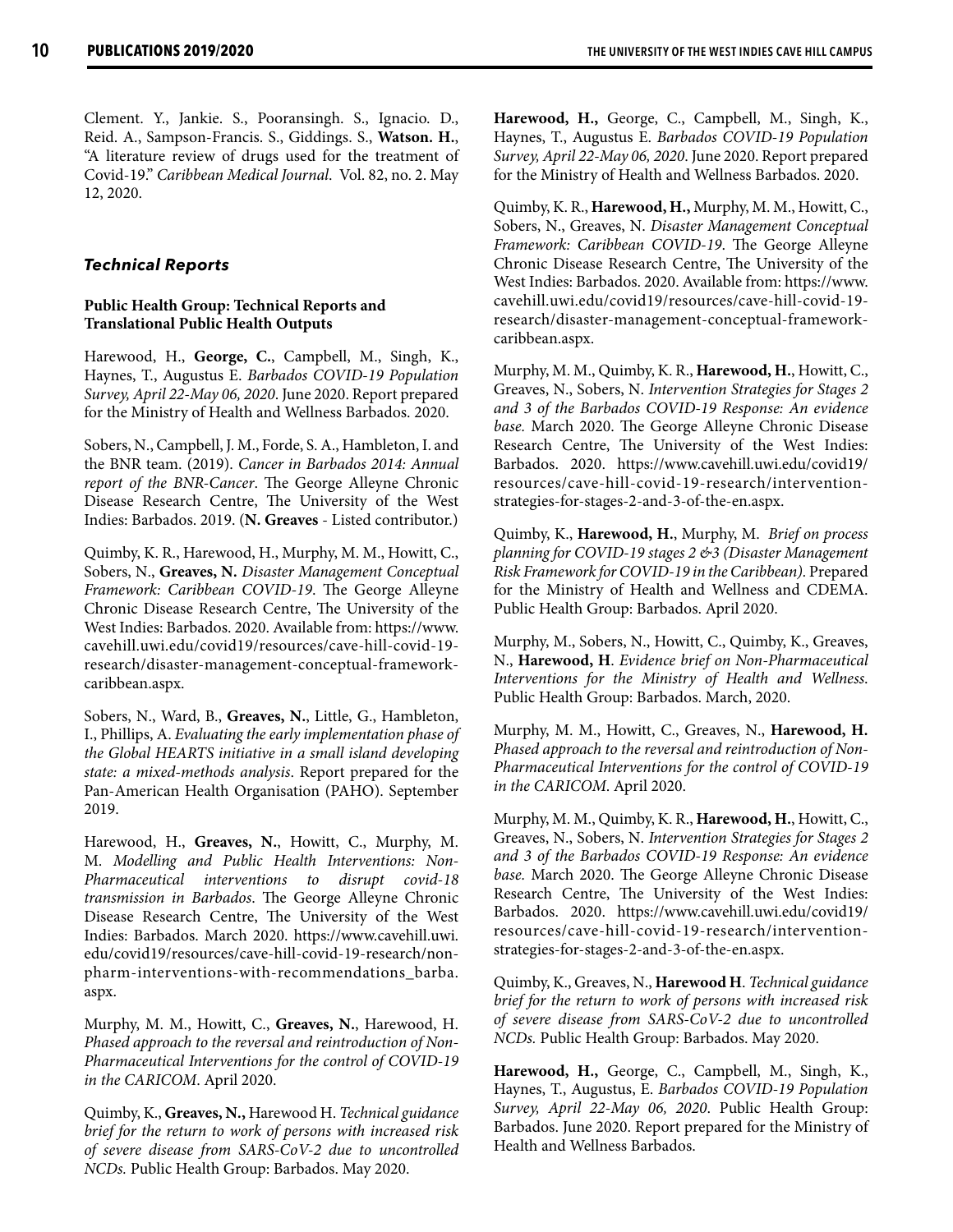**Harewood, H.,** Greaves, N., Howitt, C., Murphy, M. M. *Modelling and Public Health Interventions: Non-Pharmaceutical interventions to disrupt covid-18 transmission in Barbados*. The George Alleyne Chronic Disease Research Centre, The University of the West Indies: Barbados. March 2020. https://www.cavehill.uwi. edu/covid19/resources/cave-hill-covid-19-research/nonpharm-interventions-with-recommendations\_barba. aspx.

Quimby, K. R., Harewood, H., **Murphy, M. M.**, Howitt, C., Sobers, N., Greaves, N. *Disaster Management Conceptual Framework: Caribbean COVID-19*. The George Alleyne Chronic Disease Research Centre, The University of the West Indies: Barbados. 2020. Available from: https://www. cavehill.uwi.edu/covid19/resources/cave-hill-covid-19 research/disaster-management-conceptual-frameworkcaribbean.aspx.

**Murphy, M. M.,** Quimby, K. R., Harewood, H., Howitt, C., Greaves, N., Sobers, N. *Intervention Strategies for Stages 2 and 3 of the Barbados COVID-19 Response: An evidence base.* March 2020. The George Alleyne Chronic Disease Research Centre, The University of the West Indies: Barbados. 2020. https://www.cavehill.uwi.edu/covid19/ resources/cave-hill-covid-19-research/interventionstrategies-for-stages-2-and-3-of-the-en.aspx.

Harewood, H., Greaves, N., Howitt, C., **Murphy, M. M.** *Modelling and Public Health Interventions: Non-Pharmaceutical interventions to disrupt covid-18 transmission in Barbados*. The George Alleyne Chronic Disease Research Centre, The University of the West Indies: Barbados. March 2020. https://www.cavehill.uwi. edu/covid19/resources/cave-hill-covid-19-research/nonpharm-interventions-with-recommendations\_barba. aspx.

**Murphy, M. M.,** Howitt, C., Harewood, H. *Phased approach to the reversal and reintroduction of Non-Pharmaceutical Interventions for the control of COVID-19 in the CARICOM*. April 2020.

### *Conference Proceedings*

**Cohall, D. H.** "SWOT Analysis of Medicinal Cannabis Industry: The Canadian and Caribbean Connection". *Proceedings of the Canadian – Caribbean Research Symposium*. Regional Headquarters, The University of the West Indies, Mona Campus, Kingston, Jamaica. February 16 – 19, 2020. Vol. 1, no. 1.

Pastar, I., Jozic, I., Ramirez, H. A., **Ojeh, N.,** Stone, R., Wikramanayake, T. C., Kirsner, R. S., Tomic-Canic, M. "Mir-193b-3p suppresses cellular migration and contributes to impaired wound closure in diabetic foot ulcers". *Wound Repair and Regeneration*. Vol. 27, Issue 3. 2019. A18.

### *Non-Peer Reviewed Publications*

**Gaskin, P. S.** *Access to advanced surgical interventions in COVID-19: a policy document for the Queen Elizabeth Hospital*. May 2020.

**Gaskin P. S.** *Allocation of Scarce Critical Care Resources in Barbados During the COVID-19 Pandemic; drafted for the Queen Elizabeth Hospital Barbados.*

### *Press Releases*

Jules, M. A., Maynard, D- B., Campbell, M. H. and Emmanuel, M.K. *A COVID-19 Rapid Response Survey: COVID-19 Psychological Vulnerabilities Among Barbadian Workers*. 2, April, 2020. https://uwi.edu/covid19/ resources/resources-policymakers.

Jules, M. A., Maynard, D- B., Campbell, M. H. and Emmanuel, M.K. *A COVID-19 Rapid Response Survey: COVID-19 Psychological Vulnerabilities Among Barbadian Workers*. 2, April, 2020. https://uwi.edu/covid19/ resources/resources-policymakers.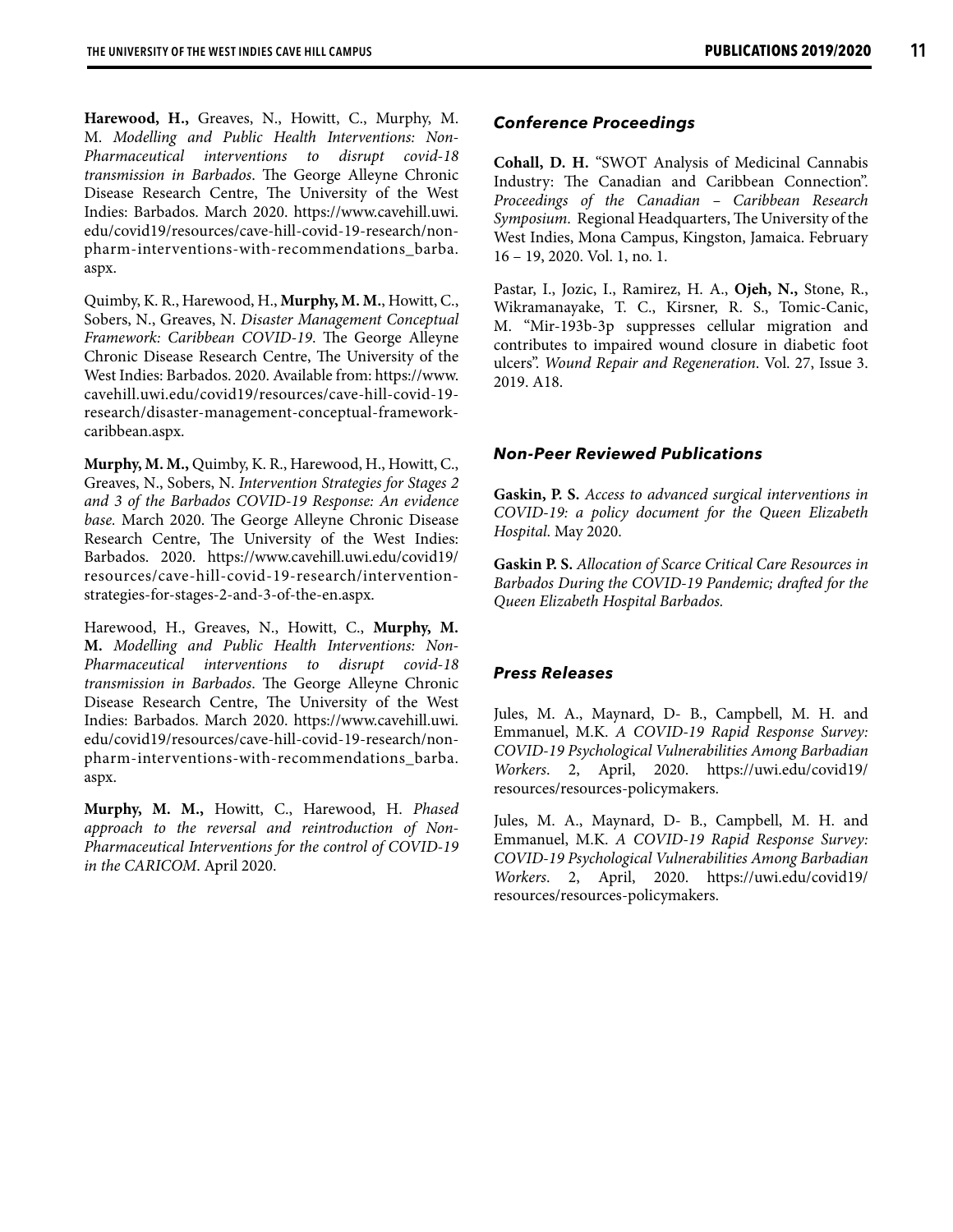### **George Alleyne Chronic Disease Research Centre (GA-CDRC)**

### *Refereed Journal Articles*

Stedman, M., Davies, M., **Anderson, S. G.,** Lunt, M., Verma, A., and Heald, A. "A phased approach to unlocking during the COVID-19 pandemic; Lessons from trend analysis." *International Journal of Clinical Practice*. 2020. Vol. 74, no. 8. e13528. doi: 10.1111/ijcp.13528.

Jackson, M. D., Tulloch-Reid, M. K., McCaw-Binns, A. M., Aiken, W., Ferguson, T. S., Bennett, N. R., Harrison, L., Badaloo, A., McGrowder, D., Grindley, A., Walker, E. and **Anderson, S. G. "**Central adiposity at diagnosis may reduce prostate cancer-specific mortality in African-Caribbean men with prostate cancer: 10-year follow-up of participants in a case–control study." *Cancer Causes Control.* Vol. 31. 651-662. 2020. doi: 10.1007/s10552-020- 01306-z.

Stedman, M., Lunt, M., Davies, M., Fulton-McAlister, E., Hussain, A., Staa, T. V., **Anderson, S. G.,** Heald A. "Controlling antibiotic usage - A national analysis of General Practitioner/Family Doctor (GP/FD) practices links overall antibiotic levels to demography, geography, comorbidity factors with local discretionary prescribing choices." *International Journal of Clinical Practice*. Vol. 74, no. 8. 2020. e13515. doi: 10.1111/ijcp.13515.

Heald, A., Lunt, M., Rutter, M. K., **Anderson, S. G.,** Cortes, G., Edmonds, M., Jude, E., Boulton, A., Dunn, G. "Developing a foot ulcer risk model: what is needed to do this in a real‐world primary care setting?" *Diabetics Medicine*. Vol. 36, no. 11. 2019. 1412-1416. doi: 10.1111/ dme.13837.

Saluja, S., **Anderson, S. G.**, Hambleton, I., Shoo, H., Livingston, M., Jude, E. B., Lunt, M., Dunn, G., Heald, A. H. "Foot ulceration and its association with mortality in diabetes mellitus: a meta-analysis." *Diabetic Medicine*. Vol. 37, no. 2. 2019. 211-218. doi: 10.1111/dme.14151. PMID: 31613404.

Wang, H., Lane, J. M., Jones, S. E., Dashti, H. S., Ollila, H. M., Wood, A. R., van Hees, V. T., Brumpton, B., Winsvold, B. S., Kantojärvi, K., Palviainen, T., Cade, B. E., Sofer, T., Song, Y., Patel, K., **Anderson, S. G.,** Bechtold, D. A., Bowden, J., Emsley, R., Kyle, S. D., Little, M. A., Loudon, A. S., Scheer, F. A. J. L., Purcell, S. M., Richmond, R. C., Spiegelhalder, K., Tyrrell, J., Zhu, X., Hublin, C., Kaprio, J. A., Kristiansson, K., Sulkava, S., Paunio, T., Hveem, K., Nielsen, J. B., Willer, C. J., Zwart, J. A., Strand, L. B., Frayling, T. M., Ray, D., Lawlor, D. A., Rutter, M. K., Weedon, M. N., Redline, S., Saxena, R. "Genome-wide association analysis of self-reported daytime sleepiness identifies 42 loci that suggest biological subtypes." *Nature Communications*. Vol. 10. 2019. doi: 10.1038/s41467-019- 11456-7.

Felker-Kantor, E. A., Cunningham-Myrie, C., Greene, L. G., Lyew-Ayee, P., Atkinson, U., Abel, W., Clarke, P., **Anderson, S. G.,** Theall, K. P. "Neighborhood crime, disorder and substance use in the Caribbean context: Jamaica National Drug Use Prevalence Survey 2016." *PLoS One*. Vol. 14, no. 11. 2019. e0224516. doi: 10.1371/journal. pone.0224516.

Tian, Z., Stedman, M., Whyte, M., **Anderson, S. G.,** Thomson, G., Heald, A. "Personal protective equipment (PPE) and infection among healthcare workers – what is the evidence?" *International Journal of Clinical Practice*. Vol. 74, no. 11. 2020. e13617. doi: 10.1111/ijcp.13617.

Cunningham, P. S., Meijer, P., Nazgiewicz, A., **Anderson, S. G.**, Borthwick, L. A., Bagnall, J., Kitchen, G. B., Lodyga, M., Begley, N., Venkateswaran, R. V., Shah, R., Mercer, P. F., Durrington, H. J., Henderson, N. C., Piper-Hanley, K., Fisher, A. J., Chambers, R. C., Bechtold, D. A., Gibbs, J. E., Loudon, A. S., Rutter, M. K., Hinz, B., Ray, D. W., Blaikley, J. F. "The circadian clock protein REVERBα inhibits pulmonary fibrosis development." *Proceedings of the National Academy of Sciences of the United States of America*. Vol. 117, no. 4. 2019. 1139-1147. doi: 10.1073/ pnas.1912109117.

Stedman, M., Lunt, M., Davies, M., Livingston, M., Duff, C. J., Fryer, A., **Anderson, S. G.,** Gadsby, R., Gibson, M., Rayman, G. and Heald, A. "The cost of hospital treatment of Type 1 diabetes (T1DM) and Type 2 diabetes (T2DM) compared to the non-diabetes population: a detailed economic evaluation." *BMJ Open*. 2020. Vol. 10, no. 5. e033231. doi: 10.1136/bmjopen-2019-033231.

Stedman, M., Whyte, M. B., Lunt, M., Albanese, M., Livingston, M., Gadsby, R., Hackett, G., **Anderson, S. G.** and Heald, A. H. "The treatment rate of erectile dysfunction (ED) in younger men with Type 2 Diabetes is up to 4 times higher than the equivalent non-diabetes population." *International Journal of Clinical Practic*e. Vol. 74, no. 9. 2020. e13538. doi: 10.1111/ijcp.13538.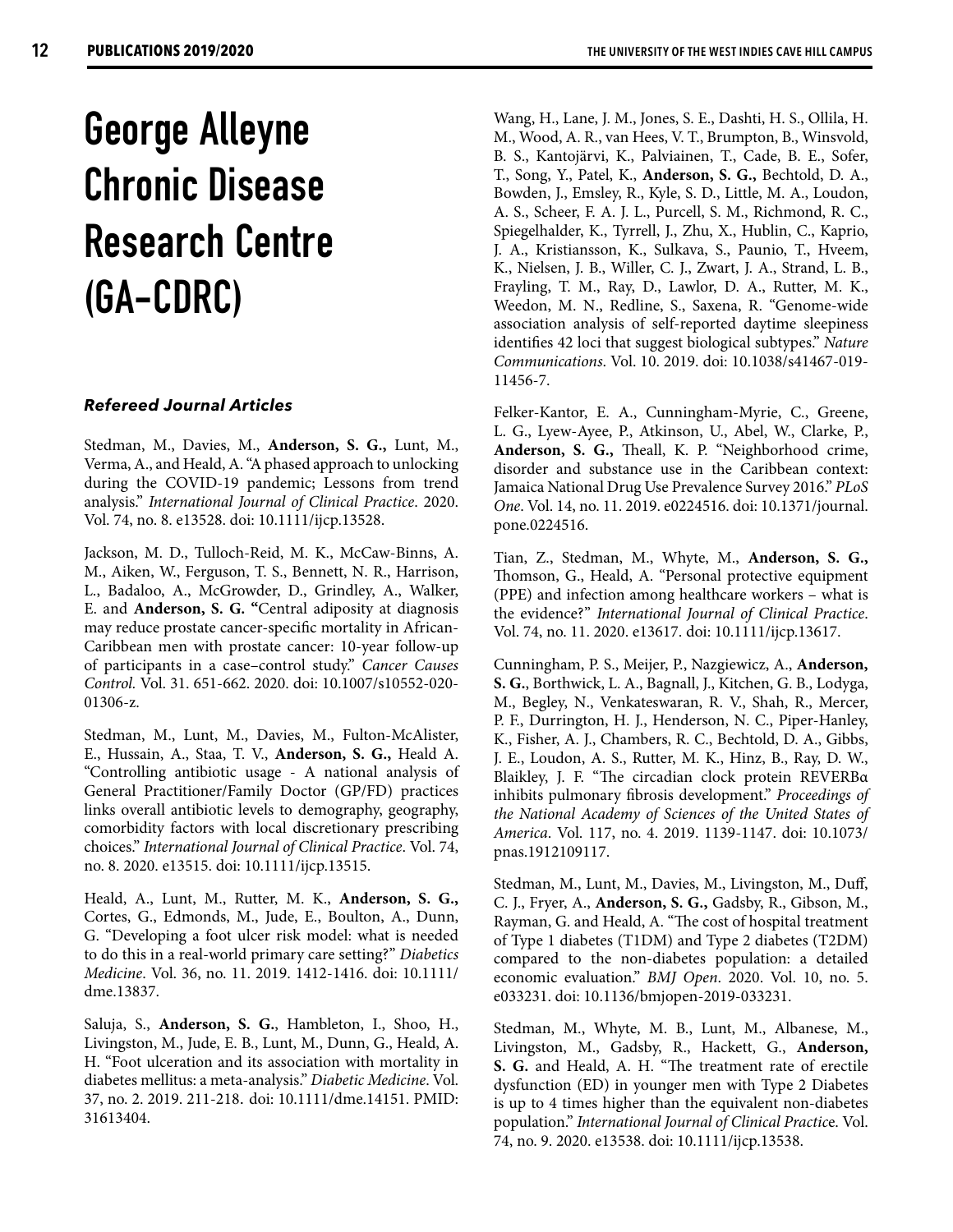Quashie, N. T., Howitt, C., **Hambleton, I. R.** *Comparison of Dual Therapies for Lowering Blood Pressure in Black Africans*. *New England Journal of Medicine*. Vol. 381, no. 14. 2019. 2429-2439. doi: 10.1056/NEJMc1909844. PMID: 31577887.

Murphy, M. M., Jeyaseelan, S. M., Howitt, C., Greaves, N., Harewood, H., Quimby, K. R., Sobers, N., Landis, R. C., Rocke, K. D., **Hambleton, I. R.** "COVID-19 containment in the Caribbean: The experience of Small Island developing states." *medRxiv*. 2020. doi: https://doi. org/10.1016/j.resglo.2020.100019.

Pathak, E. B., Salemi, J. L., Sobers, N., Menard, J., **Hambleton, I. R.** "COVID-19 in Children in the United States: Intensive Care Admissions, Estimated Total Infected, and Projected Numbers of Severe Pediatric Cases in 2020." *Journal of Public Health Management and Practice.* 2020. doi: 10.1097/PHH.0000000000001190.

**Hambleton, I. R.**, Jeyaseelan, S. M., Murphy, M. M. "COVID-19 in the Caribbean small island developing states: lessons learnt from extreme weather events." *Lancet Global Health*. Vol. 8, no. 9. 2020. E1114-E1115. pii: S2214- 109X(20)30291-6. doi: 10.1016/S2214-109X(20)30291-6.

Saluja, S., Anderson, S. G., **Hambleton, I.,** Shoo, H., Livingston, M., Jude, E. B., Lunt, M., Dunn, G., Heald, A. H. "Foot ulceration and its association with mortality in diabetes mellitus: a meta-analysis." *Diabetic Medicine*. Vol. 37, no. 2. 2019. 211-218. doi: 10.1111/dme.14151. PMID: 31613404.

Cooper, T. E., **Hambleton, I. R.,** Ballas, S. K., Johnston, B. A., Wiffen, P. J. "Pharmacological interventions for painful sickle cell vaso-occlusive crises in adults." *Cochrane Database of Systematic Reviews*. No. 11. 2019. doi: 10.1002/14651858.CD012187.pub2.Review. PubMed PMID: 31742673.

Estcourt, L. J., Hopewell, S., Trivella, M., **Hambleton, I. R.,** Cho, G. "Regular long-term red blood cell transfusions for managing chronic chest complications in sickle cell disease." *Cochrane Database Systematic Reviews*. 2019. doi: 10.1002/14651858.CD008360.pub5. Review. PMID: 31684693. PMCID: PMC6814284.

Wang, K., **Hambleton, I.**, Linnander, E., Marenco, L., Hassan, S., Kumara, M., Fredericks, L. E., Harrigan, S., Hassell, T. A. 2nd, Brandt, C., Nunez-Smith, M.; ECHORN Writing Group. "Toward Reducing Health Information Inequities in the Caribbean: Our Experience Building a Participatory Health Informatics Project." *Ethnicity and Disease*. Vol. 30, Suppl. 1. 2020. 193-202. doi: 10.18865/ ed.30.S1.193.\

NCD Risk Factor Collaboration (NCD-RisC)—Americas Working Group. (**I. Hambleton**, Consortium Member and Writing Committee). "Trends in cardiometabolic risk factors in the Americas between 1980 and 2014: a pooled analysis of population-based surveys." *The Lancet Global Health*. Vol. 8, no. 1. 2020. 123-133. doi: 10.1016/S2214- 109X(19)30484-X.

NCD Risk Collaboration (NCD-RisC). "Repositioning of the global epicentre of non-optimal cholesterol." *Nature*. Vol. 582. 2020. 73-77. Doi:10.1038/s41586-020-2338-1 (**Hambleton IR**, member of NCD-RisC group).

Darst, B. F., Wan, P., Sheng, X., Bensen, J. T., Ingles, S. A., Rybicki, B. A., Nemesure, B., John, E. M., Fowke, J. H., Stevens, V. L., Berndt, S. I., Huff, C. D., Strom, S. S., Park, J. Y., Zheng, W., Ostrander, E. A., Walsh, P. C., Srivastava, S., Carpten, J., Sellers, T. A., Yamoah, K., Murphy, A. B., Sanderson, M., Crawford, D. C., Gapstur, S. M., Bush, W. S., Aldrich, M. C., Cussenot, O., Yeager, M., Petrovics, G., Cullen, J., Neslund-Dudas, C., Kittles, R. A., Xu, J., Stern, M. C., Kote-Jarai, Z., Govindasami, K., Chokkalingam, A. P., Multigner, L., Parent, M. E., Menegaux, F., Cancel-Tassin, G., Kibel, A. S., Klein, E. A., Goodman, P. J., Drake, B. F., Hu, J. J., Clark, P. E., Blanchet, P., Casey, G., **Hennis, A. J. M.,** Lubwama, A., Thompson, I. M. Jr, Leach, R., Gundell, S. M., Pooler, L., Xia, L., Mohler, J. L., Fontham, E. T. H., Smith, G. J., Taylor, J. A., Eeles, R. A., Brureau, L., Chanock, S. J., Watya, S., Stanford, J. L., Mandal, D., Isaacs, W. B., Cooney, K., Blot, W. J., Conti, D. V., Haiman, C. A. "A Germline Variant at 8q24 Contributes to Familial Clustering of Prostate Cancer in Men of African Ancestry." *European Urology*. Vol. 78, no. 3. 2020. 316-320. doi: 10.1016/j.eururo.2020.04.060.

Du, Z., Weinhold, N., Song, G. C., Rand, K. A., Van Den Berg, D. J., Hwang, A. E., Sheng, X., Hom, V., Ailawadhi, S., Nooka, A. K., Singhal, S., Pawlish, K., Peters, E. S., Bock, C., Mohrbacher, A., Stram, A., Berndt, S. I., Blot, W. J., Casey, G., Stevens, V. L., Kittles, R., Goodman, P. J., Diver, W. R., **Hennis, A.**, Nemesure, B., Klein, E. A., Rybicki, B. A., Stanford, J. L., Witte, J. S., Signorello, L., John, E. M., Bernstein, L., Stroup, A. M., Stephens, O. W., Zangari, M., Van Rhee, F., Olshan, A., Zheng, W., Hu, J. J., Ziegler, R., Nyante, S. J., Ingles, S. A., Press, M. F., Carpten, J. D., Chanock, S. J., Mehta, J., Colditz, G. A., Wolf, J., Martin, T. G., Tomasson, M., Fiala, M. A., Terebelo, H., Janakiraman, N., Kolonel, L., Anderson, K. C., Le Marchand, L., Auclair, D., Chiu, B. C., Ziv, E., Stram, D., Vij, R., Bernal-Mizrachi, L., Morgan, G. J., Zonder, J. A., Huff, C. A., Lonial, S., Orlowski, R. Z., Conti, D. V., Haiman, C. A., Cozen, W. "A meta-analysis of genome-wide association studies of multiple myeloma among men and women of African ancestry." *Blood Advances*. 2020. Vol. 4, no. 1. 181-190. doi: 10.1182/bloodadvances.2019000491.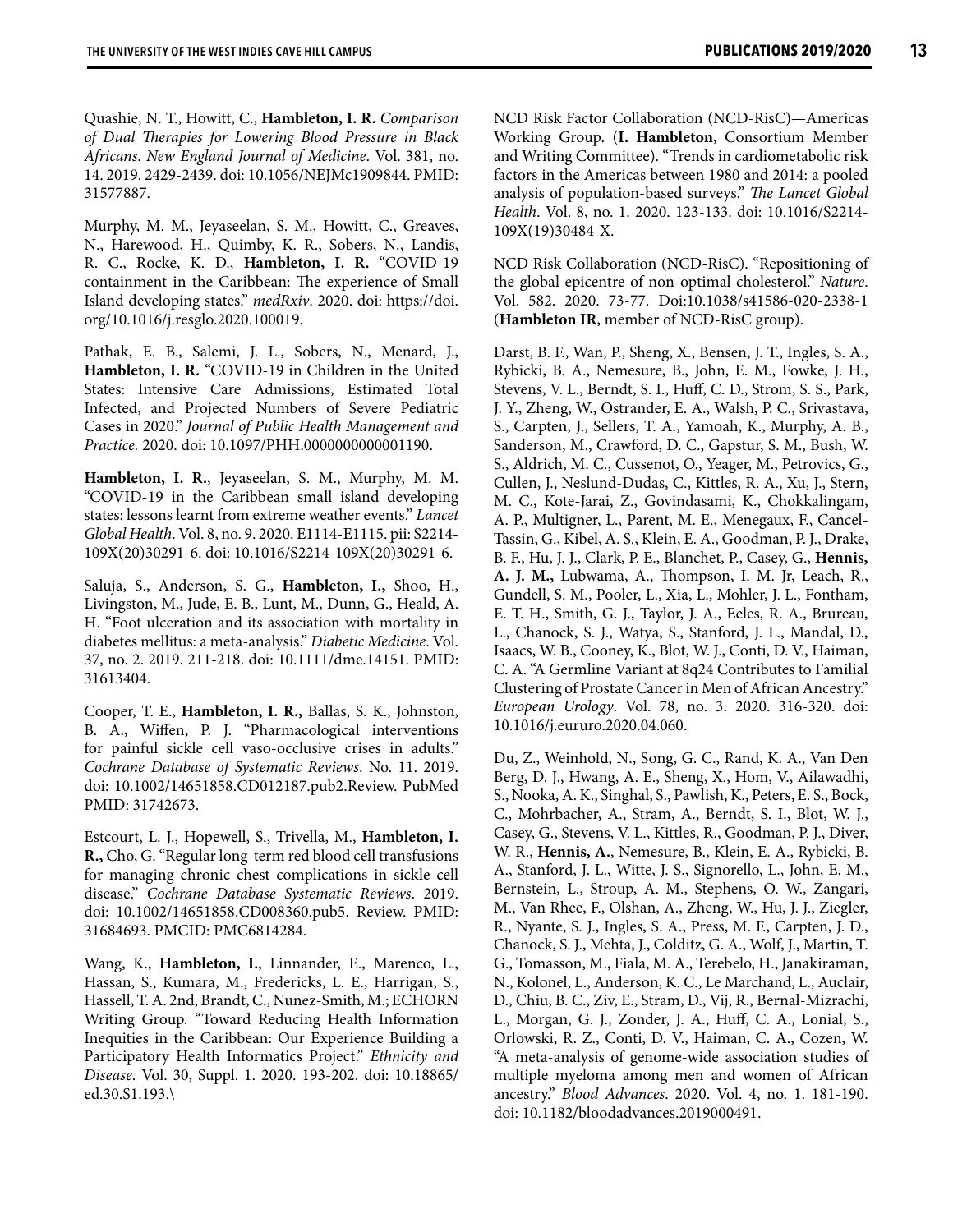Quashie, N. T., **Howitt, C.,** Hambleton, I. R. *Comparison of Dual Therapies for Lowering Blood Pressure in Black Africans*. *New England Journal of Medicine*. Vol. 381, no. 14. 2019. 2429-2439. doi: 10.1056/NEJMc1909844. PMID: 31577887.

Murphy, M. M., Jeyaseelan, S. M., **Howitt, C.,** Greaves, N., Harewood, H., Quimby, K. R., Sobers, N., Landis, R. C., Rocke KD, Hambleton IR. "COVID-19 containment in the Caribbean: The experience of Small Island developing states." *medRxiv*. 2020. doi: https://doi.org/10.1016/j. resglo.2020.100019.

**Murphy, M. M.,** Jeyaseelan, S. M., Howitt, C., Greaves, N., Harewood, H., Quimby, K. R., Sobers, N., Landis, R. C., Rocke KD, Hambleton IR. "COVID-19 containment in the Caribbean: The experience of Small Island developing states." *medRxiv.* 2020. doi: https://doi.org/10.1016/j. resglo.2020.100019.

Hambleton, I. R., Jeyaseelan, S. M., **Murphy, M. M.** "COVID-19 in the Caribbean small island developing states: lessons learnt from extreme weather events." *Lancet Global Health*. Vol. 8, no. 9. 2020. E1114-E1115. pii: S2214- 109X(20)30291-6. doi: 10.1016/S2214-109X(20)30291-6.

**Murphy, M. M.,** Jeyaseelan, S. M., Howitt, C., Greaves, N., Harewood, H., Quimby, K. R., Sobers, N., Landis, R. C., Rocke, KD, Hambleton IR. "COVID-19 containment in the Caribbean: The experience of Small Island developing states." *medRxiv*. 2020. doi: https://doi.org/10.1016/j. resglo.2020.100019.

Guariguata, L., Rouwette, E. A., **Murphy, M. M.,** Saint Ville, A., Dunn, L. L., Hickey, G. M., Jones, W., Samuels, T. A., Unwin, N. "Using Group Model Building to Describe the System Driving Unhealthy Eating and Identify Intervention Points: A Participatory, Stakeholder Engagement Approach in the Caribbean." *Nutrients*. 2020. Vol. 12, no. 2. 384. doi: 10.3390/nu12020384.

Murphy, M. M., Jeyaseelan, S. M., Howitt, C., Greaves, N., Harewood, H., **Quimby, K. R.**, Sobers, N., Landis, R. C., Rocke, KD, Hambleton IR. "COVID-19 containment in the Caribbean: The experience of Small Island developing states." *medRxiv*. 2020. doi: https://doi.org/10.1016/j. resglo.2020.100019.

**Rocke, K. D.** "Competitive balance within CONCACAF: a longitudinal and comparative descriptive review of the seasons 2002/2003–2017/2018". *Managing Sport and Leisure*. Vol. 24, no. 6. 2019. 445-460. doi: 10.1080/23750472.2019.1685403.

Murphy, M. M., Jeyaseelan, S. M., Howitt, C., Greaves, N., Harewood, H., Quimby, K. R., Sobers, N., Landis, R. C., **Rocke, K. D.,** Hambleton IR. "COVID-19 containment in the Caribbean: The experience of Small Island developing states." *medRxiv*. 2020. doi: https://doi.org/10.1016/j. resglo.2020.100019.

Harrison, A. N., James Bateman C. C. B., Younger-Coleman, N. O. M., Williams, M. C., **Rocke, K. D.,** Clato-Day Scarlett S. C., Chang, S. M. "Disordered eating behaviours and attitudes among adolescents in a middleincome country." *Eating and Weight Disorders - Studies on Anorexia, Bulimia and Obesity*. Vol. 25. 2019. 1727-1737. doi: 10.1007/s40519-019-00814-5.

**Rocke, K. D.** and Roopchand, X. "Predictors for depression and perceived stress among a small island developing state university population." Psychology, Health & Medicine. 2020. 1-10. doi: 10.1080/13548506.2020.1802049.

Murphy, M. M., Jeyaseelan, S. M., Howitt, C., Greaves, N., Harewood, H., Quimby, K. R., **Sobers, N.,** Landis, R. C., Rocke, K. D., Hambleton, I. R. "COVID-19 containment in the Caribbean: The experience of Small Island developing states." *medRxiv*. 2020. doi: https://doi.org/10.1016/j. resglo.2020.100019.

Pathak, E. B., Salemi, J. L., **Sobers, N.,** Menard, J., Hambleton, I. R. "COVID-19 in Children in the United States: Intensive Care Admissions, Estimated Total Infected, and Projected Numbers of Severe Pediatric Cases in 2020." *Journal of Public Health Management and Practice.* 2020. doi: 10.1097/PHH.0000000000001190.

Hickey, G. M., **Unwin, N**. "Addressing the triple burden of malnutrition in the time of COVID-19 and climate change in Small Island Developing States: what role for improved local food production?" *Food Security*. Vol. 12. 2020. 831–835. doi:10.1007/s12571-020-01066-3.

Govia, I., Guell, C., **Unwin, N.,** Wadende, P. "Air travel for global health: flying in the face of sustainable development?" *Lancet*. Vol. 394, no. 10211. 2019. 1786- 1788. doi: 10.1016/S0140-6736(19)32680-7.

Saeedi, P., Petersohn, I., Salpea, P., Malanda, B., Karuranga, S., **Unwin, N.,** Colagiuri, S., Guariguata, L., Motala, A. A., Ogurtsova, K., Shaw, J. E., Bright, D., Williams, R.; IDF Diabetes Atlas Committee. "*Global and regional diabetes prevalence estimates for 2019 and projections for 2030 and 2045: Results from the International Diabetes Federation Diabetes Atlas, 9th edition." Diabetes Research and Clinical Practice*. Vol. 157. 2019. doi: 10.1016/j. diabres.2019.107843.

Saeedi, P., Salpea, P., Karuranga, S., Petersohn, I., Malanda, B., Gregg, E. W., **Unwin, N.,** Wild, S. H., Williams, R. "Mortality attributable to diabetes in 20-79 years old adults, 2019 estimates: results from the International Diabetes Federation Diabetes Atlas, 9th edition." *Diabetes Research and Clinical Practice*. Vol. 162. 2020. 108086. doi: 10.1016/j.diabres.2020.108086.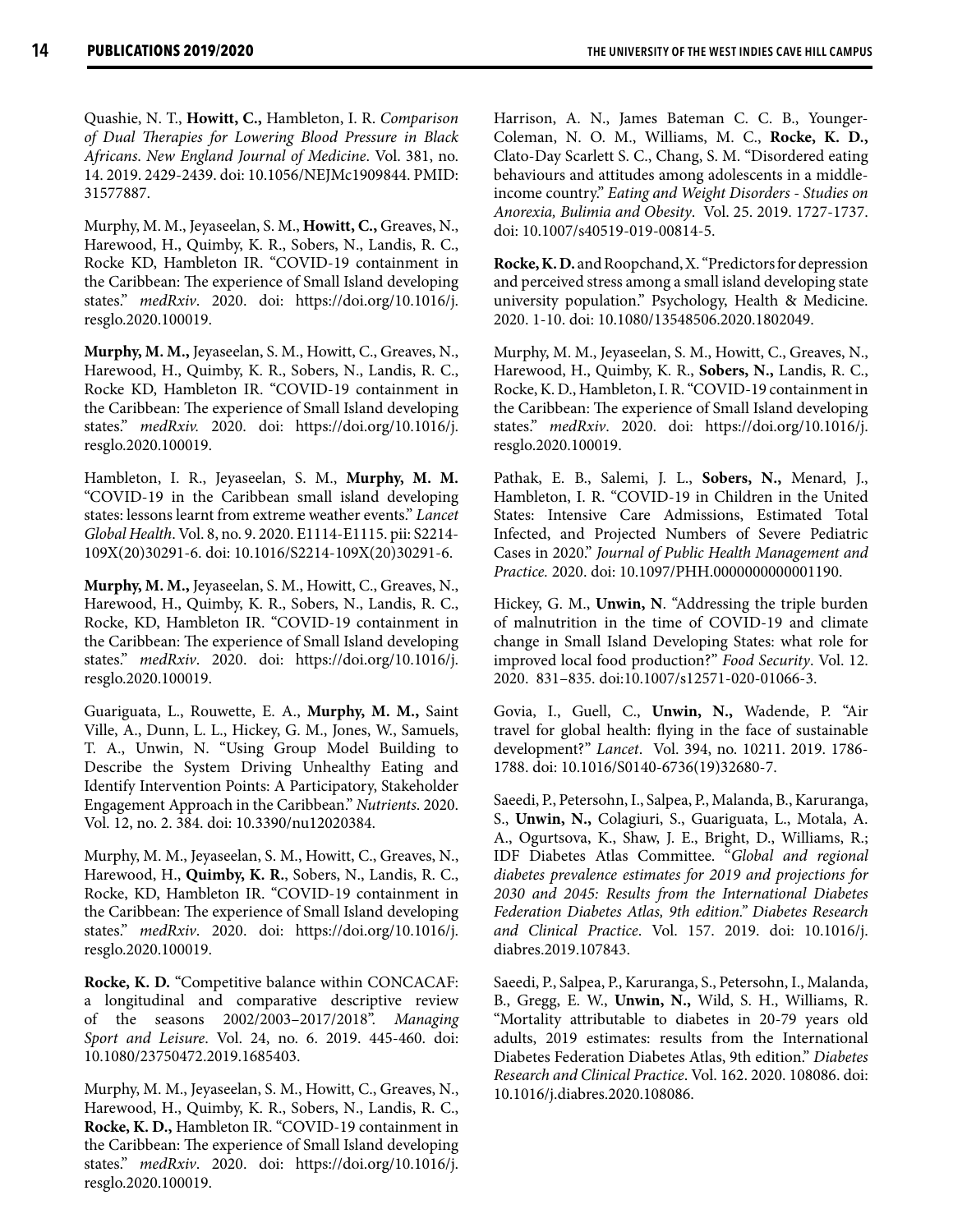Harris, R. M., Rose, A. M. C., Forouhi, N. G., **Unwin, N.** "Nutritional adequacy and dietary disparities in an adult Caribbean population of African descent with a high burden of diabetes and cardiovascular disease." *Food Science & Nutrition*. Vol. 8, no. 3. 2020. 1335-1344. doi: 10.1002/fsn3.1363.

Guariguata, L., Rouwette, E. A., Murphy, M. M., Saint Ville, A., Dunn, L. L., Hickey, G. M., Jones, W., Samuels, T. A., **Unwin, N**. "Using Group Model Building to Describe the System Driving Unhealthy Eating and Identify Intervention Points: A Participatory, Stakeholder Engagement Approach in the Caribbean." *Nutrients*. 2020. Vol. 12, no. 2. 384. doi: 10.3390/nu12020384.

### *Invited Review*

**Rocke, K. D.** "Mechanically-assisted walking for children with cerebral palsy." *Cochrane Collaboration Review. Cochrane Development, Psychosocial and Learning Problems Group* by H. Chiu, L. A., and T. A. Bania. 4 July 2020. Consumer Review.

### *Conference Proceedings*

**Anderson, S.,** Garg, S., Saluja, S., Aghamohammadzadeh, R., Thiru, S., and Ludman, P. "Index of Multiple Deprivation and Percutaneous Coronary Intervention: An Analysis from The British Cardiovascular Intervention Society Database." *Journal of the American College of Cardiology*. 2019. Vol. 74, Supplement 13. B823.

Narayanan, R. P., Yadegarfar, G., **Anderson, S. G.,** Fachim, H., Siddals, K., Malipatil, N., Livingston, M., Cortes, G., Jones, R., Hackett, G., Jones, H., Gibson, J. M., Heald, A. "Male hypogonadism and CAG repeat number: 14 year prospective outcome in up to 550 men with type 2 diabetes: CAG number modulates testosterone effects." *Diabetologia*. Vol. 62. S547-S548. doi: 10.1007/s00125- 019-4946-6.

Quimby, K., George, C., **Hambleton, I.,** Olivier, P. and Unwin, N. "A community-based, low calorie dietary intervention for the prevention and remission of type 2 diabetes mellitus." *Journal of Clinical and Translational Science*. Vol. 3, no. s1. 2019. 137.

**Quimby, K.,** George, C., Hambleton, I., Olivier, P. and **Unwin, N**. "A community-based, low calorie dietary intervention for the prevention and remission of type 2 diabetes mellitus." *Journal of Clinical and Translational Science*. Vol. 3, no. s1. 2019. 137.

**Rocke, K. D.** and Chunesingh, O. "Investigating predictors for breast cancer knowledge among young Caribbean adults: A community-based cross-sectional study". Vol. 34, Suppl. 2. 2019. Journal of Cancer Education. doi: 10.1007/s13187-019-01590-7.

Augustus, E., Francis-Granderson, I. and **Rocke, K. D.** "Use of the Ketogenic Diet as an Alternative Treatment for Chronic Diseases among Caribbean Adults: A Descriptive Study". Vol. 34, Suppl. 2. 2019. Journal of Cancer Education. doi: 10.1007/s13187-019-01590-7.

Quimby, K., George, C., Hambleton, I., Olivier, P. and **Unwin, N**. "A community-based, low calorie dietary intervention for the prevention and remission of type 2 diabetes mellitus." *Journal of Clinical and Translational Science*. Vol. 3, no. s1. 2019. 137.

#### *Technical Reports*

**Anderson, S. G.** and Maharaj, R. "Harmful use of Alcohol." *Prepared for the Inter-Agency Technical Committee (for joint COSHHD-COTED meeting), Chaired by CARICOM*. September 2019.

Quimby, K. R., Harewood, H., Murphy, M. M., Howitt, C., Sobers, N., **Greaves, N**. *Disaster Management Conceptual Framework: Caribbean COVID-19*. The George Alleyne Chronic Disease Research Centre, The University of the West Indies: Barbados. 2020. Available from: https://www. cavehill.uwi.edu/covid19/resources/cave-hill-covid-19 research/disaster-management-conceptual-frameworkcaribbean.aspx.

Murphy, M. M., Quimby, K. R., Harewood, H., Howitt, C., **Greaves, N.,** Sobers, N. *Intervention Strategies for Stages 2 and 3 of the Barbados COVID-19 Response: An evidence base.* March 2020. The George Alleyne Chronic Disease Research Centre, The University of the West Indies: Barbados. 2020. https://www.cavehill.uwi.edu/covid19/ resources/cave-hill-covid-19-research/interventionstrategies-for-stages-2-and-3-of-the-en.aspx.

Murphy, M. M., Howitt, C., **Greaves, N.,** Harewood, H. *Phased approach to the reversal and reintroduction of Non-Pharmaceutical Interventions for the control of COVID-19 in the CARICOM*. April 2020.

**Hambleton, I. R.,** Jeyaseelan, S., Collins, B., Anglin, P., Davis, K.-S., Harris, S., and Gittens, C. "A Practical Guide to Protecting your Research Data (with Limited Resources)." *CANREC Bulletin*. 2019. Vol 1, No 2. 6-12.

Sobers, N. P., Forde, S. A., **Hambleton, I. H.,** Henry, A. R. P. and BNR Surveillance Team; *Cardiovascular Disease in Barbados 2017-2018*. The George Alleyne Chronic Disease Research Centre, The University of the West Indies: Barbados. 2020.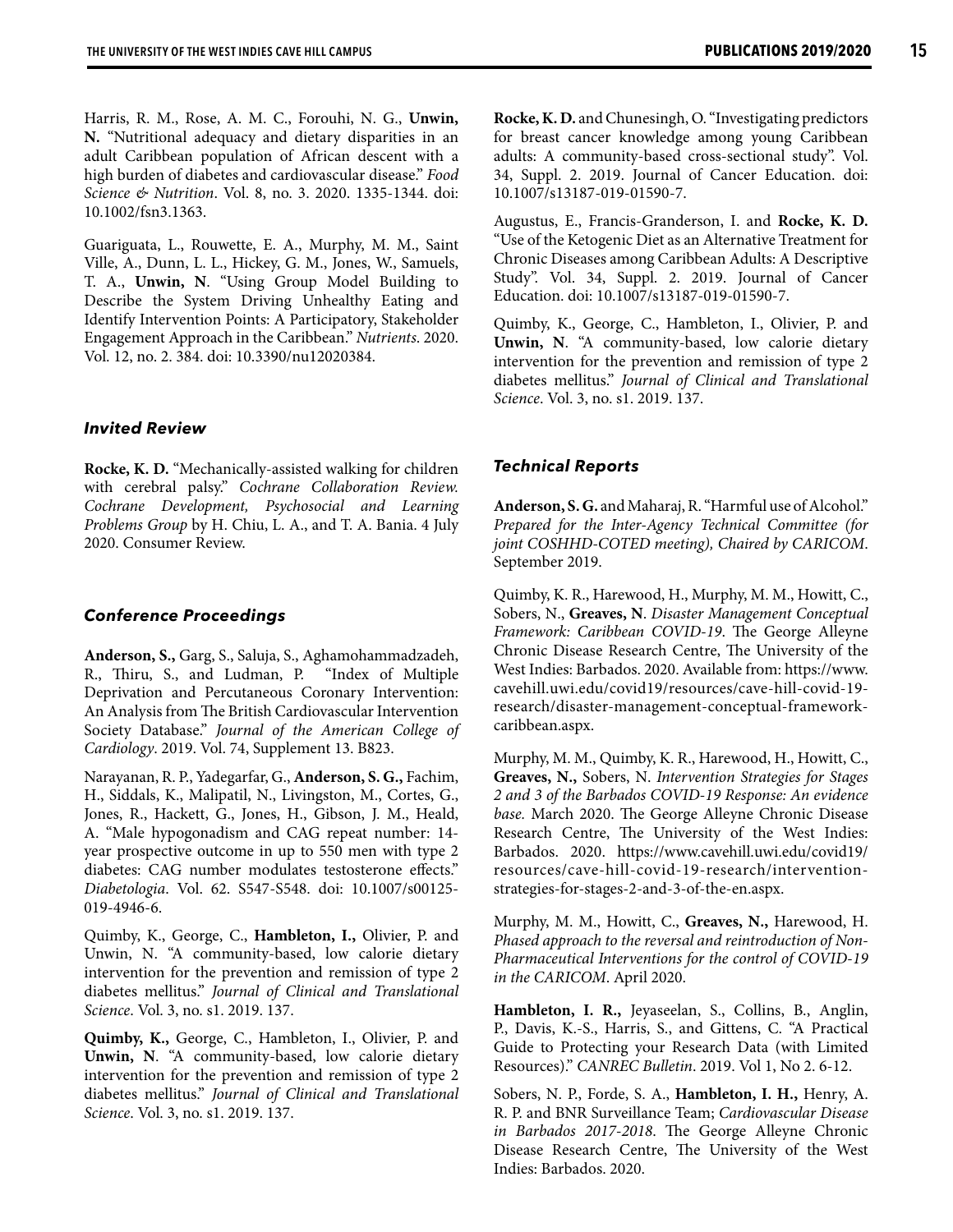Quimby, K. R., Harewood, H., Murphy, M. M., **Howitt, C.,** Sobers, N., Greaves, N. *Disaster Management Conceptual Framework: Caribbean COVID-19*. The George Alleyne Chronic Disease Research Centre, The University of the West Indies: Barbados. 2020. Available from: https://www. cavehill.uwi.edu/covid19/resources/cave-hill-covid-19 research/disaster-management-conceptual-frameworkcaribbean.aspx.

Murphy, M. M., Quimby, K. R., Harewood, H., **Howitt, C.,** Greaves, N., Sobers, N. *Intervention Strategies for Stages 2 and 3 of the Barbados COVID-19 Response: An evidence base.* March 2020. The George Alleyne Chronic Disease Research Centre, The University of the West Indies: Barbados. 2020. https://www.cavehill.uwi.edu/covid19/ resources/cave-hill-covid-19-research/interventionstrategies-for-stages-2-and-3-of-the-en.aspx.

Murphy, M. M., **Howitt, C.,** Greaves, N., Harewood, H. *Phased approach to the reversal and reintroduction of Non-Pharmaceutical Interventions for the control of COVID-19 in the CARICOM*. April 2020.

Quimby, K. R., Harewood, H., **Murphy, M. M.,** Howitt, C., Sobers, N., Greaves, N. *Disaster Management Conceptual Framework: Caribbean COVID-19*. The George Alleyne Chronic Disease Research Centre, The University of the West Indies: Barbados. 2020. Available from: https://www. cavehill.uwi.edu/covid19/resources/cave-hill-covid-19 research/disaster-management-conceptual-frameworkcaribbean.aspx.

**Murphy, M. M.,** Quimby, K. R., Harewood, H., Howitt, C., Greaves, N., Sobers, N. *Intervention Strategies for Stages 2 and 3 of the Barbados COVID-19 Response: An evidence base.* March 2020. The George Alleyne Chronic Disease Research Centre, The University of the West Indies: Barbados. 2020. https://www.cavehill.uwi.edu/covid19/ resources/cave-hill-covid-19-research/interventionstrategies-for-stages-2-and-3-of-the-en.aspx.

**Murphy, M. M.,** Howitt, C., Greaves, N., Harewood, H. *Phased approach to the reversal and reintroduction of Non-Pharmaceutical Interventions for the control of COVID-19 in the CARICOM*. April 2020.

**Quimby, K. R.,** Harewood, H., Murphy, M. M., Howitt, C., Sobers, N., Greaves, N. *Disaster Management Conceptual Framework: Caribbean COVID-19*. The George Alleyne Chronic Disease Research Centre, The University of the West Indies: Barbados. 2020. Available from: https://www. cavehill.uwi.edu/covid19/resources/cave-hill-covid-19 research/disaster-management-conceptual-frameworkcaribbean.aspx.

Murphy, M. M., **Quimby, K. R.,** Harewood, H., Howitt, C., Greaves, N., Sobers, N. *Intervention Strategies for Stages 2 and 3 of the Barbados COVID-19 Response: An evidence base.* March 2020. The George Alleyne Chronic Disease Research Centre, The University of the West Indies: Barbados. 2020. https://www.cavehill.uwi.edu/covid19/ resources/cave-hill-covid-19-research/interventionstrategies-for-stages-2-and-3-of-the-en.aspx.

**Sobers, N. P.,** Forde, S. A., Hambleton, I. H., Henry, A. R. P. and BNR Surveillance Team; *Cardiovascular Disease in Barbados 2017-2018*. The George Alleyne Chronic Disease Research Centre, The University of the West Indies: Barbados. 2020.

Quimby, K. R., Harewood, H., Murphy, M. M., Howitt, C., **Sobers, N.,** Greaves, N. *Disaster Management Conceptual Framework: Caribbean COVID-19*. The George Alleyne Chronic Disease Research Centre, The University of the West Indies: Barbados. 2020. Available from: https://www. cavehill.uwi.edu/covid19/resources/cave-hill-covid-19 research/disaster-management-conceptual-frameworkcaribbean.aspx.

Murphy, M. M., Quimby, K. R., Harewood, H., Howitt, C., Greaves, N., **Sobers, N.** *Intervention Strategies for Stages 2 and 3 of the Barbados COVID-19 Response: An evidence base.* March 2020. The George Alleyne Chronic Disease Research Centre, The University of the West Indies: Barbados. 2020. https://www.cavehill.uwi.edu/covid19/ resources/cave-hill-covid-19-research/interventionstrategies-for-stages-2-and-3-of-the-en.aspx.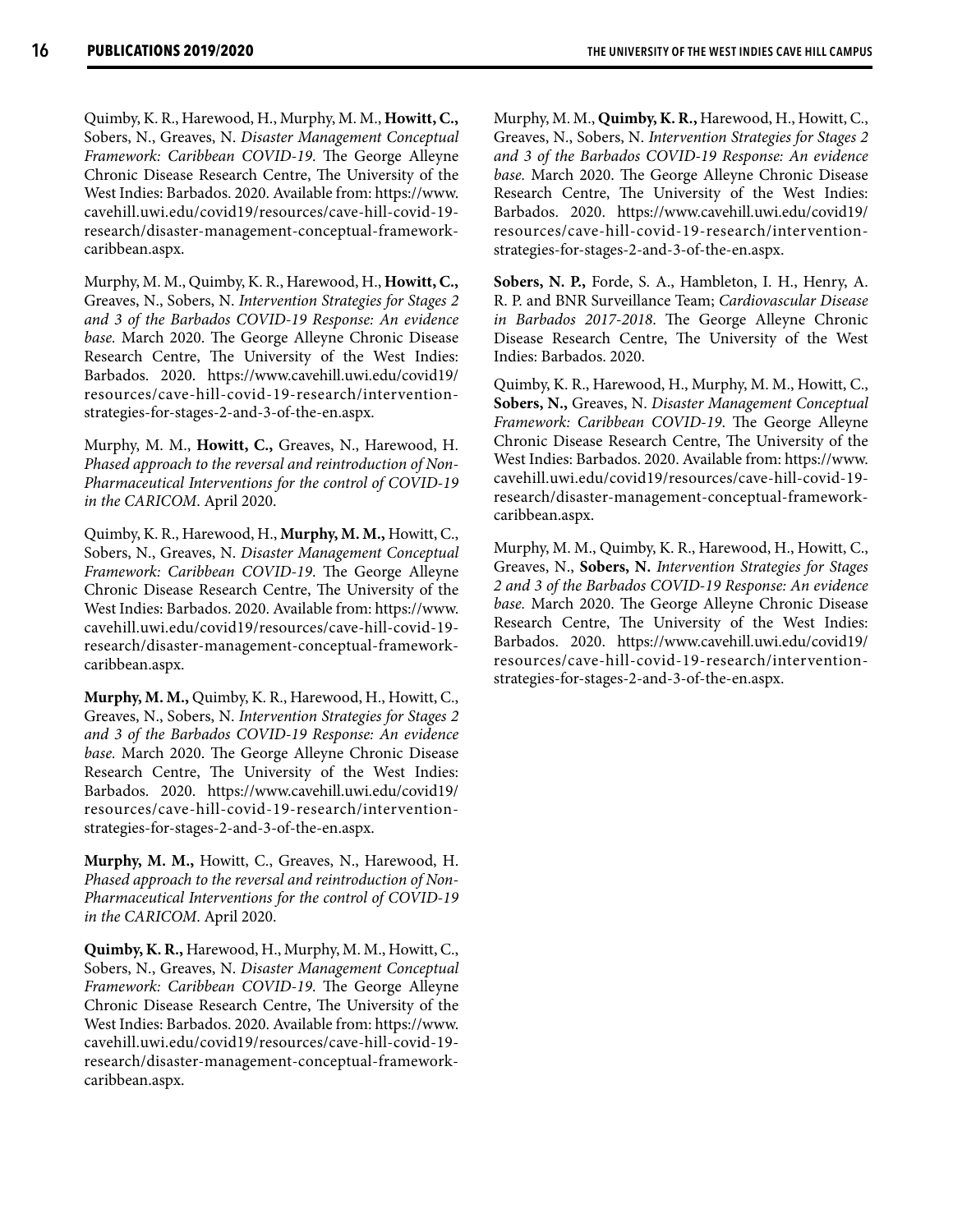### **FACULTY OF SCIENCE AND TECHNOLOGY**

### **DEPARTMENT OF BIOLOGICAL AND CHEMICAL SCIENCES**

### *Book*

**Carrington, C.M.S.,** Fraser, H.S., Gilmore J.T. and Forde, G.A. *A to Z of Barbados Heritage,* 3rded. Barbados: Miller Publishing. 2020.

### *Referred Journal Articles*

Daley, O, Roberts-Nkrumah, L. B and **Alleyne, A.T.** "Morphological Diversity of Breadfruit (Artocarpus altilis, (Parkinson) Fosberg) in the Caribbean." *Scientia Horticulturae*. Vol. 266. 2020. doi: 10.1016/j. scienta.2020.109278.

Daley, O, **Alleyne, A.T**., Granderson, I. and Roberts-Nkrumah, L.B. "Assessment of Breadfruit (*Artocarpus altilis,* (Parkinson) Fosberg) Cultivars for Resistant Starch, Dietary Fibre and Energy Density." *African Journal of Food, Agriculture, Nutrition and Development.* Vol. 19, no. 4. 2019. 15060- 15076. doi: 10.18697/ajfand.87.18090.

Williams, R.J., **Horrocks, J.A.** and Pernetta, A.P. "Habitat Use by an Endemic and a Non-Native Gecko: Natural Habitat Provides a Last Refuge for the Barbados Leaf-Toed Gecko". *Neotropical Biodiversity.* Vol. 6, no. 1. 2020. 127-37.

Moncado, F., Daniel, C., Nodarse, G., Revuelta, O, Barrow, C., Brewster, N., Callender, T. and **Horrocks, J. A.** "Hawksbill turtle (*Eretmochelys imbricata*) Tagged as a Juvenile in Cuba Observed Nesting in Barbados 14 Years Later." *Marine Turtle Newsletter*. Vol. 160. 2020. 23-25.

Blades, D.C., Walcott, J. and **Horrocks, J.A**. "Leatherback Bycatch in an Eastern Caribbean Artisanal Longline Fishery". *Endangered Species Research*. Vol. 40. 2019. 329- 335.

**McDowell, S. A. C.** "A Computational Study of XCCl<sub>3</sub> (X) = NC, F, Cl, Br) Interacting with Model Ions." *Chemical Physics Letters.* Vol. 742*.* 2020. 137173.

Wang, R., Cheng, Z., Li, Q. and **McDowell, S. A. C.** "Regular/Abnormal Variation in the Strength and Nature of the Halogen Bond between  $H_2$ Te and the Dihalogens: Prominent Effect of Methyl Substituents." *Applied Organometallic Chemistry.* Vol. 34, no. 4. 2020. p. e5468.

Lee, C-H, Terbish, N., Holder, S. L., **Popuri, S. R.** and Nalluri, L. P. "A study on development of alternative biopolymers based proton exchange membrane for microbial fuel cells and effect of blending ratio and ionic crosslinking on bioenergy generation and COD removal." Journal of Polymer Research. Vol. 26, no. 285. 2019. https://doi.org/10.1007/s10965-019-1957-4

Narangarav T., Lee, C-H, **Popuri, S.R.** and Nalluri, L.P. "An Investigation into Polymer Blending, Plasticization and Cross-linking Effect on the Performance of Chitosanbased Composite Proton Exchange Membranes for Microbial Fuel Cell Applications." *Journal of Polymer Research*. Vol. 27. 2020. 280.

Ching-Hwa L., **Popuri, S. R.** and Peng, Y.-H. "Analysis of Indium and Tin in different Scrap Liquid Crystal Display Glass by Heavy Metal Digestion Method." *Journal of Sustainable Metallurgy*. Vol. 5. 2019. 617-626.

Chang-Mao L., Lee, C.-H. and **Popuri, S. R.** "Perspective of Environmental Education in Taiwan: Current Status of Implementation." *Journal of Environmental Science and Management*. Vol. 23. 2020. 83.

Ching-Hwa L., Lo, Y.-C., Sandagdorj, N., Cankhuyag, E., **Popuri, S.R.** and Hung, C.-E. "Recycling of Cerium and Lanthanum from Glass Polishing Sludge." *Polish Journal of Chemical Technology*. Vol. 21, no. 4. 2019. 26-30.

**Scantlebury-Manning, T.** "International Ethical Guidelines for Animal Research". *CANREC Bulletin*. Vol. 1, no. 2. 2019. 13-15.

**Vallès H.,** Oxenford H. A. and Henderson, A. "Switching between Standard Coral Reef Benthic Monitoring Protocols is Complicated: Proof of Concept." *PeerJ – Life and Environment*. Vol. 7. 2019. Article e8167. doi: 10.7717/ peerj.8167.

**Vallès, H.,** Miller, S. and Oxenford, H. A. "The Effect of Microhabitat Patch Size on Settlement Differs among Cooccurring Coral Reef Fishes." *Coral Reefs*. Vol. 39. 2020. 487-492. doi:10.1007/s00338-020-01895-w.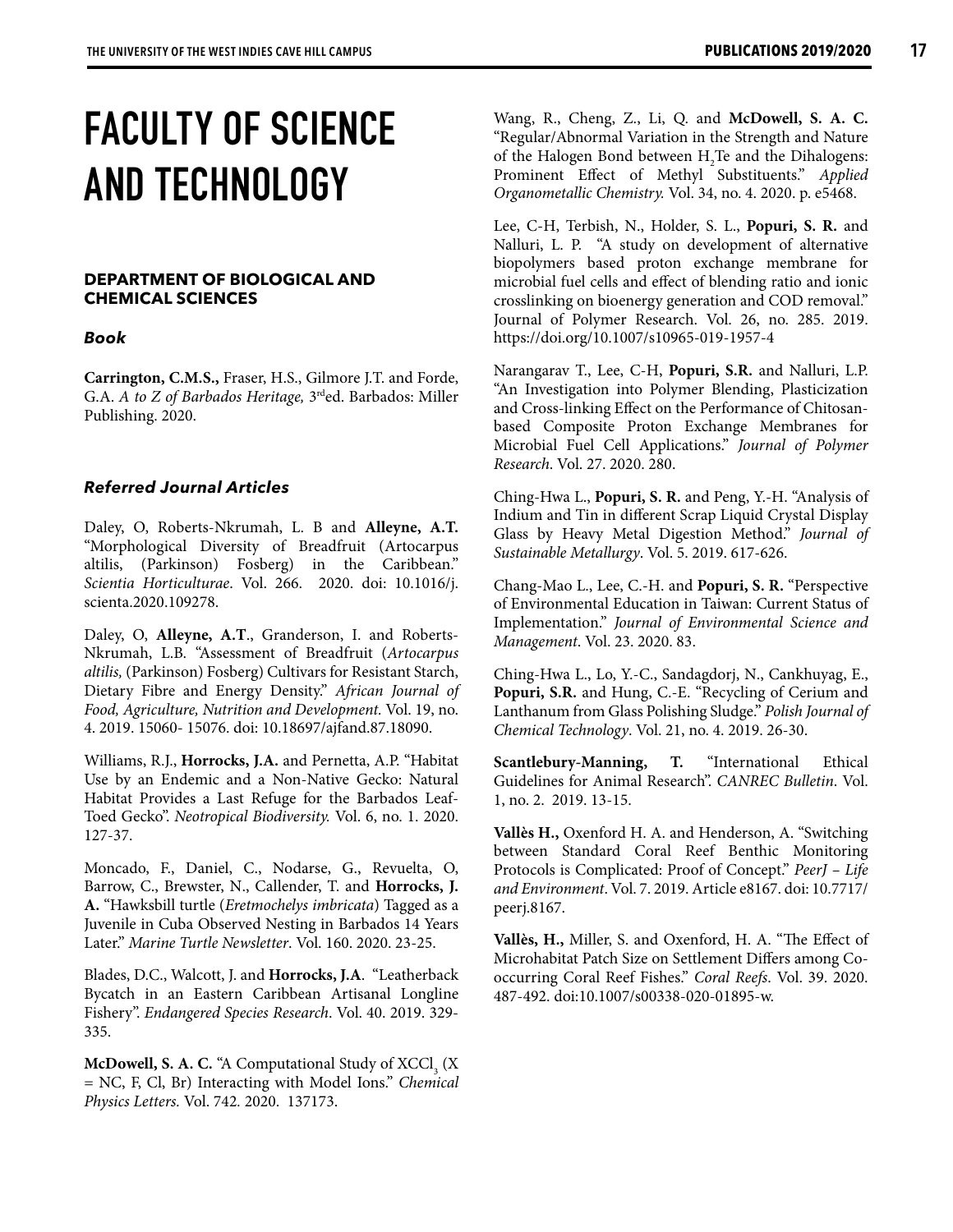### *Technical Reports*

Lopez, F. and **Alleyne, A.T.** *Key Operational and Technical Gaps for the Provision of Clean Sweet Potato Planting Material in Barbados*. FAO Project TCP/BAR/3701. 2020. 26 pgs.

**Alleyne A. T.** "Molecular Characterization of Selected Sweet Potato Varieties from CARICOM Countries." *Pilot Program for Climate Resilience (PPCR)*. *Final report*. The Program Management Unit – Investment Plan for the Caribbean Regional Track PPCR: Mona, Jamaica. 2020. 17 pgs.

**Garner-O'Neale, L.** *School Laboratory Protocol for Ministry of Education, Technological & Vocational Training*. 2019. 6 pgs.

Eckert, K., Azanza, J., Barrientos-Munoz, K. G., **Horrocks J. A.** et al. "Sea Turtles of the Caribbean." *The State of the World's Sea Turtles.* SWOT Report 15. 2020. 19 pgs.

### *Conference Proceedings*

**Austin, S.** "Membrane Proteins Can be Exciting Too." *Abstracts of Papers of The American Chemical Society.* Vol. 258. 2019. Presented at the American Chemical Society National Meeting & Exposition. San Diego, California. 25-29, August 2019.

**Garner-O'Neale, L.**, Depradine, C., King-Inniss, T. "Leading the Advancement of Science & Mathematics – A Shared Vision". *Presented at 20th Anniversary Educational Conference of The Association of Public Primary School Principals*. Barbados. 23-24, October, 2019. https://www. appsp.bb/.

**Vallès, H.**, Romain, W. and Mérisier, L. "The Impact of Moored Fish Aggregating Devices (FAD) on the Artisanal Marine Fishery in Southeast Haiti". *Proceedings of the 72nd Gulf and Caribbean Fisheries Institute*. Gulf and Caribbean Fisheries Institute: Florida. 116-118.

### **DEPARTMENT OF COMPUTER SCIENCE, MATHEMATICS & PHYSICS**

### *Book*

Gaskin, P. and **Chami, P**. "Conducting a High-Quality Childhood Nutrition Research Study in a Resource-Scarce Small Island." *SAGE Research Methods Cases*  Part 2. SAGE Publications: United States. 2020. doi: 10.4135/9781529744620.

### *Book Chapters*

Hunte, J., Gittens, M., **Gittens, C.**, Lutfiyya, H. and Edward, T. "Improving Genetic Algorithm Solution's Performance for Optimal Order Allocation in an E-Market with the Pareto Optimal Set." *Nature-Inspired Computation and Swarm Intelligence*. X. Yang, ed. Academic Press, Elsevier: United Kingdom. ISBN: 9780128197141. April 10, 2020.

Hunte, J., **Gittens, M.,** Gittens, C., Lutfiyya, H. and Edward, T. "Improving Genetic Algorithm Solution's Performance for Optimal Order Allocation in an E-Market with the Pareto Optimal Set." *Nature-Inspired Computation and Swarm Intelligence*. X. Yang, ed. Academic Press, Elsevier: United Kingdom. ISBN: 9780128197141. April 10, 2020.

### *Refereed Journal Articles*

Gaskin, P. S., **Chami, P.,** Ward, J., Goodman, G., Sing, B., Jackson, M. D. and Broome, H. "A practical model for identification of children at risk of excess energy intake in the developing world." *Public Health Nutrition*. Vol 22, no. 11. 2019. doi: 10.1017/S1368980019000296.

**Singh, U.,** Saeed M. and Davis, F. "Selective Bragg reflection of visible light from coaxial electrospun fiber mats." *Journal of Applied Polymer Science*. Vol. 138, no.2. 2021 (published online July 2020.)

### *Refereed Conference Proceedings*

Ward S. and **Gittens M. "**Edu-BUS Wi-Fi: An On-Board Wi-Fi Educational System Using a Raspberry Pi." *Paper presented at Mobile Computing, Applications, and Services. MobiCASE 2019*. Published in *Lecture Notes of the Institute for Computer Sciences, Social Informatics and Telecommunications Engineering.* Springer: Cham. 2019.68-82.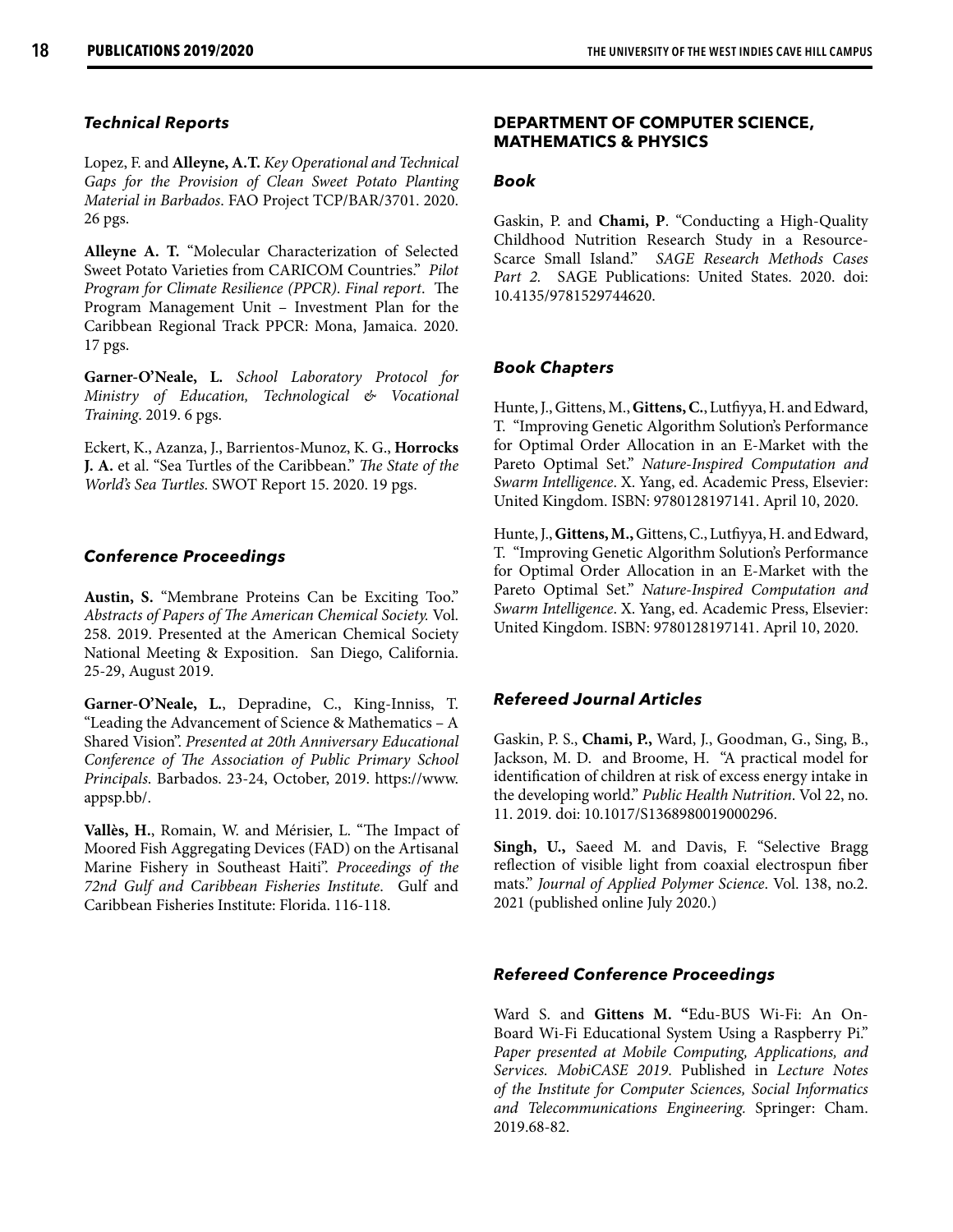Ward S., **Gittens M.,** Rock N. and James K. "Intelligent Campus Environment Room Monitoring System (CampusEMonitor)." *Paper presented at Association for Computing Machinery (ACM) Special Interest Group on University and College Computing Services (SIGUCCS) Annual Conference*. New Orleans, United States. 3-6, November, 2019. Published in *SIGUCCS '19: Proceedings of the 2019 ACM SIGUCCS Annual Conference*. October 2019. 165-172. doi: 10.1145/3347709.3347825

Ward S. and **Gittens M. "**The Feasibility of Repurposing Recycled Cell Phones as Sensors in a Smart Campus Shuttle Monitoring System." Paper presented at Mobile Computing, Applications, and Services. MobiCASE 2019. Published in *Lecture Notes of the Institute for Computer Sciences, Social Informatics and Telecommunications Engineering.* Springer: Cham. 2019. 57-67.

### *Posters at International Conferences*

Gittens, M., Hunte, J. and **Gittens, C. L.** *Improving the Performance of Genetic Algorithm Solutions for Order Allocation in an E-Market with the Pareto Optimal Set*. *Poster presented at Black in AI at NeuRIPS 2019*. December 2019. Vancouver.

**Gittens, M.,** Hunte, J. and Gittens, C. L. *Improving the Performance of Genetic Algorithm Solutions for Order Allocation in an E-Market with the Pareto Optimal Set*. *Poster presented at Black in AI at NeuRIPS 2019*. December 2019. Vancouver.

### *Media*

**Gittens, C.** and Gittens, M. "Promoting Homegrown IT Solutions." *UWI Chill Magazine.* September 2019. 4. https://www.cavehill.uwi.edu/chill/issues/chill-23-2019. aspx

Gittens, C. and **Gittens, M.** "Promoting Homegrown IT Solutions." *UWI Chill Magazine.* September 2019. 4. https://www.cavehill.uwi.edu/chill/issues/chill-23-2019. aspx

### **CENTRE FOR RESOURCE MANAGEMENT AND ENVIRONMENTAL STUDIES (CERMES)**

### *Refereed Journal Articles*

**Cumberbatch, J.**, Drakes, C., Mackey, T., Nagdee, M., Wood, J., **Degia, A. K.** and **Hinds, C**. "Social Vulnerability Index: Barbados – A Case Study." *Coastal Management.* Vol. 48, no. 5. 2020. 505-526. DOI: 10.1080/08920753.2020.1796193.

Cumberbatch, J., Drakes, C., Mackey, T., Nagdee, M., Wood, J., **Degia, A. K.** and Hinds, C. "Social Vulnerability Index: Barbados – A Case Study." *Coastal Management.* Vol. 48, no. 5. 2020. 505-526. DOI: 10.1080/08920753.2020.1796193.

Cumberbatch, J., Drakes, C., Mackey, T., Nagdee, M., Wood, J., Degia, A. K. and **Hinds, C**. "Social Vulnerability Index: Barbados – A Case Study." *Coastal Management.* Vol. 48, no. 5. 2020. 505-526. DOI: 10.1080/08920753.2020.1796193.

**Mahon, R.** "Exploring Scale in Ocean and Coastal Governance in the Wider Caribbean." *Gulf and Caribbean Research*. Vol. 30, no. 1. xxix-xlviii. doi: 10.18785/ gcr.3101.06.

Fanning, L., and **Mahon, R.** "Governance of the Global Ocean Commons: Hopelessly Fragmented or Fixable?" *Coastal Management*. Vol. 48, no. 6. 2020. 1-9. doi: 10.1080/08920753.2020.1803563.

Kalicharan, L. and **Oxenford, H. A.** "Short-term Estimate of Finfish Bycatch Discards in the Inshore Artisanal Shrimp Fishery of Guyana." *Gulf and Caribbean Research*. Vol. 31, no. 1. 2020. 11-19. doi:10.18785/gcr.3101.01.

Vallès H., **Oxenford H. A.** and Henderson, A. "Switching between Standard Coral Reef Benthic Monitoring Protocols is Complicated: Proof of Concept." *PeerJ – Life and Environment*. Vol. 7. 2019. Article e8167. doi: 10.7717/ peerj.8167.

Vallès, H., Miller, S. and **Oxenford, H. A.** "The Effect of Microhabitat Patch Size on Settlement Differs among Cooccurring Coral Reef Fishes." *Coral Reefs*. Vol. 39. 2020. 487-492. doi:10.1007/s00338-020-01895-w.

Turner, R., **McConney P.** and Monnereau, I. "Climate Change Adaptation and Extreme Weather in the Small-Scale Fisheries of Dominica." *Coastal Management*. Vol. 48, no. 5. doi: 10.1080/08920753.2020.1795970.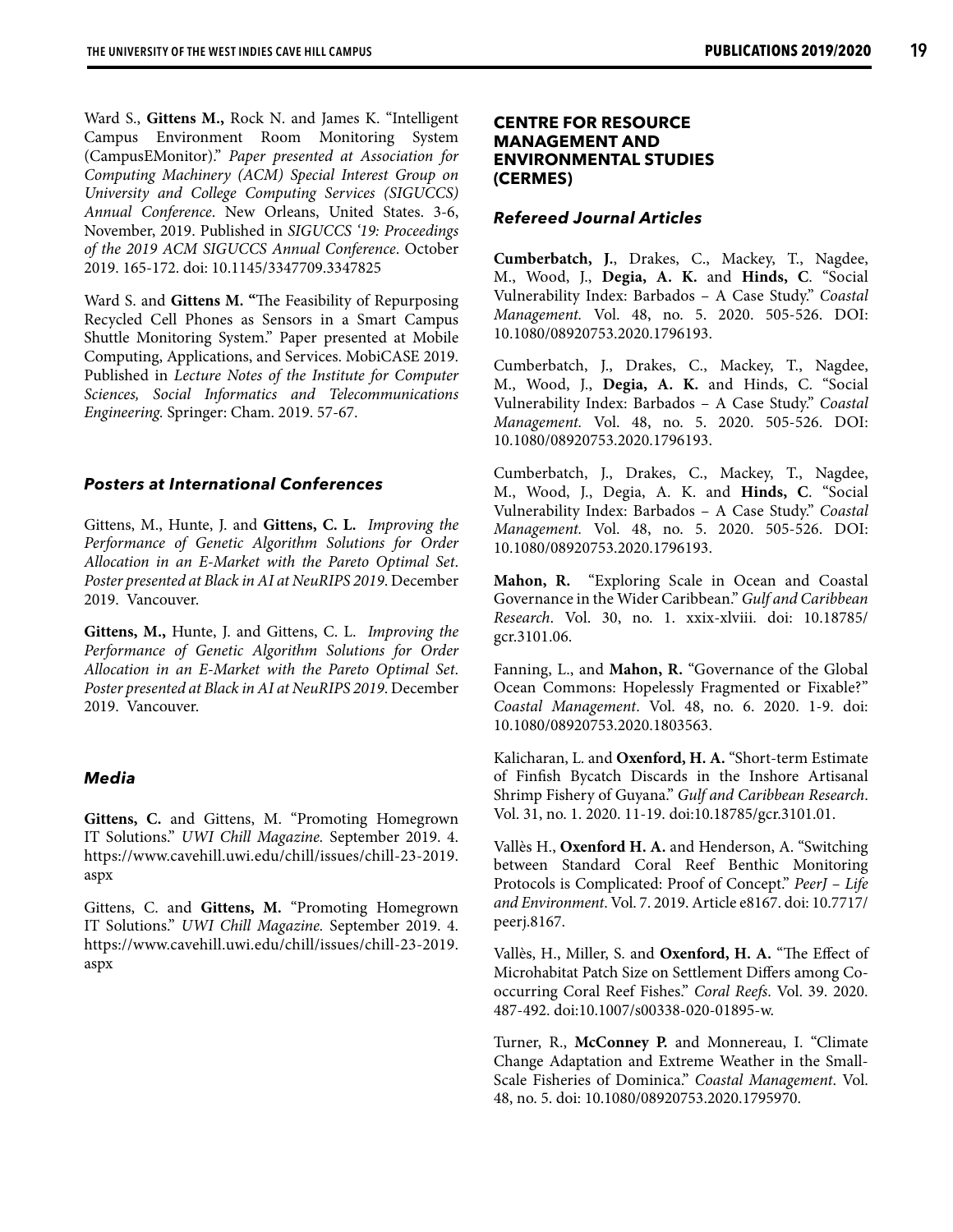**20 PUBLICATIONS 2019/2020 THE UNIVERSITY OF THE WEST INDIES CAVE HILL CAMPUS** 

Pena, M., **McConney, P.,** Simmons, B. and Selliah, N. "How has Organization Benefited Women in the Barbados Flying Fish Fishery? A Look from Within." *Gender, Technology and Development.* Vol. 24, no.1. 2020. 28-47. doi: 10.1080/09718524.2020.1729538.

**Pena, M.,** McConney, P., Simmons, B. and Selliah, N. "How has Organization Benefited Women in the Barbados Flying Fish Fishery? A Look from Within." *Gender, Technology and Development.* Vol. 24, no.1. 2020. 28-47. doi: 10.1080/09718524.2020.1729538.

Pena, M., McConney, P., Simmons, B. and **Selliah, N.** "How has Organization Benefited Women in the Barbados Flying Fish Fishery? A Look from Within." *Gender, Technology and Development.* Vol. 24, no.1. 2020. 28-47. doi: 10.1080/09718524.2020.1729538.

Ekumah B., Armah, F. A., **Yawson, D. O.,** Quansah, R., Nyieku, F. E., Owusu, S. A., Odoi, J., Afitiri, A-R. "Disparate On-site Access to Water, Sanitation, and Food Storage Heightens the Risk of COVID-19 Spread in Sub-Saharan Africa." *Environmental Research.* Vol. 189. 2020. 109936.

**Yawson, D. O.** "Estimating Virtual Water and Land Use Transfers Associated with Future Food Supply: A Scalable Food Balance Approach." *MethodsX*. Vol. 7. 2020. doi. org/10.1016/j.mex.2020.100811

**Yawson, D. O.**, Armah, F. A. and Adu, M. O. "Exploring the Impacts of Climate Change and Mitigation Policies on UK Feed Barley Supply and Implications for National and Transnational Food Security." *SN Applied Sciences.* Vol. 2, no. 666. 2020. 1-20.

**Yawson, D. O.,** Adu, M. O. and Armah, F. A. "Impacts of Climate Change and Mitigation Policies on Malt Barley Supplies and Associated Virtual Water Flows in the UK." *Scientific Reports*. Vol. 10. 2020. 376.

**Yawson, D. O.** "Quantifying Perceived Landscape Desirability in Human Settlements: The Case of Four Communities in Cape Coast, Ghana." *Ghana Journal of Geography*. Vol. 12, no. 1. 2020. 74-98. doi: 10.4314/gjg. v12i1.4.

Quansah R., Bend, J. R., Armah, F. A., Bonney, F., Aseidu, J., **Yawson, D. O.,** Adu, M. O., Luginaah, I., Essumang, D. K., Abdul-Rahaman, A., Cobbina, S., Iddi, S., Tersigni, M., Afful, S., Osei-Fosu, P., Nketiah-Amponsah, E. "Respiratory and Non-Respiratory Symptoms Associated with Pesticide Management Practices among Farmers in Ghana's Most Important Vegetable Hub." *Environmental Monitoring and Assessment. Vol.* 191, no. 12. 2019. 716.

Adu, M.O.0, Asare, P. A., **Yawson, D. O.,** Amoah, M. N., Razak, A. A., Kusi, A. K., Tachie-Menson, J. W., Afutu, E., Andoh, D. A., Ackah, F. K., Vanderpuije, G. C., Taah, J. K., Asare-Bediako, E., Amenorpe, G. "The Search for Yield Predictors for Mature Field-grown Plants from Juvenile Pot-grown Cassava (*Manihot esculenta* Crantz)." *PLoS ONE.* Vol. 15, no.5. e0232595. doi:10.1371/journal. pone.0232595.

Cashman A., **Yawson, D. O.** "Water, Livelihoods and Migration in SIDS: Climate Change and Future Prospects for Carriacou, West Indies." *Resources. Vol.* 8, no. 174. 2019. 22. doi:10.3390/resources8040174.

**Yawson, D. O.**, Mohan, S., Armah, F. A., Ball, T., Mulholland, B. J., Adu, M. O., White, P. J. "Virtual Water Flows under Projected Climate, Land Use and Population Change: The Case of UK Feed Barley and Meat." *Heliyon. Vol.* 6, no. 1. 2020. doi:10.1016/j.heliyon.2019.e03127 e03127.

### *Technical Reports*

Cox, S-A., **Alleyne, K.** and Soares, L. *Communication Tools and Practices in use for Fisheries Information in the Caribbean. Developing Organisational Capacity for Ecosystem Stewardship and Livelihoods in Caribbean Small-scale Fisheries (StewardFish) project*. Project report to FAO. UWI: Barbados. 2020.

**CERMES.** *Report on Establishment and Demonstration of the Virtual Leadership Institute for Fisherfolk.* Developing Organisational Capacity for Ecosystem Stewardship and Livelihoods in Caribbean Small-scale Fisheries (StewardFish) Project. Project Report to FAO.UWI: Barbados. 2020.

**CERMES.** *Profile of Fisherfolk Leaders in CRFM Member States.* Developing Organizational Capacity for Ecosystem Stewardship and Livelihoods in Caribbean Small-scale Fisheries (StewardFish) Project. Project Report to FAO. Barbados: UWI: Barbados, 2020.

**Cox, S-A.,** Alleyne, K. and Soares, L. *Communication Tools and Practices in use for Fisheries Information in the Caribbean. Developing Organisational Capacity for Ecosystem Stewardship and Livelihoods in Caribbean Small-scale Fisheries (StewardFish) project*. Project report to FAO. UWI: Barbados. 2020.

Hassell, N. and **Cox, S-A**. (CERMES). *Examination of Ecosystem Approach to Fisheries (EAF) Related International Guidelines. Developing Organisational Capacity for Ecosystem Stewardship and Livelihoods in Caribbean Small-scale Fisheries (StewardFish) project*. FAO: Rome. 2020.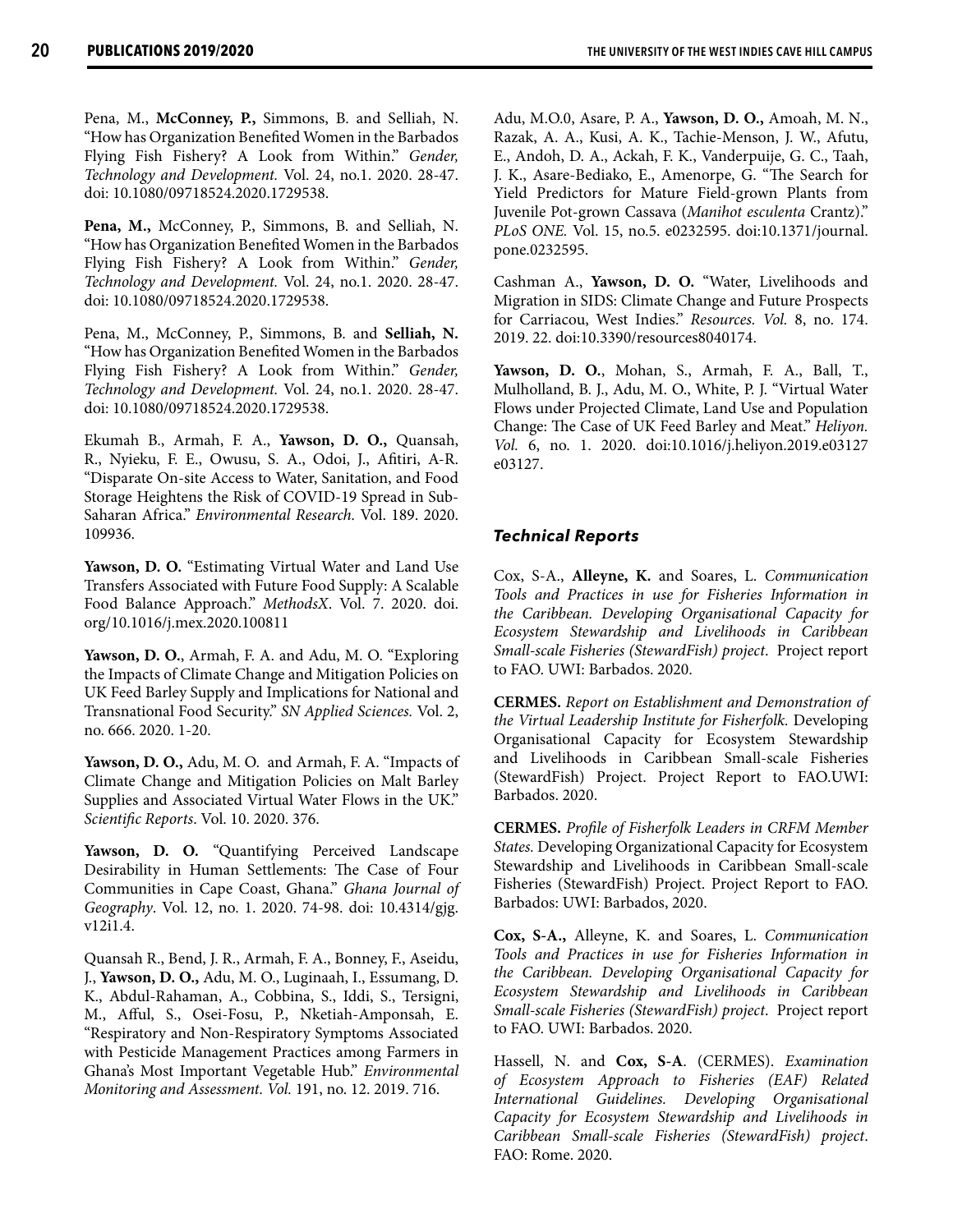**Cox, S-A.,** N. Hassell and N. Nembhard. *Report on the Adaptation of the International Guidelines to Priorities of Fisherfolk to Achieve EAF objectives. Developing Organisational Capacity for Ecosystem Stewardship and Livelihoods in Caribbean Small-scale Fisheries (StewardFish) Project*. Project report to FAO. UWI: Barbados. 2020.

Desrochers, A., **Cox, S-A.,** Oxenford H. A. and van Tussenbroek, B. *Sargassum Uses Guide: A Resource for Caribbean Researchers, Entrepreneurs and Policymakers.* Report prepared for the Climate Change Adaptation in the Eastern Caribbean Fisheries Sector (CC4FISH) Project of the Food and Agriculture Organization (FAO) and the Global Environment Facility (GEF). Centre for Resource Management and Environmental Studies, The University of the West Indies: Barbados. 2020.

Pena, M., **Cumberbatch, J.**, McConney, P., Selliah, N. and Simmons, B. "The Central Fish Processors Association: Collective Action by Women in the Barbados Flying fish Fishery." *Securing Sustainable Small-scale Fisheries: Showcasing Applied Practices in Value Chains, Post-harvest Operations and Trade*. J. Zelasney, A. Ford, L. Westlund, A. Ward and O. Riego Peñarubia, eds. FAO Fisheries and Aquaculture Technical Paper No. 652. Rome: FAO. 2020. 23-37.

**Oxenford, H. A.** *Assessment of Proposed Structure Footprints*. Report to W. F. Baird and Associates for Coastal Resources Management Project (CRMP) Waterfront Improvements. Centre for Resource Management and Environmental Studies, UWI: Cave Hill Campus, Barbados. 2020.

**Oxenford, H.A.**, and Cox, A. J. *Preliminary Marine Assessment: Greensleeves Site*. Report to W.F. Baird and Associates, Regional Office, Belleville, Barbados. Centre for Resource Management and Environmental Studies: Barbados. 2020.

**Oxenford, H. A.** *Quantitative Assessment of Proposed Structure Footprints SPB2, SPB3 and SPB4 at St Peters Bay to Mullins Site.* Report to W. F. Baird and Associates for Coastal Resources Management Project (CRMP) Waterfront Improvements. Centre for Resource Management and Environmental Studies, UWI: Cave Hill Campus, Barbados. 2020.

**Oxenford, H. A.** *Rapid Assessment of Nearshore Habitats.*  Report to W. F. Baird and Associates for Coastal Resources Management Project (CRMP) Waterfront Improvements. Centre for Resource Management and Environmental Studies, UWI: Cave Hill Campus, Barbados. 2020.

Desrochers, A., Cox, S-A., **Oxenford H. A.** and van Tussenbroek, B. *Sargassum Uses Guide: A Resource for Caribbean Researchers, Entrepreneurs and Policymakers.* Report prepared for the Climate Change Adaptation in the Eastern Caribbean Fisheries Sector (CC4FISH) Project of the Food and Agriculture Organization (FAO) and the Global Environment Facility (GEF). Centre for Resource Management and Environmental Studies, The University of the West Indies: Barbados. 2020.

Pena, M., Cumberbatch, J., McConney, P., Selliah, N. and Simmons, B. "The Central Fish Processors Association: Collective Action by Women in the Barbados Flying fish Fishery." *Securing Sustainable Small-scale Fisheries: Showcasing Applied Practices in Value Chains, Post-harvest Operations and Trade*. J. Zelasney, A. Ford, L. Westlund, A. Ward and O. Riego Peñarubia, eds. FAO Fisheries and Aquaculture Technical Paper No. 652. Rome: FAO. 2020. 23-37.

Acosta, A. A., Glazer, R. A., Ali, F. Z. and **Mahon, R**. *Science and Research Serving Effective Ocean Governance in the Wider Caribbean Region.* Report for the UNDP/ GEF CLME+ Project (2015-2020). Technical Report No.2. Gulf and Caribbean Fisheries Institute: Marathon, Florida USA. 2020.

Pena, M., Cumberbatch, J., **McConney, P.**, Selliah, N. and Simmons, B. "The Central Fish Processors Association: Collective Action by Women in the Barbados Flying fish Fishery." *Securing Sustainable Small-scale Fisheries: Showcasing Applied Practices in Value Chains, Post-harvest Operations and Trade*. J. Zelasney, A. Ford, L. Westlund, A. Ward and O. Riego Peñarubia, eds. FAO Fisheries and Aquaculture Technical Paper No. 652. Rome: FAO. 2020. 23-37.

Pena, M., Cumberbatch, J., McConney, P., **Selliah, N.** and Simmons, B. "The Central Fish Processors Association: Collective Action by Women in the Barbados Flying fish Fishery." *Securing Sustainable Small-scale Fisheries: Showcasing Applied Practices in Value Chains, Post-harvest Operations and Trade*. J. Zelasney, A. Ford, L. Westlund, A. Ward and O. Riego Peñarubia, eds. FAO Fisheries and Aquaculture Technical Paper No. 652. Rome: FAO. 2020. 23-37.

Cox, S-A., Alleyne, K. and **Soares, L.** *Communication Tools and Practices in use for Fisheries Information in the Caribbean. Developing Organisational Capacity for Ecosystem Stewardship and Livelihoods in Caribbean Small-scale Fisheries (StewardFish) project*. Project report to FAO. UWI: Barbados. 2020.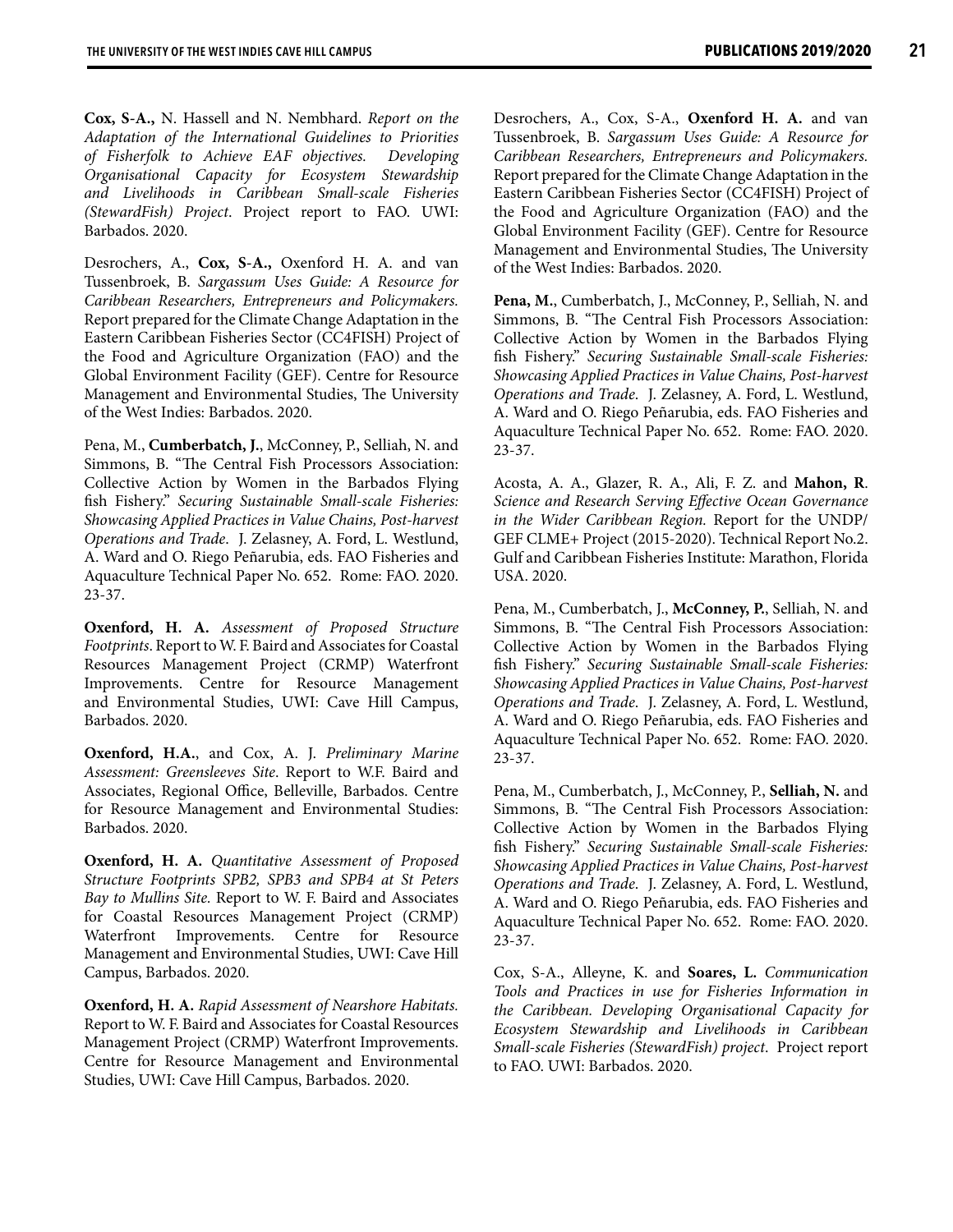### *Journalism*

Cox, S.-A. and **Oxenford, H. A.** *Sargassum Sub-regional Outlook Bulletin*. March 2020. Volume 1, Issue 3.

Cox, S.-A. and **Oxenford, H. A.** *Sargassum Sub-regional Outlook Bulletin*. May 2020 Volume 1, Issue 4.

Cox, S.-A. and **Oxenford, H. A.** Climate Change and Fisheries Related Issues. CC4Fish Policy Brief, May 2020, Issue 1.

**Mahon, R.** "Race Class and New Economic Directions for Barbados." *Barbados Today* July 10, 2020: 15.

**Mahon, R.** "The Royalton Holetown and Other High-rise Hotels on the Coast: Are We Killing the goose that Lays the Golden Egg?" *Barbados Today*, May 25, 2020. 16.

**Mahon, R.** "What is Orderly Development?" *Daily Nation*, Monday June 15, 2020. 9.

**Yawson, D. O.** "COVID-19 and Caribbean Food System Resilience." *Barbados Today*, April 21, 2020. 15.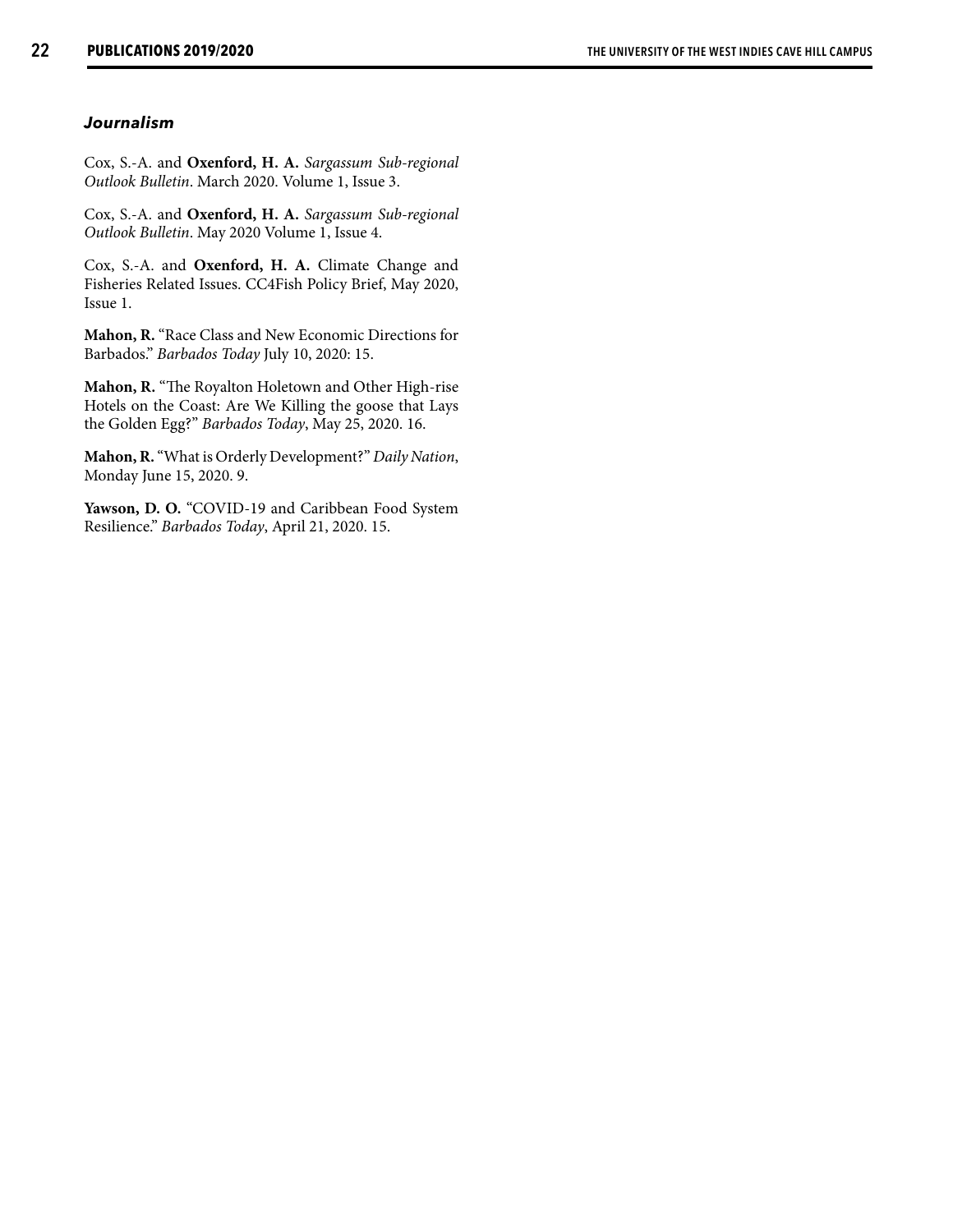### **FACULTY OF SOCIAL SCIENCES**

### **DEPARTMENT OF ECONOMICS**

### *Book*

Yifei, M., Yin, Q. and **Alleyne, A.** "Banking Crises Impacts on Bilateral Trade." *China's Rise and Internationalization: Global and Regional Challenges and Impacts*. World Scientific Publishing: Singapore. 2020. 67-106.

### *Book Chapter*

Griffith, A. and **Moore, W**. "A Comparative Analysis of Approaches to Integrating Sustainability into the Curriculum at a University in a Small Island Developing State in the Caribbean." *Integrating Sustainable Development into Curriculum*. Book Series: Innovations in Higher Education Teaching and Learning (HETL), Vol. 18. Blessinger, P., Yamin, T. and Kapur, E., eds. Emerald Group Publishing: United Kingdom. 2020. 41-56.

### *Refereed Journal Articles*

**Alleyne, A.** Yifei, M. and Zhang, Z. "Sustaining International Trade with China: Does ACFTA Improve ASEAN Export Efficiency." *Sustainability*. Vol.12, no. 15. 2020. 6159. doi: 10.3390/su12156159.

Lorde, T., **Alleyne, A.**, Hosein, R. and Yifei, M. "Should the Caribbean Look to the East? An Assessment of Caribbean Export Potential." *The International Trade Journal*. Vol. 34, no. 1. 2019. 136-150.

**Griffith, A.** and Jackman, M. "Peers or Parents? Factors Influencing Use of and Curiosity about Marijuana among Barbadian Adolescents." *Journal of Child and Adolescent Substance Abuse*. Vol. 28, no. 5. 2019. 335-362.

Griffith, A. and **Jackman, M.** "Peers or Parents? Factors Influencing Use of and Curiosity about Marijuana among Barbadian Adolescents." *Journal of Child and Adolescent Substance Abuse*. Vol. 28, no. 5. 2019. 335-362.

**Jackman, M.,** Lorde, T., Naitram, S. and Greenaway, T. "Distance Matters: The Impact of Physical and Relative Distance on Pleasure Tourists' Length of Stay in Barbados." *Annals of Tourism Research*. Vol. 80. 2020. doi:10.1016/j. annals.2019.102794.

**Griffith, A.** and Jackman, M. "Peers or Parents?: An Examination of Risk and Protective Factors Influencing Use of and Curiosity about Marijuana Among Adolescents in the Caribbean Island of Barbados." *Journal of Child and Adolescent Substance Abuse*. Vol. 28, no. 5. 2020. doi: 10.1080/1067828X.2020.1763884.

Jackman, M., **Lorde, T.**, Naitram, S. and Greenaway, T. "Distance Matters: The Impact of Physical and Relative Distance on Pleasure Tourists' Length of Stay in Barbados." *Annals of Tourism Research*. Vol. 80. 2020. doi:10.1016/j. annals.2019.102794.

Jackman, M., Lorde, T., **Naitram, S.** and Greenaway, T. "Distance Matters: The Impact of Physical and Relative Distance on Pleasure Tourists' Length of Stay in Barbados." *Annals of Tourism Research*. Vol. 80. 2020. doi:10.1016/j. annals.2019.102794.

**Lorde, T.**, Alleyne, A., Hosein, R. and Yifei, M. "Should the Caribbean Look to the East? An Assessment of Caribbean Export Potential." *The International Trade Journal*. Vol. 34, no. 1. 2019. 136-150.

Lorde, T. and **Joseph, T.** "Technology, Airbnb, Technological Change and Disruption in Barbadian Tourism: A theoretical framework". *Third World Quarterly.* Vol. 40, no. 12. 2019. pgs. 2190-2209. doi: 10.1080/01436597.2019.1633913. JCR: 2.56/SJR:1.13.

**Naitram, S.** *COVID-19 Human and Economic Assessment of Impact for Anguilla*. UNDP, UNICEF and UN Women COVID-19 HEAT Series (Human Economic and Assessment of Impact) Series. UNDP, UNICEF and UN Women: Barbados. 2020.

**Naitram, S.** *COVID-19 Human and Economic Assessment of Impact for Barbados*. UNDP, UNICEF and UN Women COVID-19 HEAT Series (Human Economic and Assessment of Impact) Series. UNDP, UNICEF and UN Women: Barbados. 2020.

**Naitram, S.** *COVID-19 Human and Economic Assessment of Impact for British Virgin Islands*. UNDP, UNICEF and UN Women COVID-19 HEAT Series (Human Economic and Assessment of Impact) Series. UNDP, UNICEF and UN Women: Barbados. 2020.

Jackman, M., Lorde, T., **Naitram, S.** and Greenaway, T. "Distance Matters: The Impact of Physical and Relative Distance on Pleasure Tourists' Length of Stay in Barbados." *Annals of Tourism Research*. Vol. 80. 2020. doi:10.1016/j. annals.2019.102794.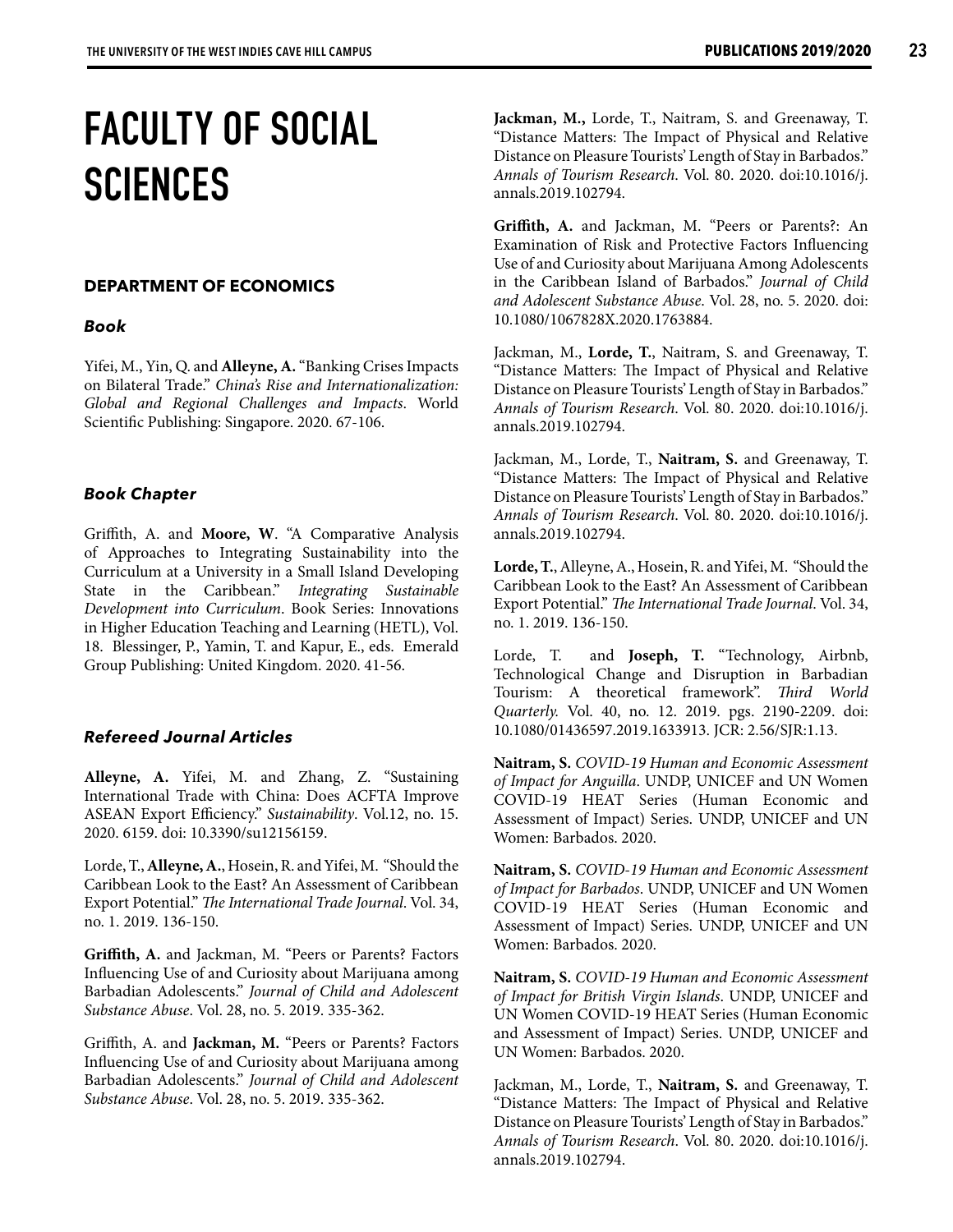**Scott-Joseph, A.** *COVID-19 Human and Economic Assessment of Impact for Saint Vincent and The Grenadines.*  UNDP, UNICEF and UN Women Eastern Caribbean COVID-19 HEAT Series (Human Economic and Assessment of Impact) Series. UNDP, UNICEF and UN Women: Barbados. 2020*.*

### *Conference Proceedings*

Lorde, T., Jackman, M., Naitram, S. and **Alleyne, A.** "Face-to-face Meetings and Foreign Trade: A Derived Demand for International Business Travel." *Presented at 7th Conference of the International Association for Tourism Economics (IATE)*. La Plata, Argentina. September 3-6, 2019. Published in Book of Abstracts 7th Conference of the International Association for Tourism Economics-IATE. N. Porto, ed. 109.

Lorde, T., **Jackman, M.**, Naitram, S. and Alleyne, A. "Face-to-face Meetings and Foreign Trade: A Derived Demand for International Business Travel." *Presented at 7th Conference of the International Association for Tourism Economics (IATE)*. La Plata, Argentina. September 3-6, 2019. Published in Book of Abstracts 7th Conference of the International Association for Tourism Economics-IATE. N. Porto, ed. 109.

**Lorde, T.** "Firm-and Country-level Evidence on Innovation in Latin America and the Caribbean." *Presented at 8th Conference: Latin America and Caribbean Network for Research in Services (REDLAS).* Bogota, Columbia. October 6-8. 2019.

**Lorde, T.,** Jackman, M., Naitram, S. and Alleyne, A. "Face-to-face Meetings and Foreign Trade: A Derived Demand for International Business Travel." *Presented at 7th Conference of the International Association for Tourism Economics (IATE)*. La Plata, Argentina. September 3-6, 2019. Published in Book of Abstracts 7th Conference of the International Association for Tourism Economics-IATE. N. Porto, ed. 109.

Lorde, T., Jackman, M., **Naitram, S.** and Alleyne, A. "Face-to-face Meetings and Foreign Trade: A Derived Demand for International Business Travel." *Presented at 7th Conference of the International Association for Tourism Economics (IATE)*. La Plata, Argentina. September 3-6, 2019. Published in Book of Abstracts 7th Conference of the International Association for Tourism Economics-IATE. N. Porto, ed. 109.

### **DEPARTMENT OF GOVERNMENT, SOCIOLOGY, SOCIAL WORK AND PSYCHOLOGY**

### *Book*

**Joseph, T.** *Defending Caribbean Freedom: Press Articles 2010-2016.* Christ Church: Carib Research and Publications Inc. 2020.

### *Book Chapters*

**Adugu, E.** "The Future of SME Marketing & Operations: Critical Change Drivers." *Entrepreneurship Marketing: Principles and Practice of SME Marketing*. Nwankwo, S. and Gbadamosi, A. eds. Routledge (Taylor & Francis Group): United Kingdom. 2020. 259-374. doi: 10.4324/9780429505461-22.

**Barrow-Giles, C.** "Mapping the Future of Caribbean Constitutionalism." *Oxford Handbook on Caribbean Constitutionalism*. Albert, R., O'Brian, D. and Wheatley, S. M., eds. Oxford University Press: United Kingdom. 2020. 650-677.

**Griffith, A.** and Moore, W. "A Comparative Analysis of Approaches to Integrating Sustainability into the Curriculum at a University in a Small Island Developing State in the Caribbean." *Integrating Sustainable Development into Curriculum*. Book Series: Innovations in Higher Education Teaching and Learning (HETL), Vol. 18. Blessinger, P., Yamin, T. and Kapur, E., eds. Emerald Group Publishing: United Kingdom. 2020. 41-56.

**Joseph, T.** "Peasant Revolts and Political Change in St. Lucia: The rise and Fall of Peasant Movements, 1952-1957 and 1992-1997." *Contemporary Left-Wing Activism Vol. 1: Democracy, Participation and Dissent in a Global Context*. Roberts, J. M. and Ibrahim. J., eds. London: Routledge. 2019. 89-108.

### *Refereed Journal Articles*

**Adugu, E.** "Determinants of Support for Climate Change Efforts in the Global South". *European Journal of Sustainable Development*. Vol. 9, no. 1. 2020. 455-468. doi: 10.14207/ejsd.2020.v9n1p455.

**Grenade, W. C.** "Direct Democracy and Party Politics in the Commonwealth Caribbean: An analysis of the 2016 referendum on constitutional reform in Grenada." *Commonwealth and Comparative Politics*. Vol. 58, no. 4. 495-517. 2020. doi: 10 1080/1466 2043.2020.1747760.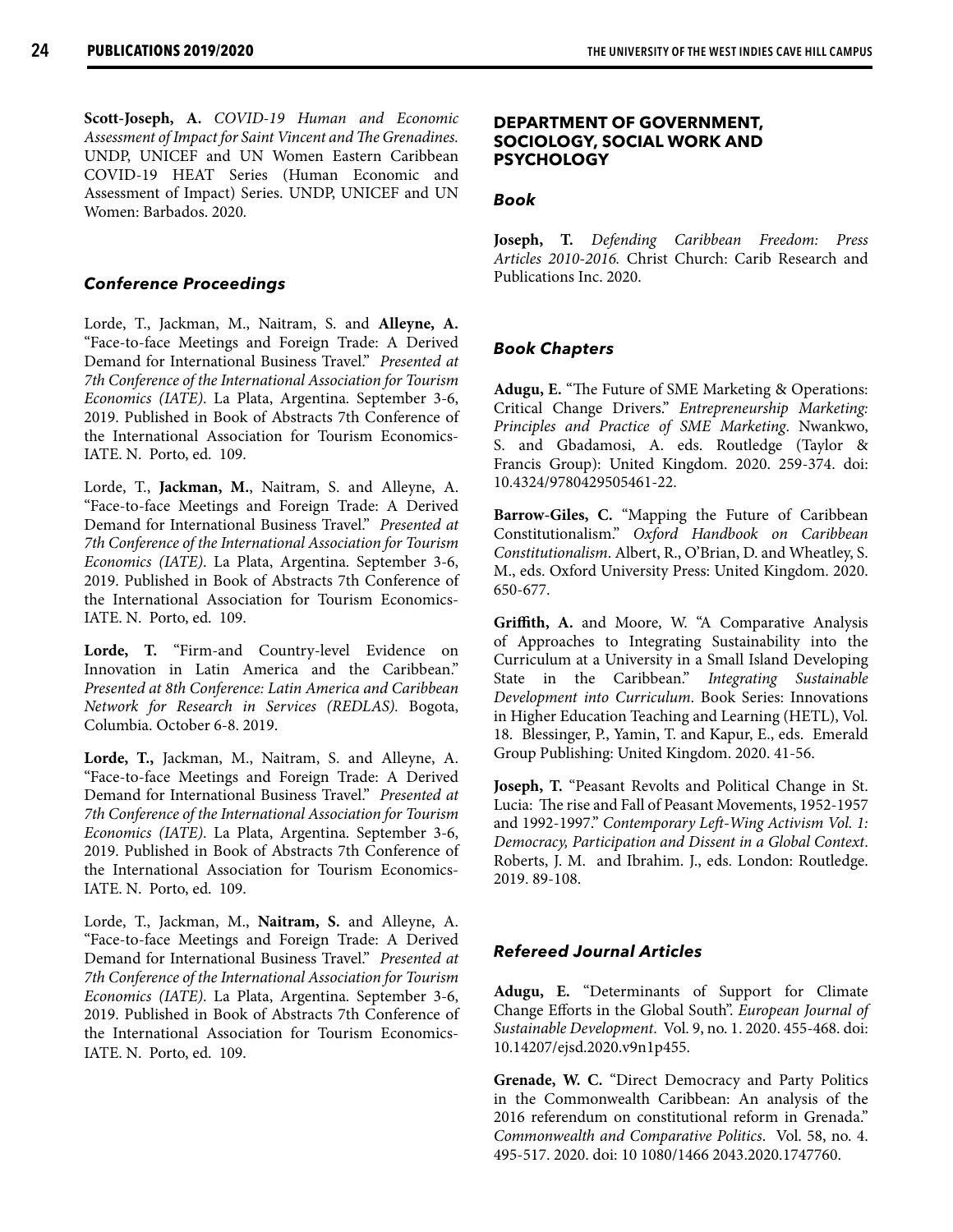**Griffith, A.** and Jackman, M. "Peers or Parents?: An Examination of Risk and Protective Factors Influencing Use of and Curiosity about Marijuana Among Adolescents in the Caribbean Island of Barbados." *Journal of Child and Adolescent Substance Abuse*. Vol. 28, no. 5. 2020. doi: 10.1080/1067828X.2020.1763884.

**Griffith, A.** and Cohall, D. "An Exploration of Shifting Adolescent Use, Access and Risk Perception of Marijuana in the Caribbean Island of Barbados in 2006 and 2013." *Journal of Child and Adolescent Substance Abuse*. Vol. 28, no. 3. 2019. doi: 10.1080/1067828X.2019.1679310.

Oshi, S. N., Abel, W., Brown, K. A., Campbell-Williams, K., Whitehorne-Smith, P., Agu, C. F., **Griffith, A** and Oshi, D. C. "Is Sense of Belonging at School Associated with Cannabis Use Among Secondary School Students in Barbados." *Psychology, Health and Medicine*. Vol. 25, no. 7. 2019. doi: 10.1080/13548506.2019.1672878.

Lorde, T. and **Joseph, T.** "Technology, Airbnb, Technological Change and Disruption in Barbadian Tourism: A theoretical framework". *Third World Quarterly.* Vol. 40, no. 12. 2019. pgs. 2190-2209. doi: 10.1080/01436597.2019.1633913. JCR: 2.56/SJR:1.13.

**Joseph, T.** "Review Essay of Camillo Gonsalves's 'Globalised. Climatised. Stigmatised'". *The Round Table: The Commonwealth Journal of International Affairs*. Vol. 108, no. 3. 2019. 338-342. doi: 10.1080/00358533.2019.1617962. JCR: 0.55/SJR:0.248.

### *Conference Proceedings*

**Adugu, E.** "Antecedents of Social Trust in the Global South." *Paper Presented at the Trust in Government International Workshop on "Trust, Scepticism and Governance—Government Performance and Trust: New Challenges in the Age of Populism."* Paper presented London School of Economics, London. May 18, 2020. Published as a Working Paper by Trust in Government Research Project, University of Southampton and Harvard University. May 2020.

**Adugu, E.** "The Socio-Economic Implications of Technology Adoption for Global Climate Change." Paper accepted to be presented at 8th International Conference on Sustainable Development, European Centre for Sustainable Development. Rome, Italy. 9-10, September, 2020.

**Adugu, E.** "Technological Rationalization or Lifestyle Change Dynamics for Climate Change Mitigation: Covid-19, A Great Revealer." *Paper accepted to be presented at the 38th Annual Association of Global South Studies Conference*. Halifax, Nova Scotia, Canada. 11-13, October, 2020.

**Grenade, W.** "Governance and Democratization in Post-Revolutionary Grenada: Possibilities, Contradictions and Lessons." *Paper presented at a History Symposium at The University of the West Indies Cave Hill Campus, Faculty of Humanities and Education*. Cynthia Wilson Lecture Theatre, Cave Hill Campus, University of the West Indies. October 11, 2019.

**Griffith, A.** "Cannabis in CARICOM: Prohibition and the Public." Presented at "Seed to Prescription: Master Rounds." *Presented at Faculty of Medical Sciences Medicinal Cannabis Master Rounds*. Cave Hill School of Business, Barbados. March 12th, 2020.

Wickham, P. and **Griffith, A.** "Evolution of Support for Corporal Punishment (2004 – 2014)." Presented at the 14th Annual Caribbean Child Research Conference (CRC), hosted by the Sir Arthur Lewis Institute of Social and Economic Studies (SALISES), Cave Hill in collaboration with UNICEF. Barbados. November 14th, 2019.

**Joseph, T.** "A Crisis of Theory, Organization, Global Reality or Will? Unpacking the State of the Caribbean Left Since Grenada 1983", Paper Presented to a Conference to Mark the 40th Anniversary of the Grenada Revolution, "The Grenada Revolution 40 Years After: Commemoration, Celebration & Critique", Organized by the Cave Hill Campus, UWI and St. Georges University (St. Georges, Grenada), May-27-29, 2019.

### *Non-Refereed Publications*

**Adugu, E.** *Antecedents of Social Trust in the Global South. Trust in Government Working Paper Series WP005.* University of Southampton and Harvard University: United States. 2020

**Hinds, K.** Monthly column in Caribbean Studies Association's Newsletter. July 2019-May 2020.

Hayward, R. A. and **Joseph, D**. "Social Work Perspectives on Climate Change: The Case for an Environmental Justice Approach." *Department of Government, Sociology, Social Work and Psychology, Policy Brief July 2020 Part A*. Faculty of Social Sciences, Cave Hill Campus: Barbados. 2020. 5-11.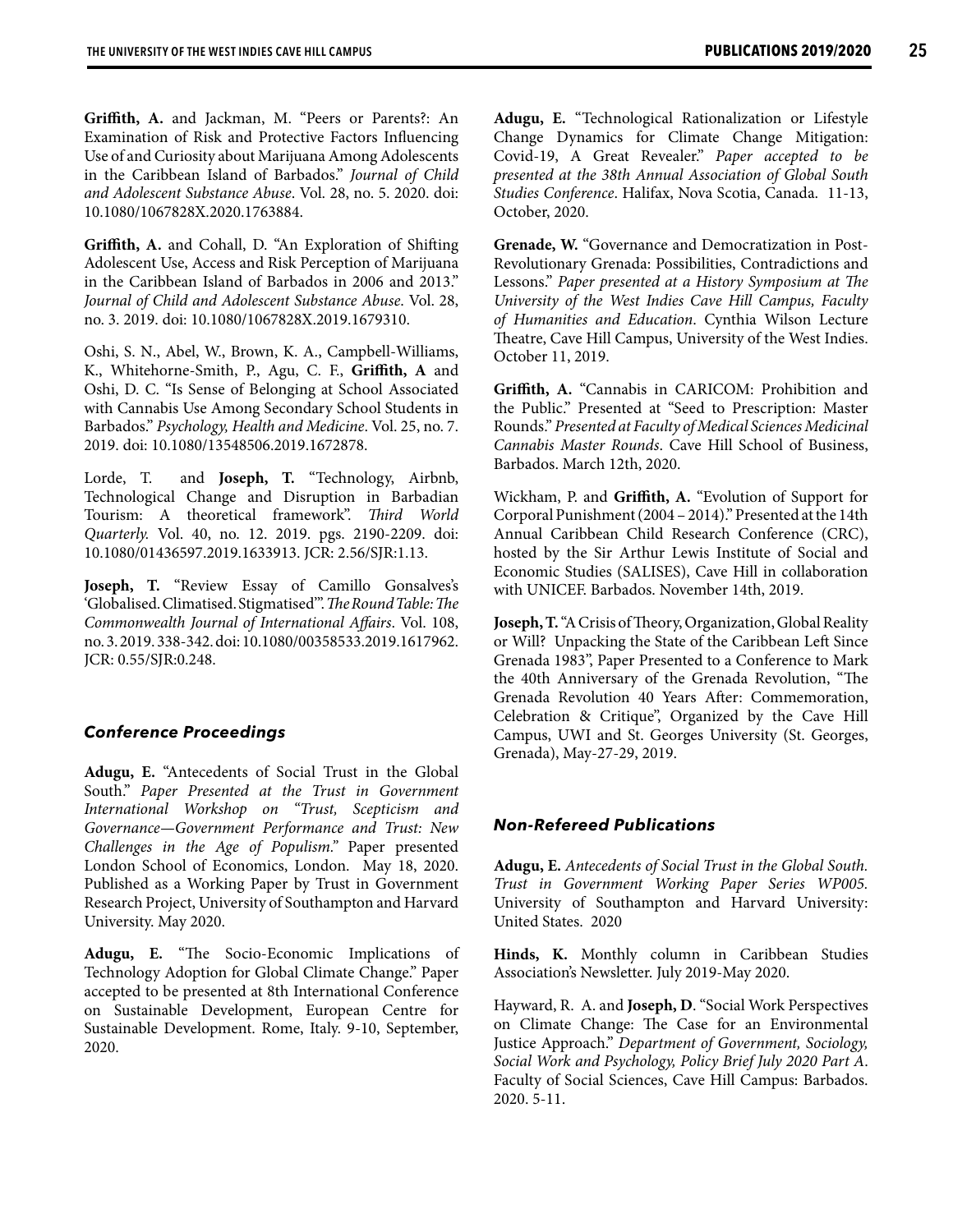### *Journalism*

**Grenade, W.** "Combatting COVID-19: Early Days Yet for the Caribbean No Time for Complacency" *Now Grenada*. April 18, 2020 https://www.nowgrenada.com/2020/04/ combating-covid-19-early-days-yet-for-the-caribbean/

**Grenade, W.** "The Corona Comeback — Charting the Way Forward — Part II." Panellist on Talk Show. *Sundays with George Grant*. April 12, 2020. Via ZOOM.

**Hinds, K.** "Boss Moves, Meeting Turns and Magic Beans". *Sunday Sun, Nation Newspaper*. 31 May 2020. 29.

**Joseph, D.** "Domestic Violence and the COVID-19 Crisis- 'Old Wine' in 'New Wine Skins'. *Barbados Today*. June 16th, 2020.

Joseph, T. "China and the Caribbean's Future." China Global Television Network (Online), April 28th, 2019. https://news.cgtn.com/news/3d3d414e33497a4d34457a6 333566d54/ index.html

**Joseph, T.** "All Ah We Is One" (Column in the Barbados Nation) (Weekly from September 2010-December 2018; Bi-weekly from January 2019-to Date)

### **DEPARTMENT OF MANAGEMENT STUDIES**

### *Book*

**Gay, G.** and Blades, R. *Oxford Information Technology for CSEC*. 3rd Edition. Oxford University Press: Oxford, United Kingdom. 2019.

### *Book Chapter*

Baptiste, L., lese, V., **Persaud, N.,** et al. "The transformative agenda for evaluation in small island developing states: The Caribbean and the Pacific." *Evaluation for Transformational Change: Opportunities and Challenges for the Sustainable Development Goals*. R. D. van den Berg, C. Magro, and S. S. Mulder, eds. IDEAS: Exeter, UK. 2019. 71-87.

### *Refereed Journal Articles*

Michaud, J., Lvina, E., Galperin, B. L., Lituchy, T. R., Punnett, B. J., Ali Taleb, A., Mukanzi, C., Senaji, T., Bagire, V., Puplampu, B., Ford, Jr, D. L., Acquaah M., Metwally, E., Asiedu-Appiah, F., Agyapong, A., Melyoki, L., Woodham, O., **Knight, N. S.,** Corbin, A., Charles, R., Singh, R., Ballwant, P., Stephanson, J., Williams, L., Alleyne, A. "Development and Validation of the Leadership Effectiveness in Africa and the Diaspora (Lead) Scale." International Journal of Cross Cultural Management. Vol. 20, no. 3. 2020. 361-384.

**Persaud, N.** "Adopting tools from cost and management accounting to improve the manner in which costs in social programs are analyzed and evaluated." *Journal of MultiDisciplinary Evaluation*. Vol. 16, no. 34. 2020. 1-13.

**Persaud, N.,** and Dagher, R. "Evaluations in the English speaking Commonwealth Caribbean region: Lessons from the field." *American Journal of Evaluation*. Vol. 41, no. 2. 2020. 255-276.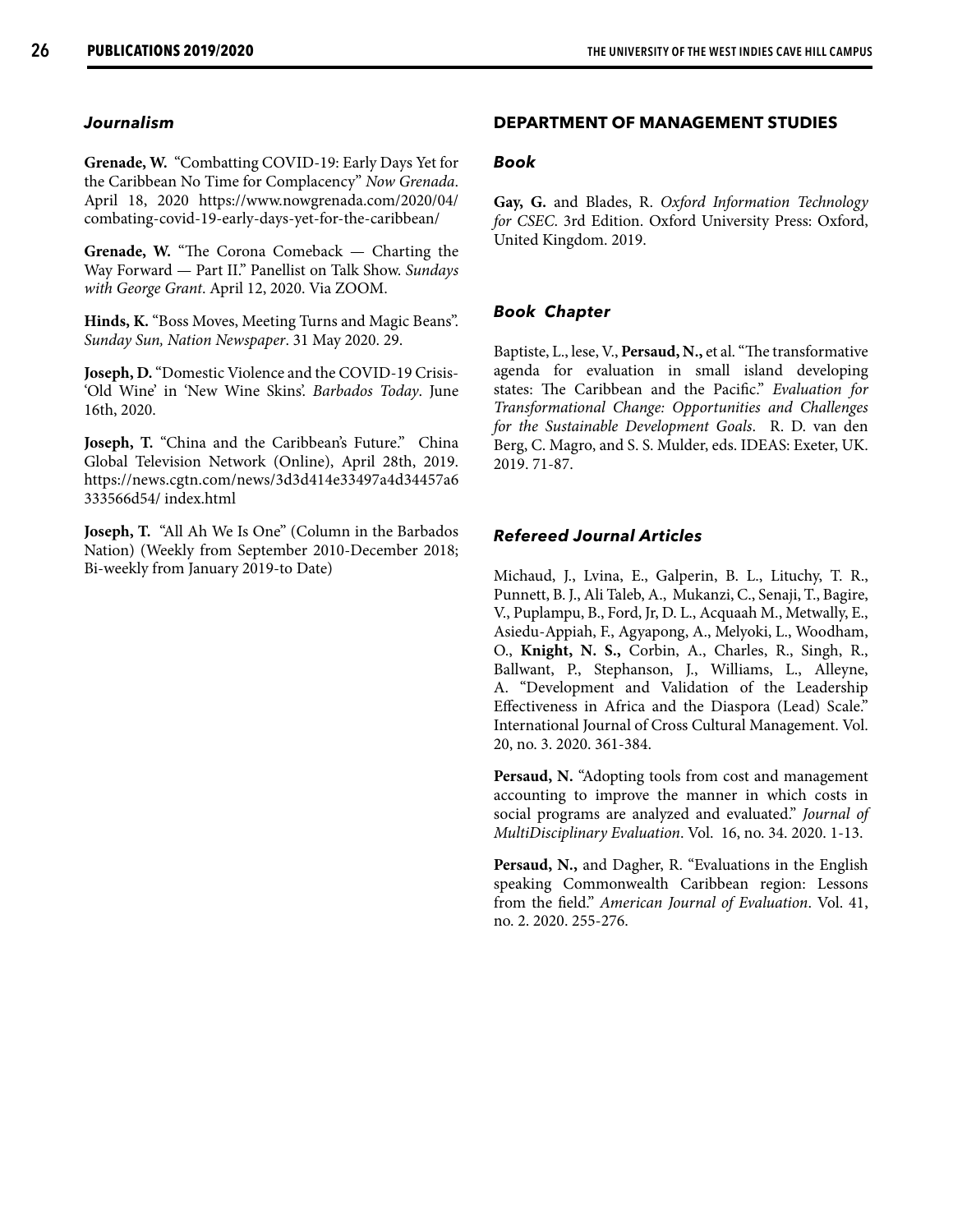### *Conference Proceedings*

Senaji, T, **Knight, N.,** Melyoki, L., Galperin,B., Lituchy, T., Punnett, B.J., "Am I included? Lessons from leadership research in Africa and the African Diaspora." *Paper accepted for presentation at Biennial AFAM conference.* The paper was also accepted for publication in the conference Best Paper Proceedings. Lagos, Nigeria. 8-11 January, 2020.

Michaud, J., **Knight, N.,** et. al. "Development and Validation of the Leadership Effectiveness in Africa and the Diaspora (Lead) Scale." *Track 6 (Human Resources and Organizations) of the International Academy of African Business and Development (IAABD) conference*. Dar es Salaam, Tanzania. May 8-11, 2019. Manuscript ID – IJCCM-19-0093.R1.

**Persaud, N.** "Using Tools from Accounting and Business to Improve the Manner in Which Program Costs are Evaluated." *Presented at the American Evaluation Association 33rd Annual Conference*. Minneapolis, Minnesota, USA. 14, November. 2019. Session ID: 1044.

### **SIR ARTHUR LEWIS INSTITUTE OF SOCIAL AND ECONOMIC RESEARCH (SALISES)**

### *Book*

**Bailey, C**., *Gendered Responses to Male Offending in Barbados: Patriarchal perceptions and their effect on offender treatment*. Routledge: United Kingdom. New York. 2020.

### *Refereed Book Chapters*

**Lashley, J.** "Living Young and NEET: Does Gender Matter?" *Masculinity, Violence and Caribbean NEET Youth.* L. Telson, ed. IADB: Washington. 2019. 118-176.

**Marshall, D.** "Living Young and NEET: Does Gender Matter?" *Masculinity, Violence and Caribbean NEET Youth.* L. Telson, ed. Inter-American Development Bank (IDB): Washington. 2019. 118-176.

### *Refereed Journal Article*

**Lazarus, L.** "Enacting citizenship, debating sex and sexuality: conservative Christians' participation in legal processes in Jamaica and Belize*." Commonwealth & Comparative Politics.* Vol. 58, no. 3. 2020. doi:10.1080/146 62043.2020.1773115.

### *Technical Report*

**Bailey, C.** *Survey of Individuals Deprived of Liberty: Caribbean 2016–2019 – Barbados Report*. Inter-American Development Bank (IDB): Washington. 2019.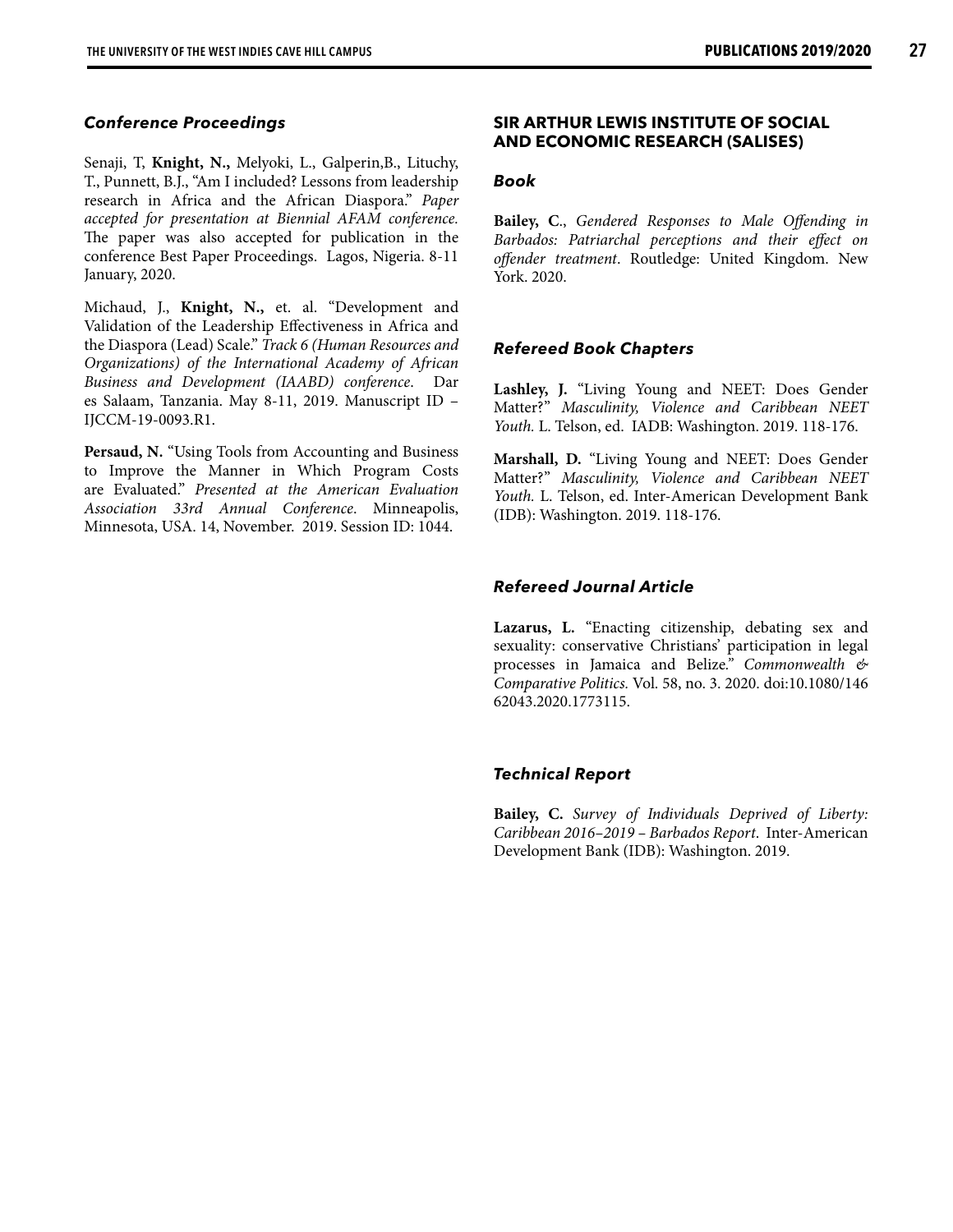## **INSTITUTE FOR GENDER AND DEVELOPMENT STUDIES: NITA BARROW UNIT (IGDS:NBU)**

### *Book Chapters*

Marshall, D., Lashley, J. and **DeShong, H. A. F.** "Living in the Present: Caribbean Youth Not in Education, Not in Employment and Not in Training." *Masculinity in the Caribbean: Why Does it Matter*. Telson, Laurence, et al, eds. Washington: Inter-American Development Bank, 2019. 117-176.

Kempadoo, K. and **DeShong, H. A. F.** *Methodologies in Caribbean Research on Gender & Sexuality*. Kingston: Ian Randle Publishers. 2020. Document.

### *Refereed Book Chapter*

**Deshong, H. A. F.** "Living Young and NEET: Does Gender Matter?" *Masculinity, Violence and Caribbean NEET Youth.* L. Telson, ed. IADB: Washington. 2019. 118-176.

### *Edited Journal*

**Haynes, T.** and Navarro, T., eds. "Caribbean Feminisms: Interventions in Scholarship, Art and Activism Across the Region." Special issue of The Scholar and Feminist Online. Journal of the Barnard Center for Research on Women. Vol. 16, No.1. 2019 http://sfonline.barnard.edu/ caribbean-feminisms/.

### *Technical Reports*

**DeShong, H. A. F.** *Women's Health and Life Experiences: A Qualitative Research Report on Violence Against Women in Grenada*. Research Report complied for UN Women. UN Women: Barbados. 2018. https://caribbean.unwomen. org/en/materials/publications/ 2020/8/womens-healthand-life-experiences-a-qualitative-research-report-onvaw-in-grenada-2018

**DeShong, H. A. F.** and Haynes, T. *Health and Family Life/Gender-Based Violence Programme, Technical Institutes in St. Vincent and the Grenadines*. Government of Saint Vincent and the Grenadines and the Caribbean Development Bank. 2020.

DeShong, H. A. F. and **Haynes, T.** *Health and Family Life/Gender-Based Violence Programme, Technical Institutes in St. Vincent and the Grenadines*. Government of Saint Vincent and the Grenadines and the Caribbean Development Bank. 2020.

### *Non-Refereed Academic Output*

Heather Harewood Research Team: George, C., Campbell, M., **Haynes, T.**, Singh, K., Harewood, H. (The UWI Cave Hill Campus), Augustus, E. (The George Alleyne Chronic Disease Research Centre). *Barbados COVID-19 Population Survey*. April 22-May 06, 2020.